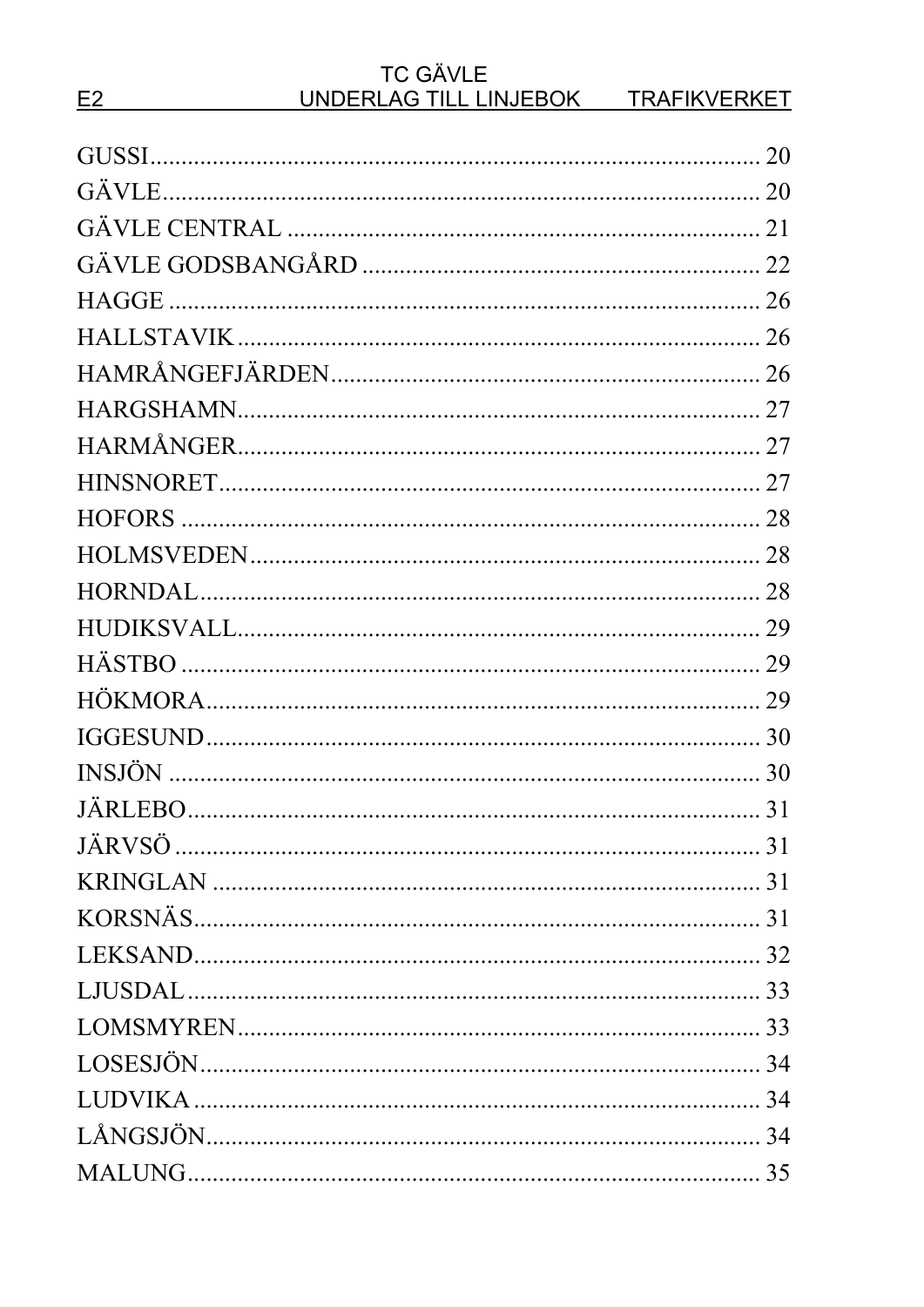| <b>TC GÄVLE</b><br><b>TRAFIKVERKET</b><br>UNDERLAG TILL LINJEBOK | E <sub>3</sub> |
|------------------------------------------------------------------|----------------|
|                                                                  |                |
|                                                                  |                |
|                                                                  |                |
|                                                                  |                |
|                                                                  |                |
|                                                                  |                |
|                                                                  |                |
|                                                                  |                |
|                                                                  |                |
|                                                                  |                |
|                                                                  |                |
|                                                                  |                |
|                                                                  |                |
|                                                                  |                |
|                                                                  |                |
|                                                                  |                |
|                                                                  |                |
|                                                                  |                |
|                                                                  |                |
|                                                                  |                |
|                                                                  |                |
|                                                                  |                |
|                                                                  |                |
|                                                                  |                |
|                                                                  |                |
|                                                                  |                |
|                                                                  |                |
|                                                                  |                |
|                                                                  |                |
|                                                                  |                |
| Version 2022-04-18                                               |                |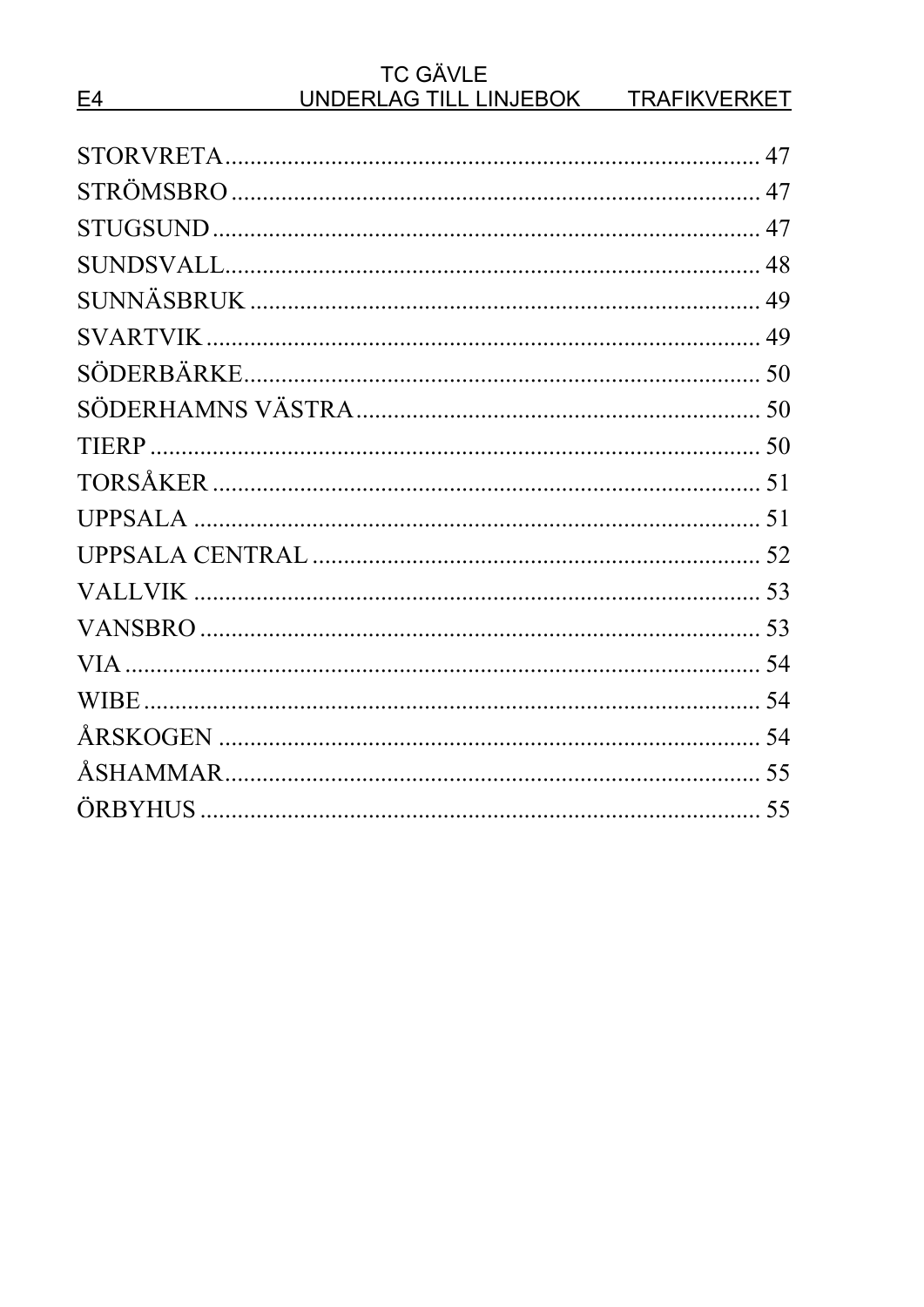# **ALLMÄN INFORMATION**

Lokala instruktioner/information som berör förare och/eller banpersonal finns för följande trafikplatser (märkta med \* efter namnet i linjebeskrivningen).

De schematiska spårskisserna ska ses som en enklare skiss över trafikplatserna. De är varken skalenliga eller proportionella i förhållandet mellan avbildade spår och verkligheten. Skisserna visar inte heller vilka spår som är upplåtna för trafikverksamheter.

- Tjocka streck symboliserar huvudspår.
- **Smala streck symboliserar sidospår.**
- Spårens beteckningar visas under fötterna på de siffror och den text som finns i skisserna.  $1 \_$
- Heldragna streck är infrastruktur tillhörande Trafikverket.
- Hackade streck visar anslutande infrastruktur tillhörande andra infrastrukturförvaltare.
- Text vid sidan av streck visar att spåret fortsätter utanför trafikplatsen till annan plats.  $-$  Orn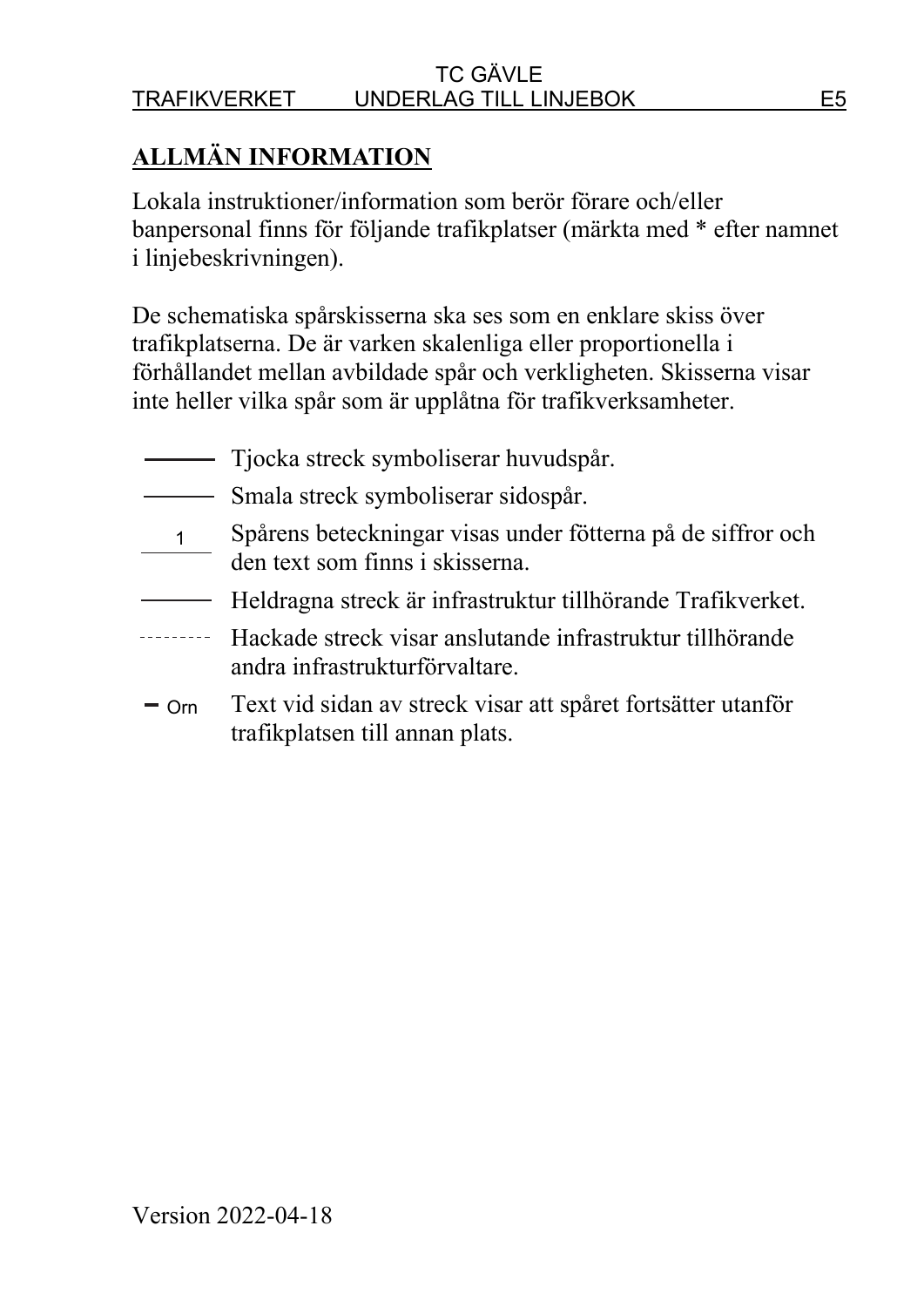# **ARBRÅ**

# **Parkeringsspår (TTJ, modul 11 8.1)**

|                     | Uppfyller kraven på<br>parkeringsspår | Uppfyller <u>inte</u> kraven på<br>parkeringsspår |
|---------------------|---------------------------------------|---------------------------------------------------|
| Huvudspår $\vert$ - |                                       |                                                   |
| Sidospår            |                                       | Spår $\langle 2 \rangle$ , $\langle$ sky spår $>$ |

## **AVESTA KRYLBO**

## **DRIFTPLATSINSTRUKTIONER**

Dvsi 98 gäller för två spår, båda spåren till höger om signalen.

|           | Uppfyller kraven på<br>parkeringsspår | Uppfyller inte kraven på<br>parkeringsspår                                                                                      |
|-----------|---------------------------------------|---------------------------------------------------------------------------------------------------------------------------------|
| Huvudspår | Spår $\langle 8 \rangle$              |                                                                                                                                 |
| Sidospår  |                                       | Spår <9>, <10>, <15-21>, <50>,<br><kajspår>, <stick>, <samtliga<br>sidospår utan beteckning&gt;</samtliga<br></stick></kajspår> |

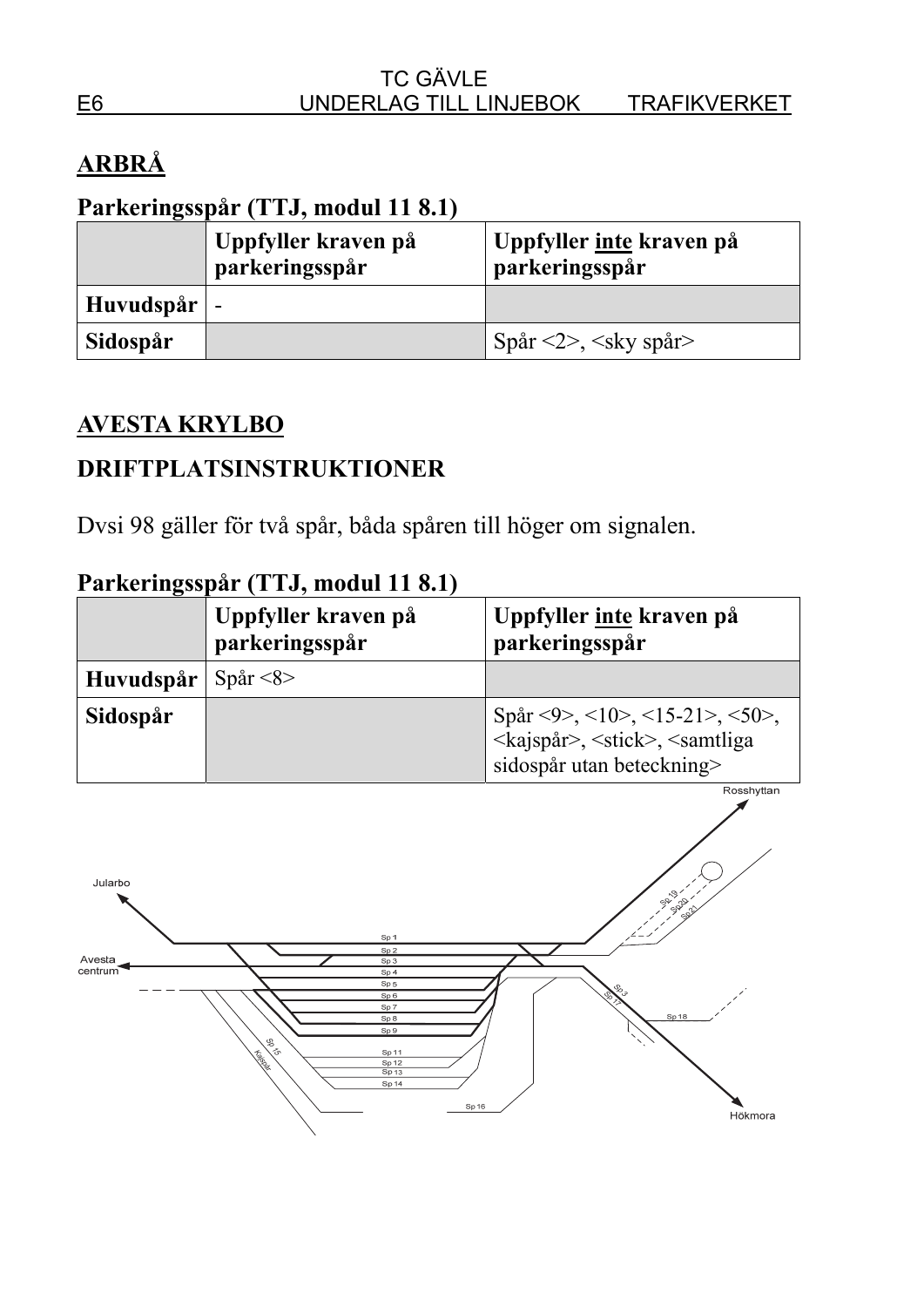## **AXMARBY**

## **Parkeringsspår (TTJ, modul 11 8.1)**

|                     | Uppfyller kraven på<br>parkeringsspår | Uppfyller <u>inte</u> kraven på<br>parkeringsspår |
|---------------------|---------------------------------------|---------------------------------------------------|
| Huvudspår $\vert$ - |                                       |                                                   |
| Sidospår            |                                       | Spår <1>, <sky2></sky2>                           |

# **BJÖRBO**

#### **Parkeringsspår (TTJ, modul 11 8.1)**

|                     | Uppfyller kraven på<br>parkeringsspår | Uppfyller inte kraven på<br>parkeringsspår |
|---------------------|---------------------------------------|--------------------------------------------|
| Huvudspår $\vert$ - |                                       |                                            |
| Sidospår            |                                       | Spar < 1                                   |

### **BLYBERG**

### **Parkeringsspår (TTJ, modul 11 8.1)**

|                     | Uppfyller kraven på<br>parkeringsspår | Uppfyller <u>inte</u> kraven på<br>parkeringsspår |
|---------------------|---------------------------------------|---------------------------------------------------|
| Huvudspår $\vert$ - |                                       |                                                   |
| Sidospår            |                                       | Spår <1-2>, <10-11>, <skyl></skyl>                |

#### **BODA**

|                     | Uppfyller kraven på<br>parkeringsspår | Uppfyller inte kraven på<br>parkeringsspår |
|---------------------|---------------------------------------|--------------------------------------------|
| Huvudspår $\vert$ - |                                       |                                            |
| Sidospår            |                                       | $Spar by-stick$                            |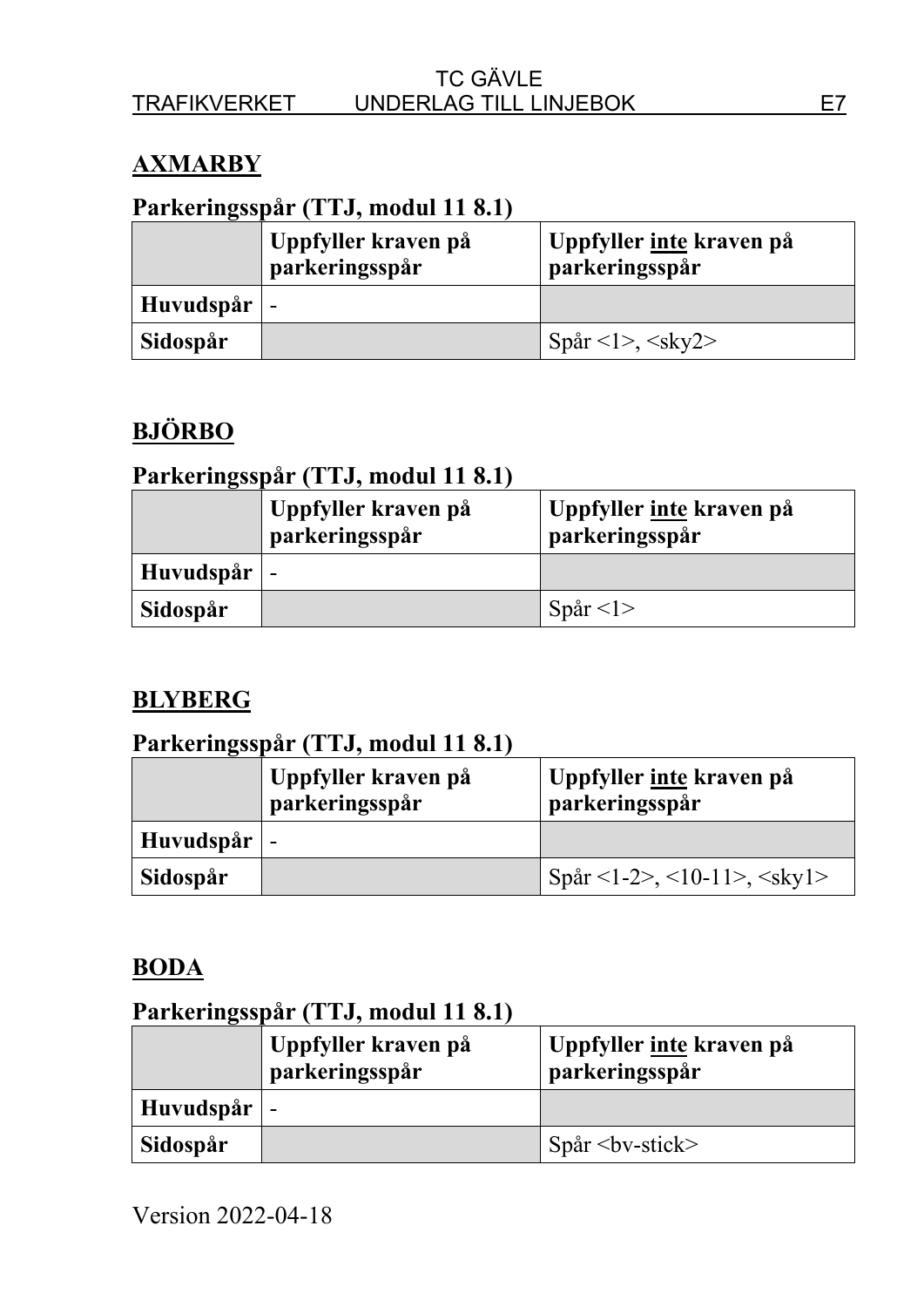# **BOLLNÄS**

# **Uppställning övervakad av tågskyddssystem (TTJ modul 11 8.5)**.

Uppställning övervakad av tågskyddssystemet får tillämpas för tåg upp till en längd av 595 m.

|           | Uppfyller kraven på<br>parkeringsspår | Uppfyller inte kraven på<br>parkeringsspår                                                                                                                                                 |
|-----------|---------------------------------------|--------------------------------------------------------------------------------------------------------------------------------------------------------------------------------------------|
| Huvudspår | Spar < 4                              |                                                                                                                                                                                            |
| Sidospår  |                                       | Spår <0>, <1>, <1s>, <5>,<br><7b>, <8>, <11>,<br>$<12-15$ , $<20-23$ , $<25-27$ ,<br><frilast>, <sky4n>, <utdr.n>,<br/><math>&lt;</math>utdr.s<math>&gt;</math></utdr.n></sky4n></frilast> |

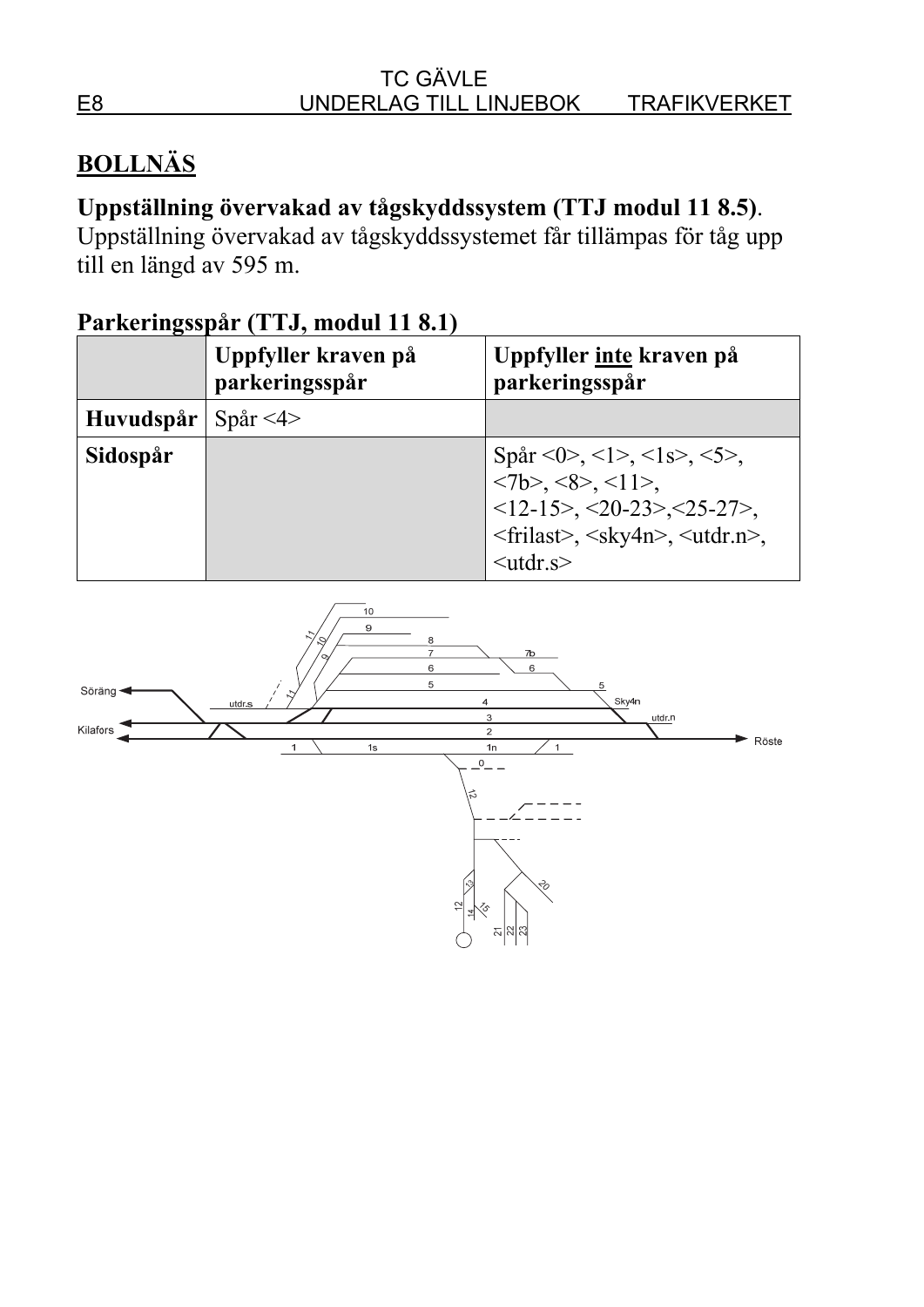# **BORLÄNGE**

#### **Driftplatsinstruktioner**

Omfattning av Borlänge driftplats

| Driftplatsdel    | Signatur | Märktavlor |
|------------------|----------|------------|
| Borlänge central | Blgc     | Blg        |
| Domnarvet        | Dmn      | Blg        |

# **BORLÄNGE CENTRAL**

#### **Driftplatsinstruktioner**

#### Se Borlänge

# **TÅGFÄRD SOM ÖVERGÅR I VÄXLING (TTJ modul 8H 4.16)**

- Tåg som planenligt ska till spår 1a får övergå till växling efter stopp vid msi 189 när signalbild "lodrätt" eller "snett vänster" visas.
- Tåg som planenligt ska direkt till rangering får övergå till växling efter stopp vid msi 56/2 när signalbild "lodrätt" visas.

|           | Uppfyller kraven på<br>parkeringsspår | Uppfyller <u>inte</u> kraven på<br>parkeringsspår                                                                                                                                                                                                                                                                                                                                                                                                                                                                                                                       |
|-----------|---------------------------------------|-------------------------------------------------------------------------------------------------------------------------------------------------------------------------------------------------------------------------------------------------------------------------------------------------------------------------------------------------------------------------------------------------------------------------------------------------------------------------------------------------------------------------------------------------------------------------|
| Huvudspår |                                       |                                                                                                                                                                                                                                                                                                                                                                                                                                                                                                                                                                         |
| Sidospår  |                                       | Spår <1d>, <01-04>, <7>,<br>$\langle 8a \rangle$ , $\langle 8b \rangle$ , $\langle 9-36 \rangle$ , $\langle 41 \rangle$ ,<br>$<$ 51>, $<$ 55-57>, $<$ 60>, $<$ 71>,<br>$\langle 72 \rangle$ , $\langle 1d \rangle$ , $\langle 102b \rangle$ , $\langle 103 -$<br>$108$ , $\leq$ 201-206 >, $\leq$ 301 >,<br>$\langle 302 \rangle$ , $\langle \text{indsp} \rangle$ , $\langle \text{i} \rangle$ , $\langle \text{k} \rangle$ ,<br><skydd>, <skyspår>, <skyl>,<br/><vågspår>, <samtliga sidospår<br="">utan beteckning&gt;</samtliga></vågspår></skyl></skyspår></skydd> |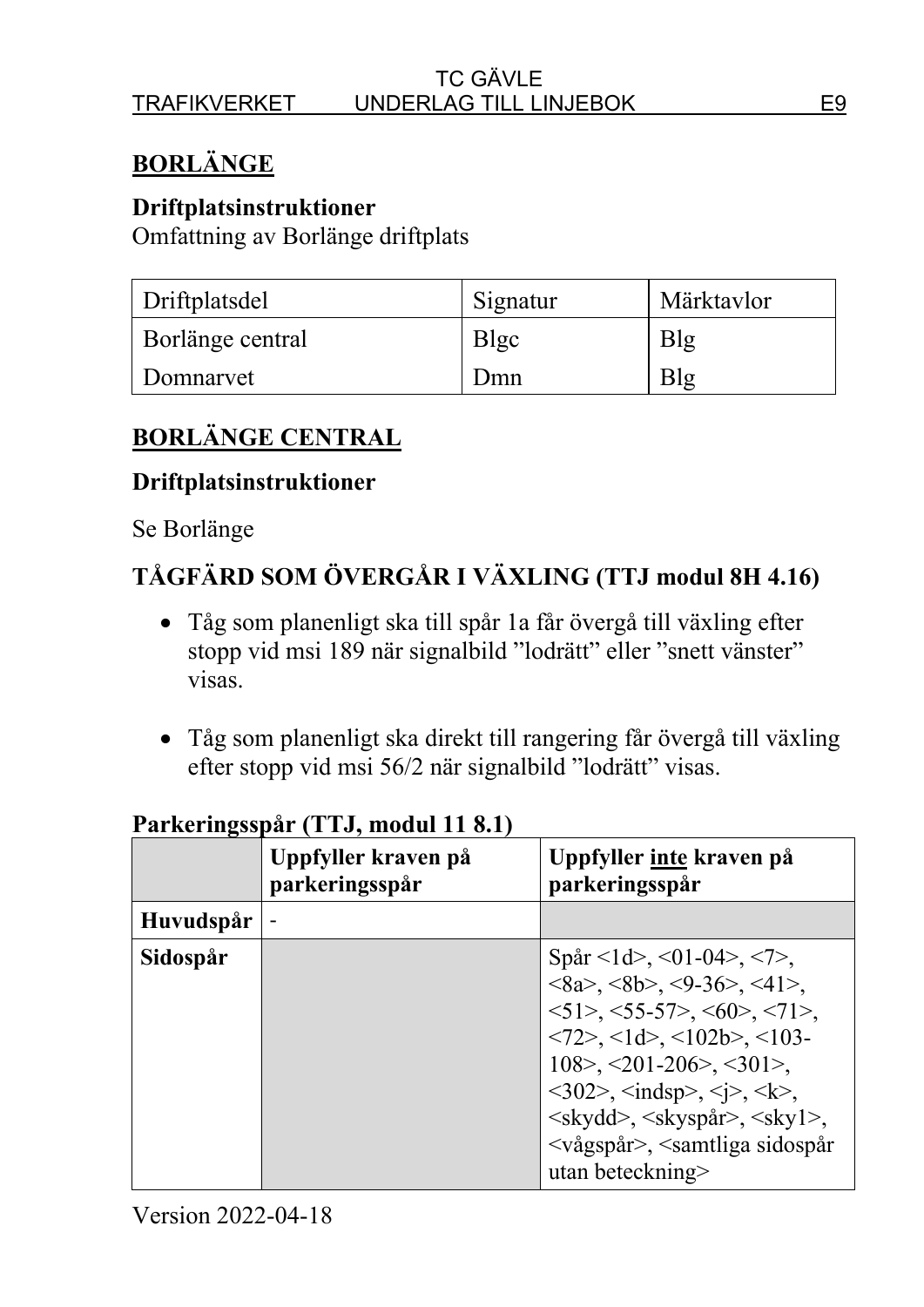### **Nödlägeskarta**

Vid ett nödläge på Borlänge rangerbangård kommer ett tyfonlarm att ljuda och följas av ett högtalarutrop om vad som hänt och på vilken plats nödläget uppstått. Det är då upp till varje person att utifrån nödlägets plats, väderförhållanden samt ens egen position att själv välja återsamlingsplats.

**Borlänge C** forts nästa sida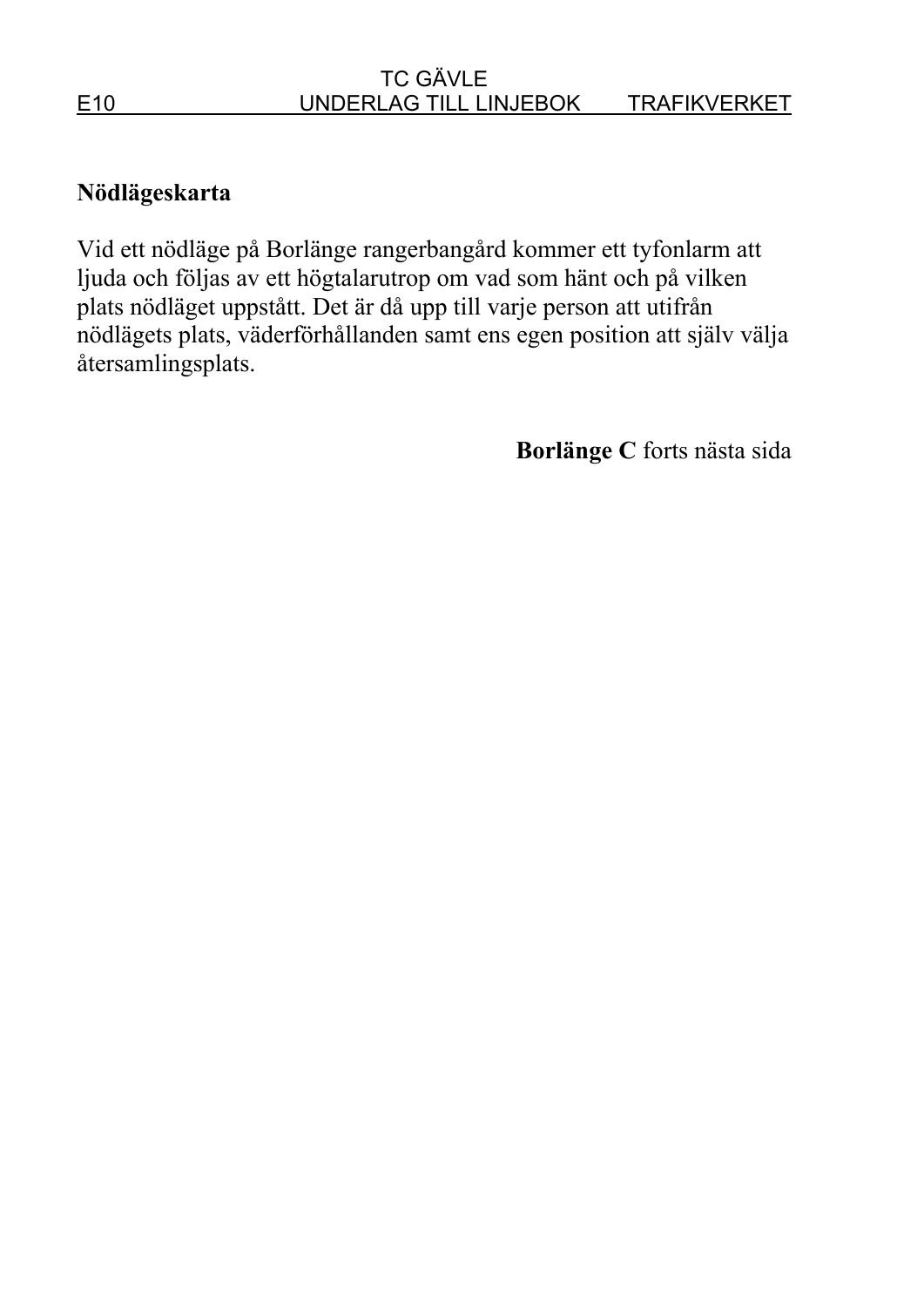# **Borlänge C** forts från förgående sida

Det finns vindvisare uppsatta så att man kan se aktuell vindriktning. Även nödlägesskåp finns utplacerade med utrustning för släckning av mindre bränder och åtgärdande mindre läckage av farliga ämnen. Kartan visar bland annat återsamlingsplatserna för personal och mötesplatser för räddningstjänst som finns på Borlänge rangerbangård.



Version 2022-04-18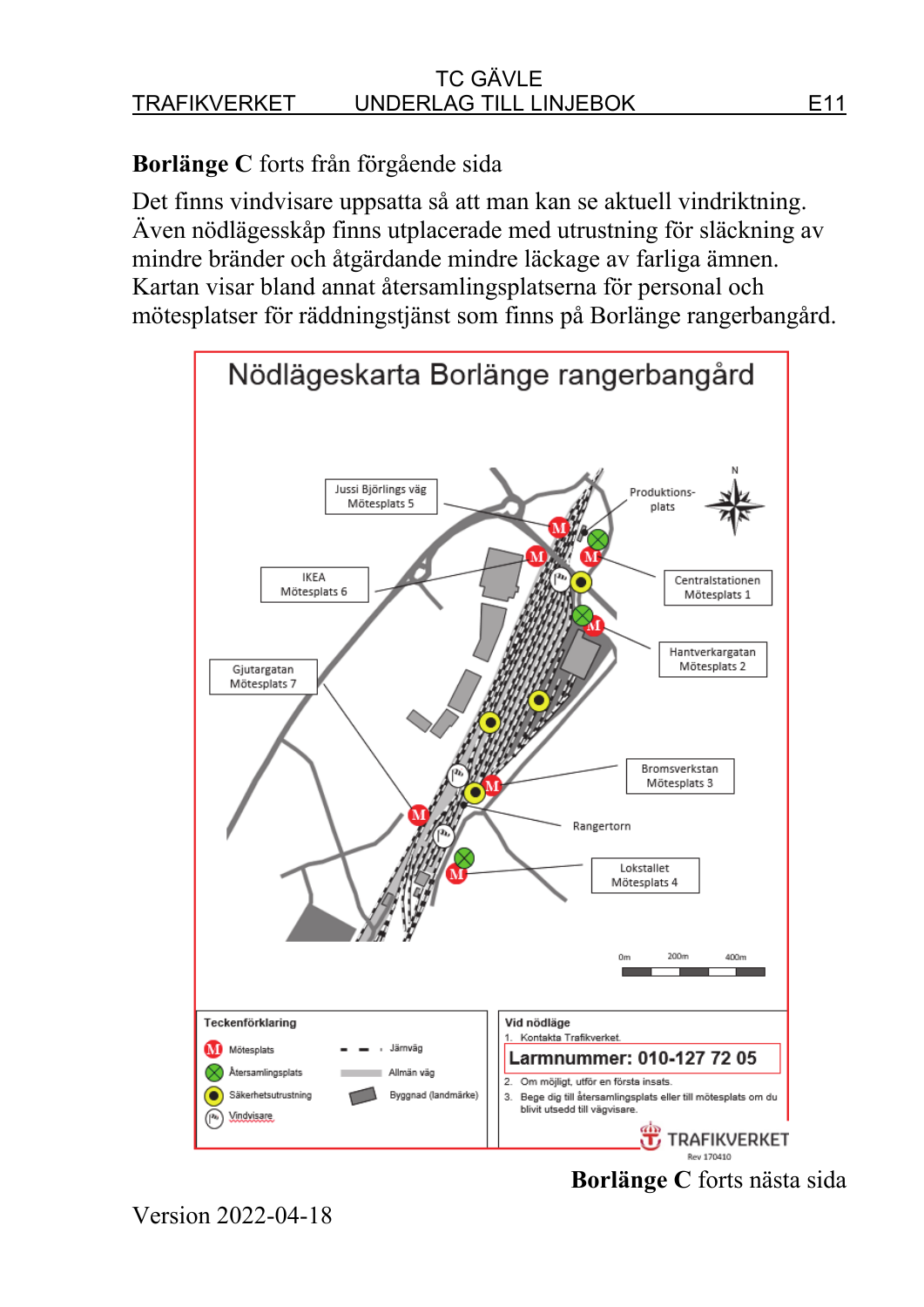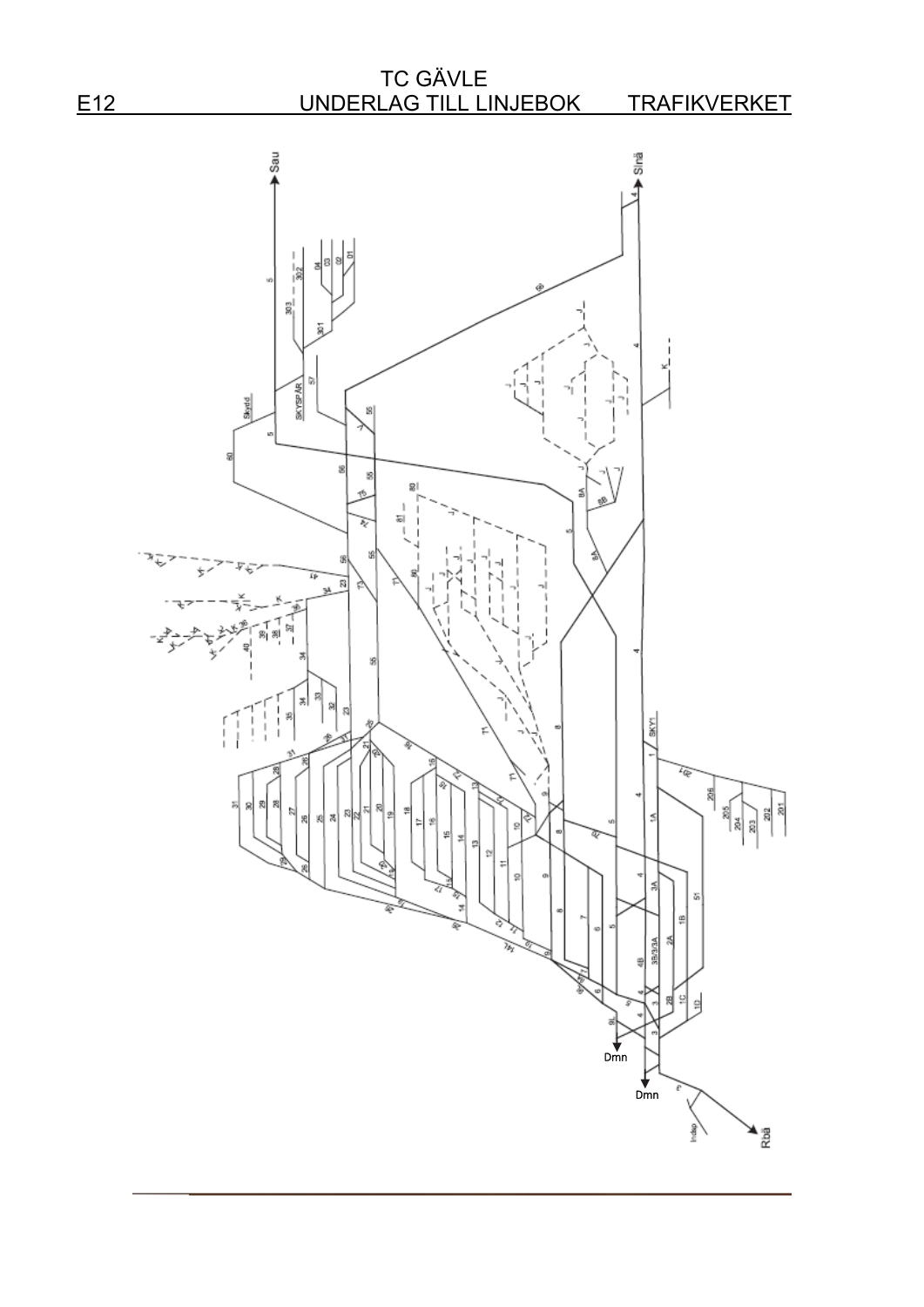### **BYVALLA**

#### **Parkeringsspår (TTJ, modul 11 8.1)**

|                     | Uppfyller kraven på<br>parkeringsspår | Uppfyller <u>inte</u> kraven på<br>parkeringsspår |
|---------------------|---------------------------------------|---------------------------------------------------|
| Huvudspår $\vert$ - |                                       |                                                   |
| Sidospår            |                                       | $Spar \leq stick$                                 |

# **DALA-JÄRNA**

### **Parkeringsspår (TTJ, modul 11 8.1)**

|           | Uppfyller kraven på<br>parkeringsspår | Uppfyller inte kraven på<br>parkeringsspår |
|-----------|---------------------------------------|--------------------------------------------|
| Huvudspår | $\overline{\phantom{a}}$              |                                            |
| Sidospår  |                                       | Spår <1>, <3>                              |

# **DALGRÄNSEN**

# **Parkeringsspår (TTJ, modul 11 8.1)**

|                     | Uppfyller kraven på<br>parkeringsspår | Uppfyller inte kraven på<br>parkeringsspår |
|---------------------|---------------------------------------|--------------------------------------------|
| Huvudspår $\vert$ - |                                       |                                            |
| Sidospår            |                                       | Spar <1>                                   |

# **DANNEMORA**

|           | Uppfyller kraven på<br>parkeringsspår | Uppfyller <u>inte</u> kraven på<br>parkeringsspår |
|-----------|---------------------------------------|---------------------------------------------------|
| Huvudspår |                                       |                                                   |
| Sidospår  |                                       | Spår <l>, <g></g></l>                             |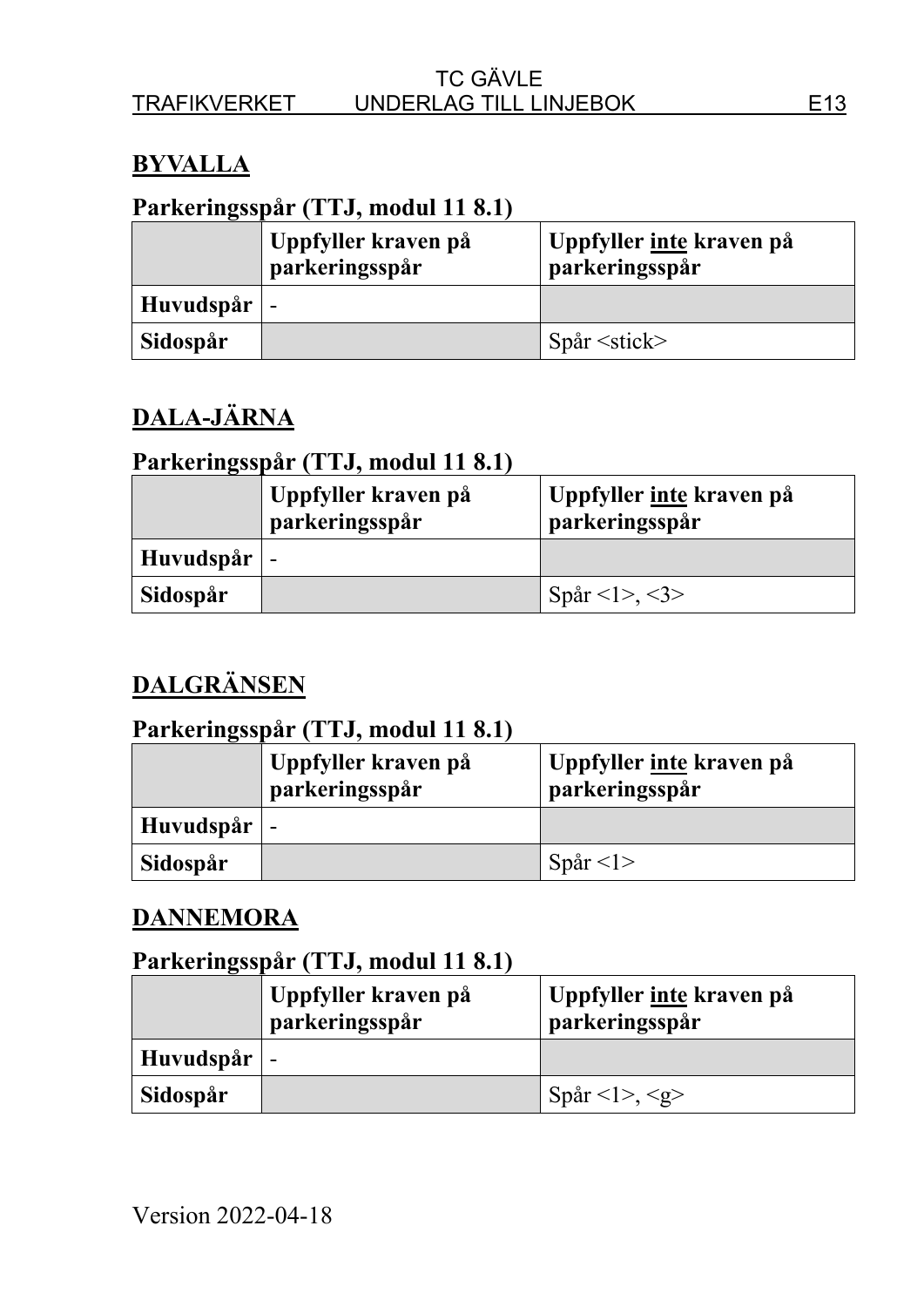#### **DOMNARVET**

# **Driftplatsinstruktioner**

Se Borlänge

# **DÖLJEBRO**

### **Parkeringsspår (TTJ, modul 11 8.1)**

|                     | Uppfyller kraven på<br>parkeringsspår | Uppfyller <u>inte</u> kraven på<br>parkeringsspår |
|---------------------|---------------------------------------|---------------------------------------------------|
| Huvudspår $\vert$ - |                                       |                                                   |
| Sidospår            |                                       | Spår $\langle 2 \rangle$                          |

#### **FAGERSTA CENTRAL**

|           | Uppfyller kraven på<br>parkeringsspår | Uppfyller inte kraven på<br>parkeringsspår  |
|-----------|---------------------------------------|---------------------------------------------|
| Huvudspår |                                       |                                             |
| Sidospår  |                                       | Spår <6>, <7>, <9>, <10>,<br>$\frac{1}{14}$ |

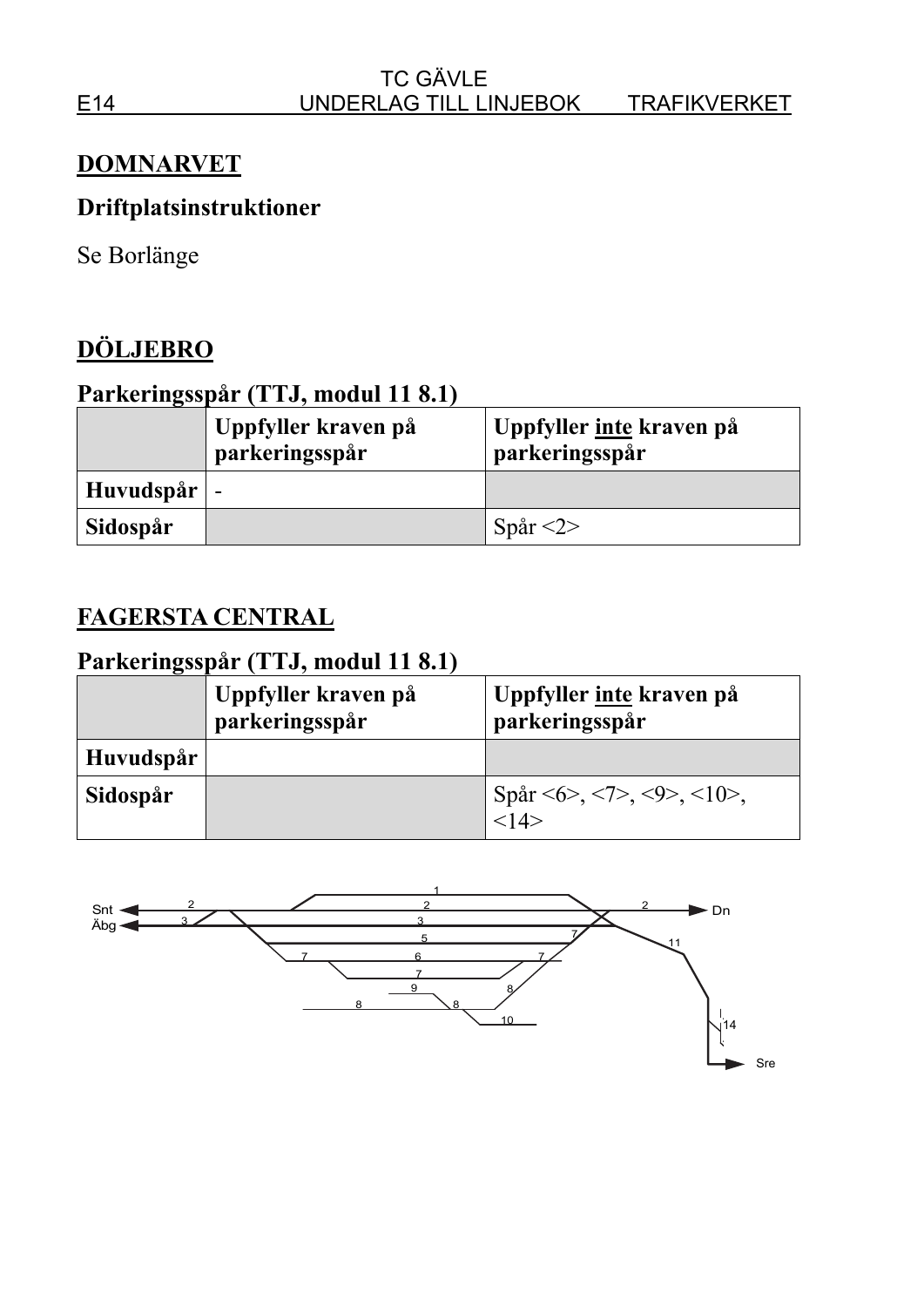#### TC GÄVLE TRAFIKVERKET UNDERLAG TILL LINJEBOK E15

## **FALUN CENTRAL**

#### **Vid gång mot Grycksbo, bomfällning:**

Bommarna fälls med tryckknapp "Växling till Grycksbo". Knappen finns på stolpe som är placerad där ringsträckan för de närmaste vägskydden börjar, ca km 91+570. Fordon måste stå på denna spårledning när knappen trycks in för att vägskydden ska börja ringa. När fordon ankommer från Grycksbo kopplas vägarna in automatiskt.

|           | Uppfyller kraven på<br>parkeringsspår | Uppfyller inte kraven på<br>parkeringsspår                                                                                                                                                                                                                                                                                                         |
|-----------|---------------------------------------|----------------------------------------------------------------------------------------------------------------------------------------------------------------------------------------------------------------------------------------------------------------------------------------------------------------------------------------------------|
| Huvudspår | $\text{Spar} < 4$                     |                                                                                                                                                                                                                                                                                                                                                    |
| Sidospår  |                                       | Spår <1a>, <4a>, <4b>, <5>,<br>$\langle 5a \rangle$ , $\langle 6 \rangle$ , $\langle 7 \rangle$ , $\langle 9 \rangle$ , $\langle 11 \rangle$ ,<br>$\langle 12 \rangle, \langle 13 \rangle, \langle 53 \rangle, \langle 55 \cdot 59 \rangle,$<br>$\langle \text{indsp} \rangle$ , $\langle \text{indsp1} \rangle$ , $\langle \text{indsp2} \rangle$ |

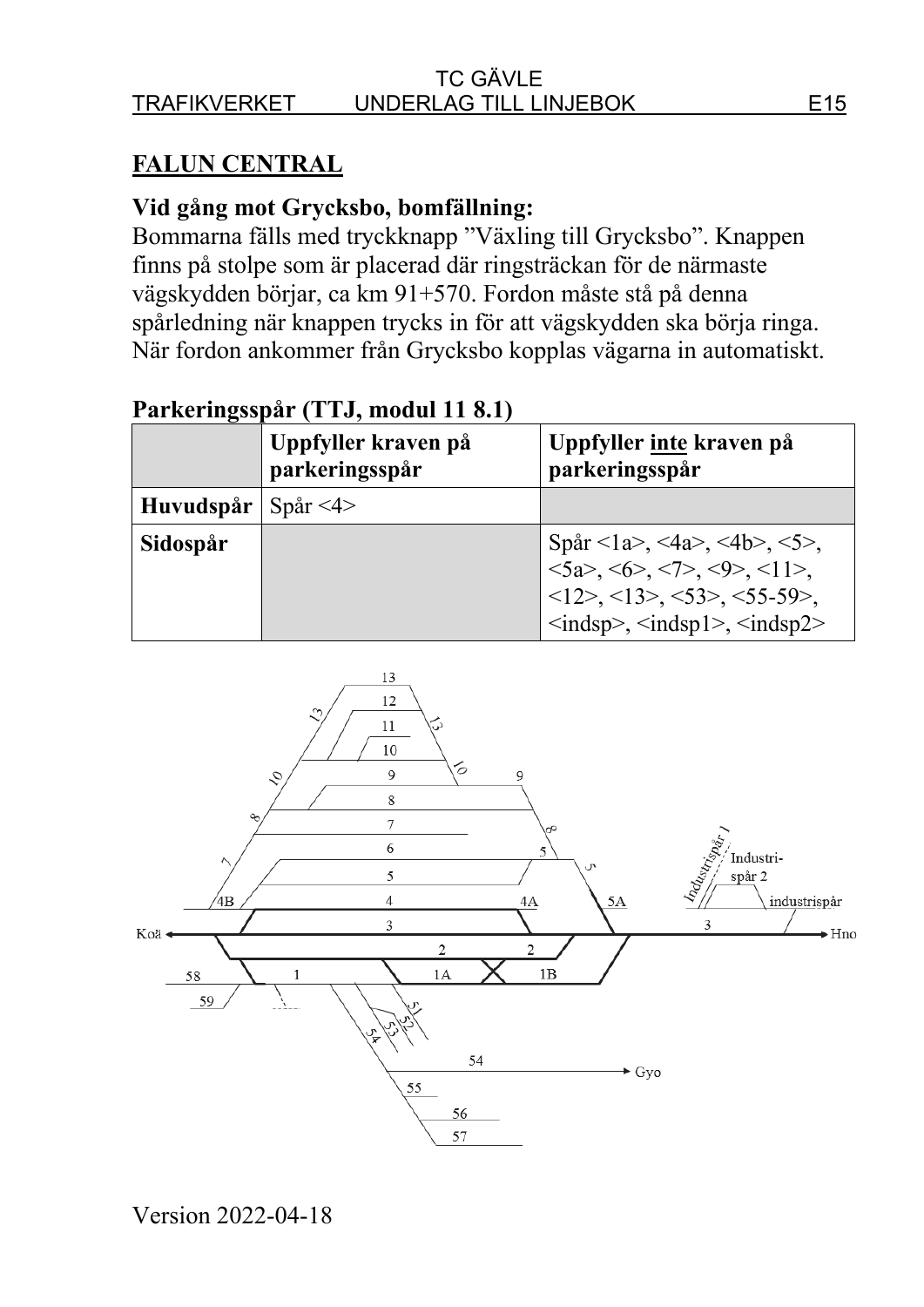# **FLISKÄR**

# **Driftplatsinstruktioner**

Se Gävle

Innan en rörelse som ska avgå till Fliskär lämnar driftplatsdel Gävle central skall kontakt tas med tkl för att få upplysning om vilket spår som ska användas samt vilken övrig verksamhet som pågår på Fliskär driftplatsdel. Signal Gä 305 får inte ställas till kör av tkl eller passeras av växlingsrörelse innan kontakt tagits. Kontakt tas på telefon.

# **Parkeringsspår (TTJ, modul 11 8.1)**

|                     | Uppfyller kraven på<br>parkeringsspår | Uppfyller <u>inte</u> kraven på<br>parkeringsspår |
|---------------------|---------------------------------------|---------------------------------------------------|
| Huvudspår $\vert$ - |                                       |                                                   |
| Sidospår            |                                       | Spår <1>, <2>, <3>, <4>, <5>                      |

# **FORS**

# **TÅGFÄRD SOM ÖVERGÅR I VÄXLING (TTJ modul 8H 4.16)**

Tåg som planenligt ska direkt till Stora Enso får övergå till växling efter stopp vid infsi 1/2 när signalbild "lodrätt" visas.

|                     | Uppfyller kraven på<br>parkeringsspår | Uppfyller <u>inte</u> kraven på<br>parkeringsspår |
|---------------------|---------------------------------------|---------------------------------------------------|
| Huvudspår $\vert$ - |                                       |                                                   |
| Sidospår            |                                       | $Spar < 5-6$ , $<$ utdr.s                         |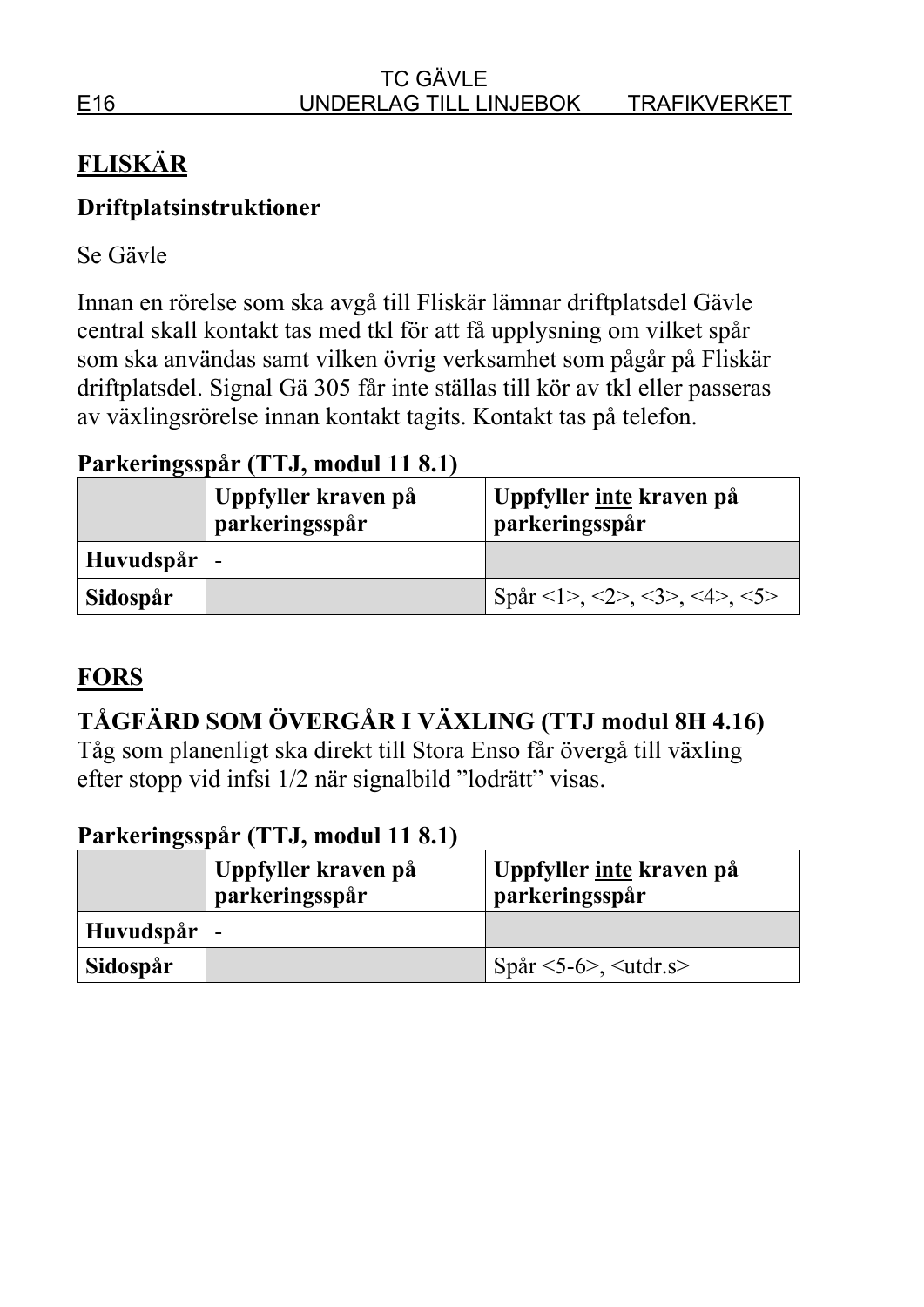#### **FORSBACKA**

## **Parkeringsspår (TTJ, modul 11 8.1)**

|           | Uppfyller kraven på<br>parkeringsspår | Uppfyller inte kraven på<br>parkeringsspår                 |
|-----------|---------------------------------------|------------------------------------------------------------|
| Huvudspår | $\overline{\phantom{a}}$              |                                                            |
| Sidospår  |                                       | $Spin < 1 >$ , $\le$ samtliga sidospår<br>utan beteckning> |

# **FRÖVI**

## **Parkeringsspår (TTJ, modul 11 8.1)**

|           | Uppfyller kraven på<br>parkeringsspår | Uppfyller inte kraven på<br>parkeringsspår                                                                                                                                                                                                                  |
|-----------|---------------------------------------|-------------------------------------------------------------------------------------------------------------------------------------------------------------------------------------------------------------------------------------------------------------|
| Huvudspår |                                       |                                                                                                                                                                                                                                                             |
| Sidospår  |                                       | Spår <3>, <4>, <8>, <9>,<br>$\langle 9a \rangle$ , $\langle 9b \rangle$ , $\langle 30 \rangle$ ,<br><vretmans>, <spår 6="" mellan<br="">växlarna 138 - 805&gt;, <spår 5<br="">mellan växel 112 och<br/>stoppbock <math>s112</math></spår></spår></vretmans> |

# **GAGNEF**

|                     | Uppfyller kraven på<br>parkeringsspår | Uppfyller inte kraven på<br>parkeringsspår |
|---------------------|---------------------------------------|--------------------------------------------|
| Huvudspår $\vert$ - |                                       |                                            |
| Sidospår            |                                       | Spår $\langle$ 1>                          |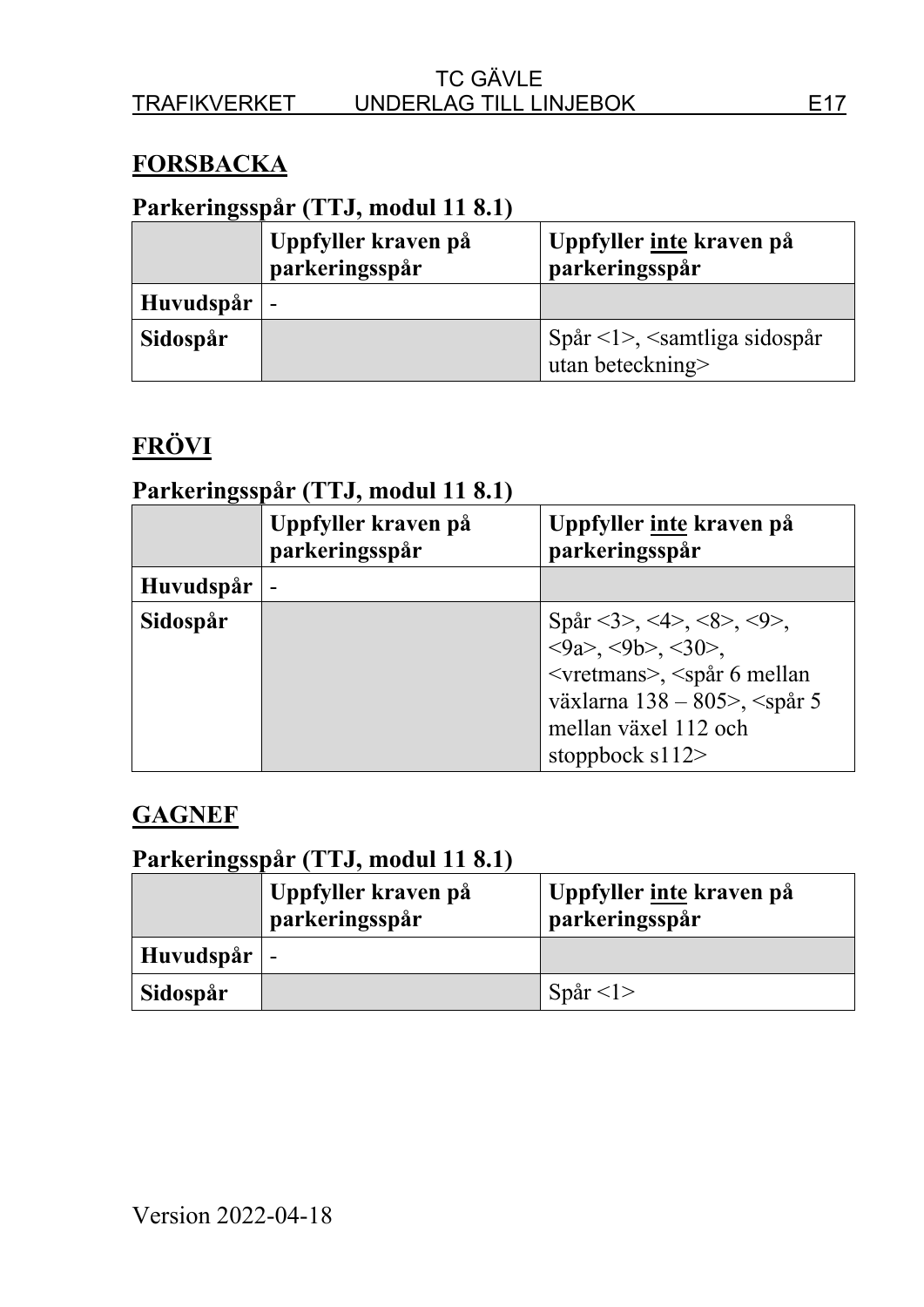# **GARSÅS**

# **Parkeringsspår (TTJ, modul 11 8.1)**

|                     | Uppfyller kraven på<br>parkeringsspår | Uppfyller inte kraven på<br>parkeringsspår |
|---------------------|---------------------------------------|--------------------------------------------|
| Huvudspår $\vert$ - |                                       |                                            |
| Sidospår            |                                       | Spår $<$ 3>                                |

# **GIMO**

# **Parkeringsspår (TTJ, modul 11 8.1)**

|                     | Uppfyller kraven på<br>parkeringsspår | Uppfyller <u>inte</u> kraven på<br>parkeringsspår |
|---------------------|---------------------------------------|---------------------------------------------------|
| Huvudspår $\vert$ - |                                       |                                                   |
| Sidospår            |                                       | Spår <1>, <2>, <3>                                |

## **GRANSTANDA**

|           | Uppfyller kraven på<br>parkeringsspår | Uppfyller inte kraven på<br>parkeringsspår |
|-----------|---------------------------------------|--------------------------------------------|
| Huvudspår | $\blacksquare$                        |                                            |
| Sidospår  |                                       | $Spar by-stick>$                           |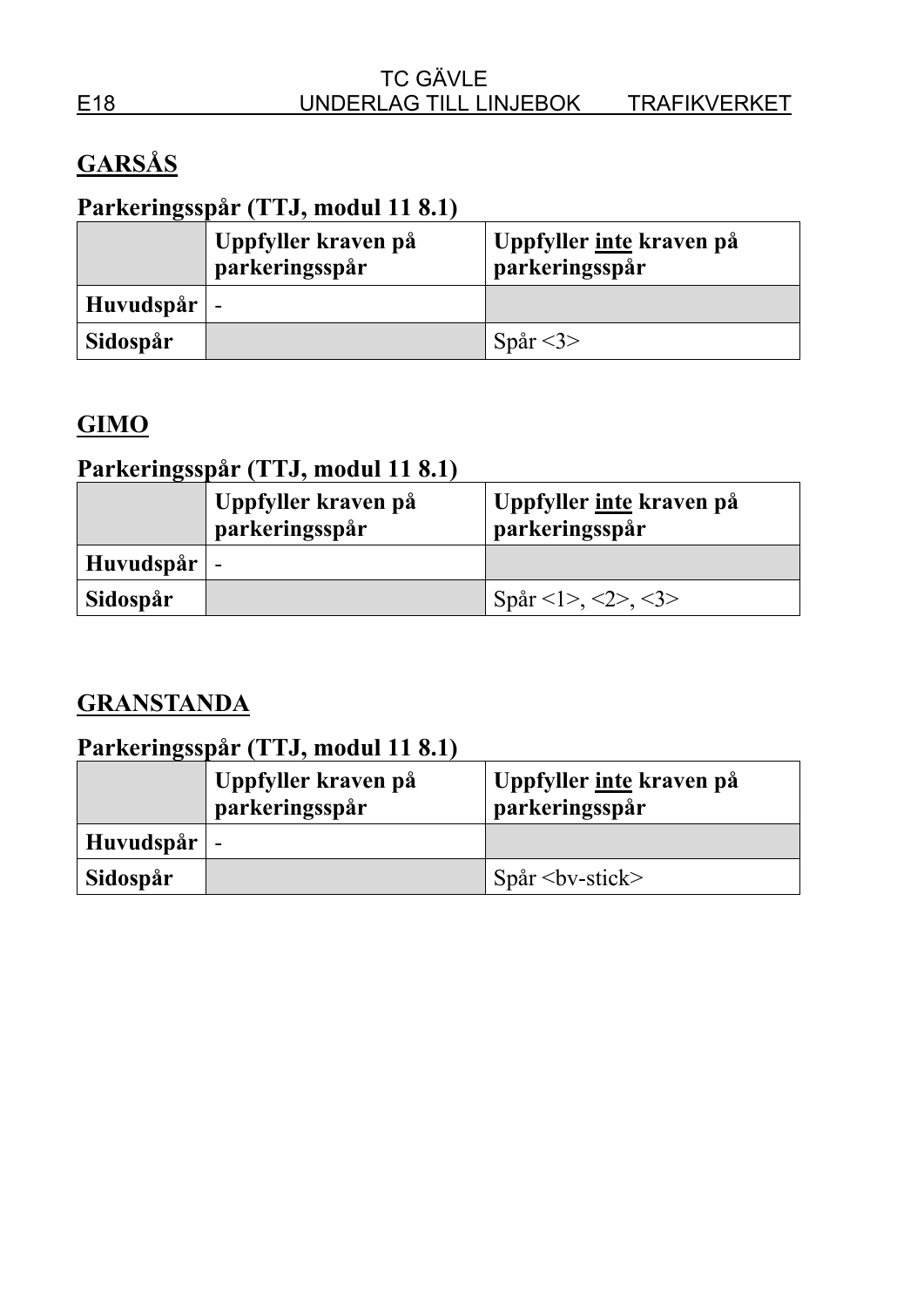# **GRYCKSBO**

# **VÄXLING**

### **Vid ankomst från Falun central**

Samtliga vägskydd kopplar på och av automatiskt.

## **Vid växling/rundgång med lok**

Om truckvägen skall passeras; tryck in knapp "växling". Om spårledning S9 (vid manöverlådan) är belagd kommer vägskyddet vid truckvägen att starta, om spårledningen inte är belagd har man två minuter på sig att belägga denna. Annars måste man trycka på knappen igen. Vägen kopplar automatiskt av när man belagt vägspårledningen och lämnat den igen.

Övriga vägar berörs inte så länge man inte passerar tavlan "gräns för växling".

## **Vid avgång mot Falun central, bomfällning.**

Stå med fordon på spårledningen vid manöverlådan. Tryck in knapp "mot Falun". Vägskydden Truckvägen och Kungsvägen fälls och går automatiskt upp när respektive väg passerats.

|                     | Uppfyller kraven på<br>parkeringsspår | Uppfyller <u>inte</u> kraven på<br>parkeringsspår |
|---------------------|---------------------------------------|---------------------------------------------------|
| Huvudspår $\vert$ - |                                       |                                                   |
| Sidospår            |                                       | Spår <2>, <3>, <sky spår=""></sky>                |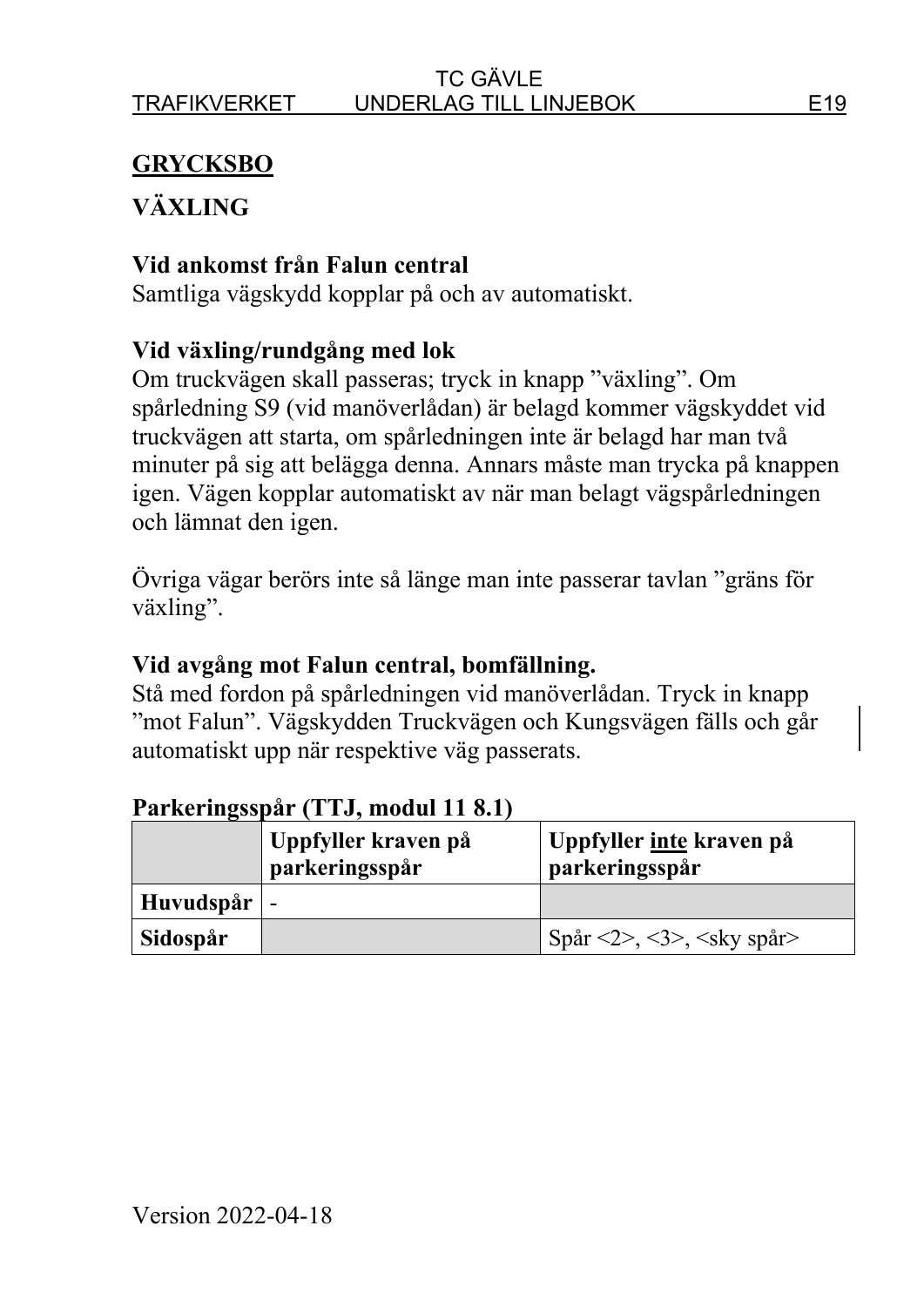# **GUSSI**

# **Parkeringsspår (TTJ, modul 11 8.1)**

|                     | Uppfyller kraven på<br>parkeringsspår | Uppfyller inte kraven på<br>parkeringsspår |
|---------------------|---------------------------------------|--------------------------------------------|
| Huvudspår $\vert$ - |                                       |                                            |
| Sidospår            |                                       | Spår <0>, <skyl></skyl>                    |

# **GÄVLE**

# **DRIFTPLATSINSTRUKTIONER**

Omfattning av Gävle driftplats

| Driftplatsdel     | Signatur | Märktavlor |
|-------------------|----------|------------|
| Gävle central     | Gä       | Gä         |
| Gävle godsbangård | Gäb      | Gä         |
| Strömsbro         | Smo      | Gä         |
| Fliskär           | Fär      | Gä         |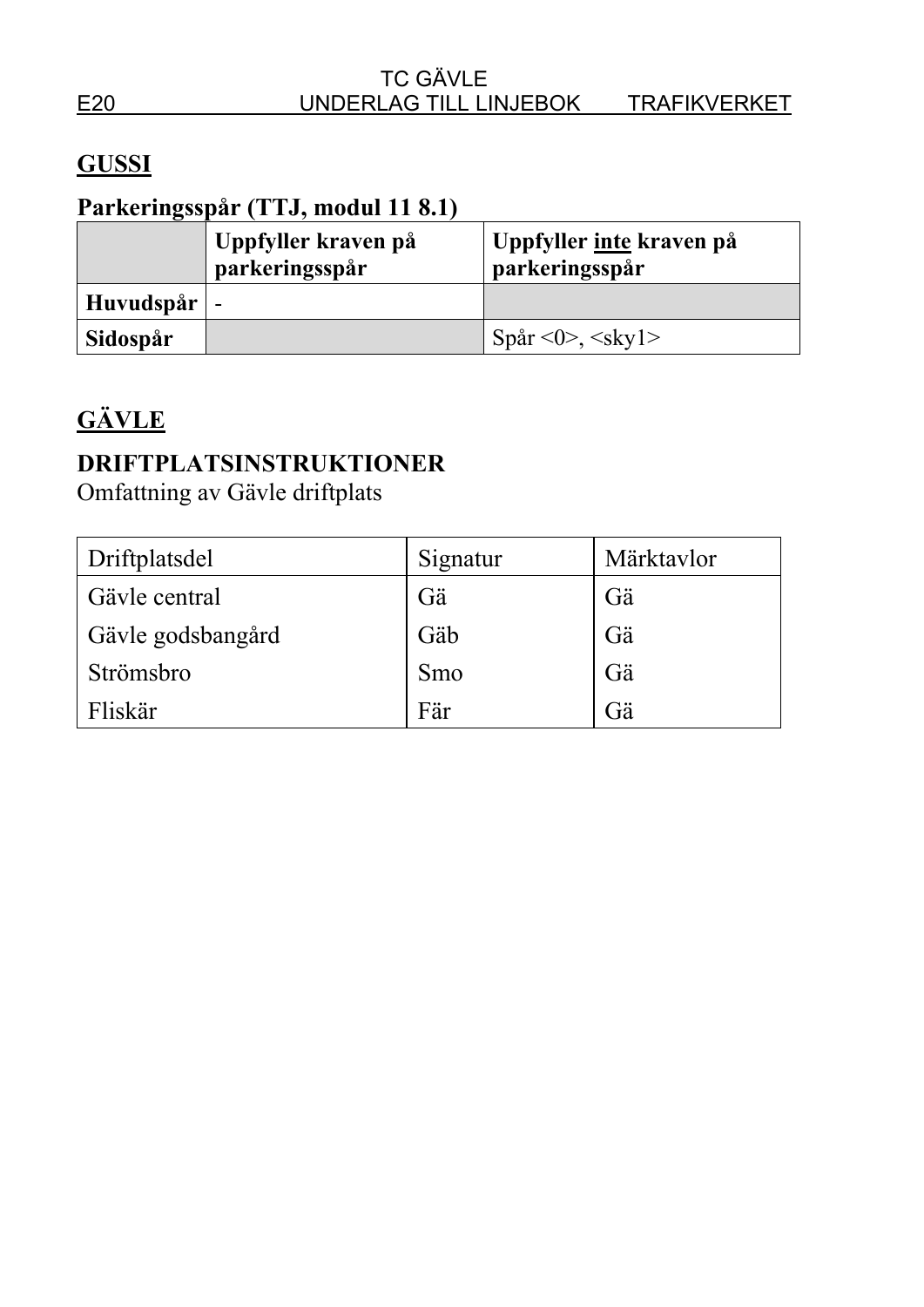# **GÄVLE CENTRAL**

**Driftplatsinstruktioner** 

Se Gävle.

### **Rörelse MELLAN personbangården OCH Gävle central**

Vid gång mellan pbg och centralen skall växel 58 kontrolleras trots signalbild "lodrätt" i dvsi 167, 169, 170, 171.

# **TÅGFÄRD SOM ÖVERGÅR I VÄXLING (TTJ modul 8H 4.16)**

Tåg som ska till personbangården får övergå till växling efter stopp vid msi 180 när signalbild "lodrätt" eller "snett vänster" visas.

|           | Uppfyller kraven på<br>parkeringsspår | Uppfyller inte kraven på<br>parkeringsspår                                                                                                                                                                              |
|-----------|---------------------------------------|-------------------------------------------------------------------------------------------------------------------------------------------------------------------------------------------------------------------------|
| Huvudspår |                                       |                                                                                                                                                                                                                         |
| Sidospår  |                                       | Spår <55-63>, <55a>, <61a>,<br>$\langle 80 \rangle$ , $\langle 81 \rangle$ , $\langle 100 \rangle$ , $\langle$ skydd $\rangle$ ,<br><lob>, <hvst>, <samtliga<br>sidospår utan beteckning&gt;</samtliga<br></hvst></lob> |

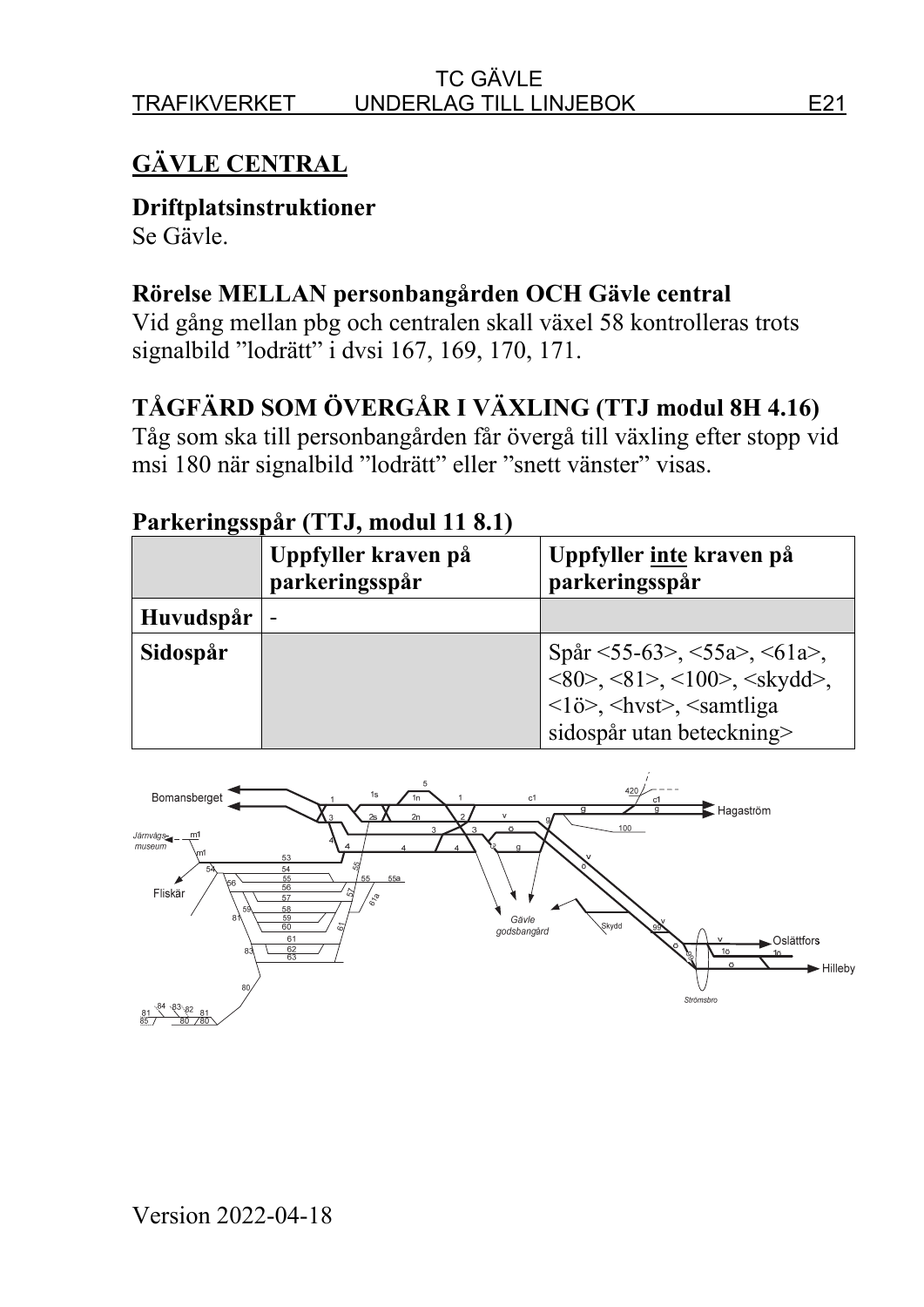# **GÄVLE GODSBANGÅRD**

**Driftplatsinstruktioner**  Se Gävle.

# **TÅGFÄRD SOM ÖVERGÅR I VÄXLING (TTJ modul 8H 4.16)**

Tåg som ska direkt in på R-gruppen från spår 129 och 130 får övergå till växling efter stopp vid msi 138 eller 158 när signalbild "lodrätt" eller "snett vänster" visas.

# **VÄXLING SOM INLEDER TÅGFÄRD (TTJ modul 8H 4.16)**

Växling kan inleda tågfärd:

- Från spår 111 119 mot Hilleby/Oslättfors via Strömsbro efter medgivande från rangerledaren som ställer signalbild i msi 210 eller 208.
- Från Gäb mot Gä när dvsi visar "lodrätt". Längst till msi 127 eller 157. **Gäller ej tåg mot Hagaström.**

|           | Uppfyller kraven på<br>parkeringsspår | Uppfyller inte kraven på<br>parkeringsspår                                                                                                                                                                                                                                                                                                                                  |
|-----------|---------------------------------------|-----------------------------------------------------------------------------------------------------------------------------------------------------------------------------------------------------------------------------------------------------------------------------------------------------------------------------------------------------------------------------|
| Huvudspår |                                       |                                                                                                                                                                                                                                                                                                                                                                             |
| Sidospår  |                                       | Spår <1a>, <1-4>, <7-9>,<br>$\langle 8b \rangle$ , $\langle 9b \rangle$ , $\langle 11-12 \rangle$ ,<br>$\leq$ 15-16>, $\leq$ 29-30>, $\leq$ 101-119>,<br>$\langle 125 \rangle, \langle 128 - 132 \rangle, \langle 1 - c4 \rangle,$<br>$\langle f3 \rangle$ , $\langle f1 \rangle$ , $\langle utdraget \rangle$ , $\langle \text{alla} \rangle$<br>sidospår utan beteckning> |

## **Parkeringsspår (TTJ, modul 11 8.1)**

## **Gävle godsbangård** forts nästa sida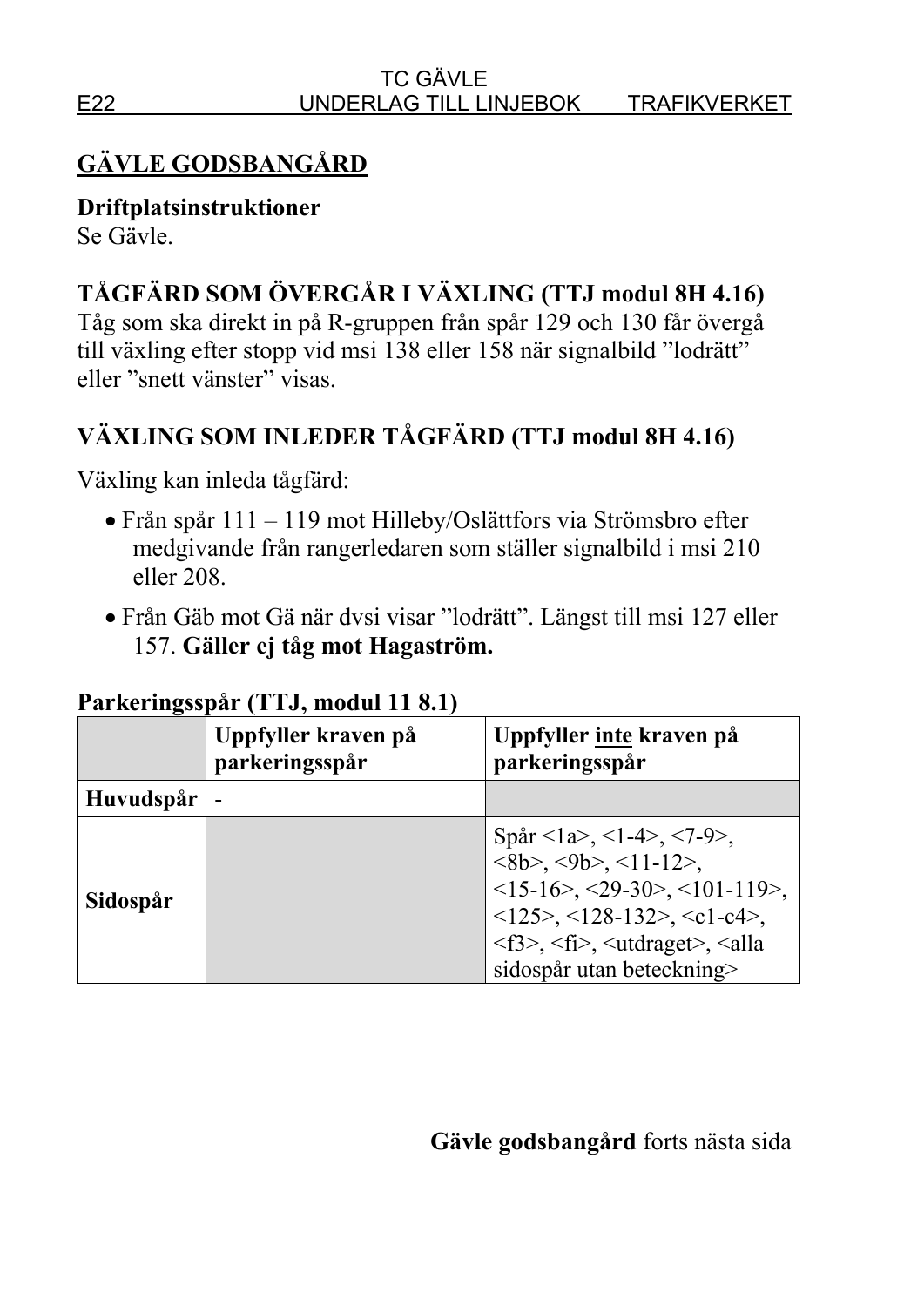# **Gävle godsbangård** forts från föregående sida



Vid ett nödläge på Gävle rangerbangård kommer ett tyfonlarm att ljuda och följas av ett högtalarutrop om vad som hänt och på vilken plats nödläget uppstått. Det är då upp till varje person att utifrån nödlägets plats, väderförhållanden samt ens egen position att själv välja återsamlingsplats.

#### **Gävle godsbangård** forts nästa sida

Version 2022-04-18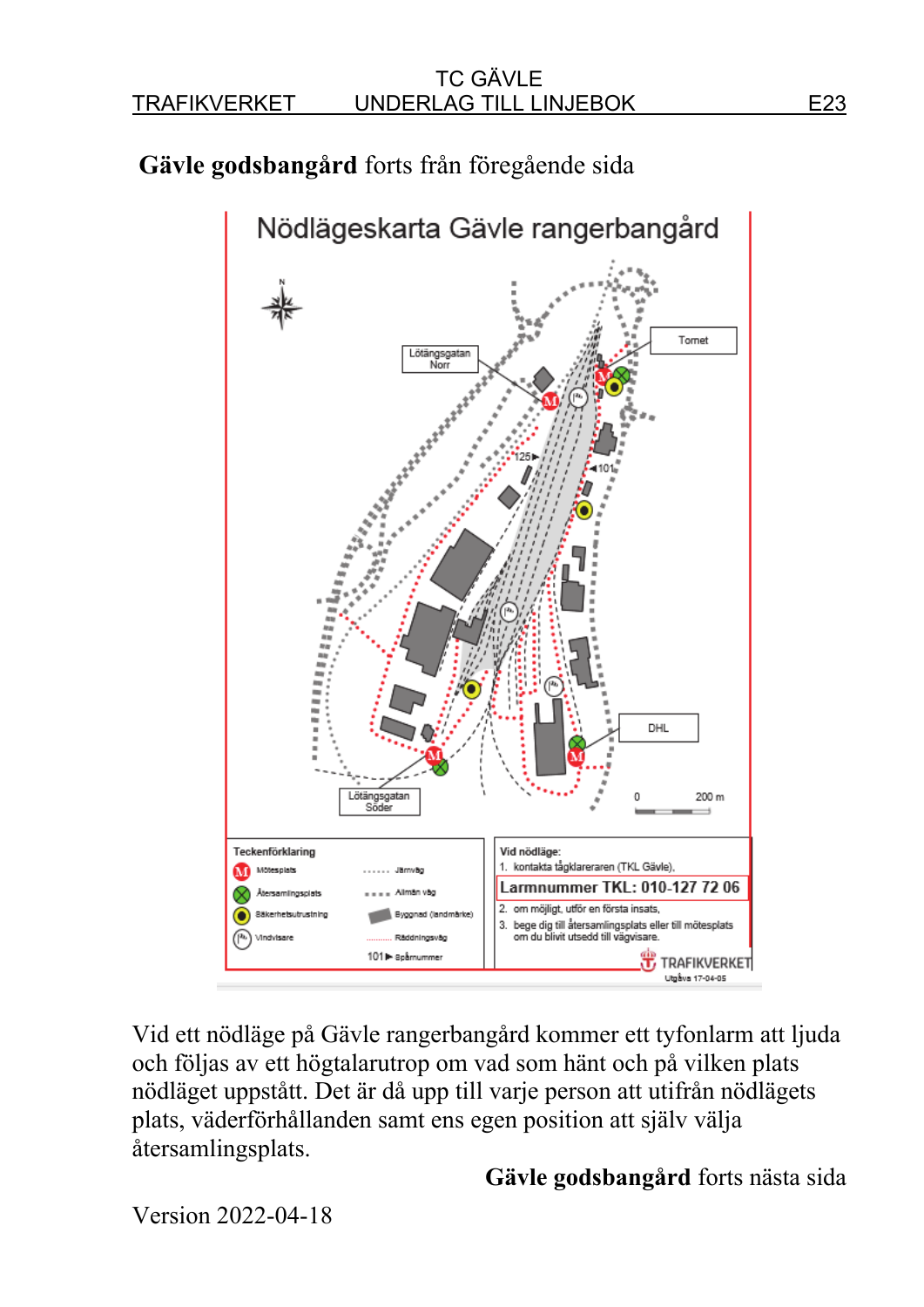## **Gävle godsbangård** forts från föregående sida

Det finns vindvisare uppsatta så att man kan se aktuell vindriktning. Även nödlägesskåp finns utplacerade med utrustning för släckning av mindre bränder och åtgärdande mindre läckage av farliga ämnen. Kartan visar bland annat återsamlingsplatserna för personal och mötesplatser för räddningstjänst som finns på Gävle rangerbangård.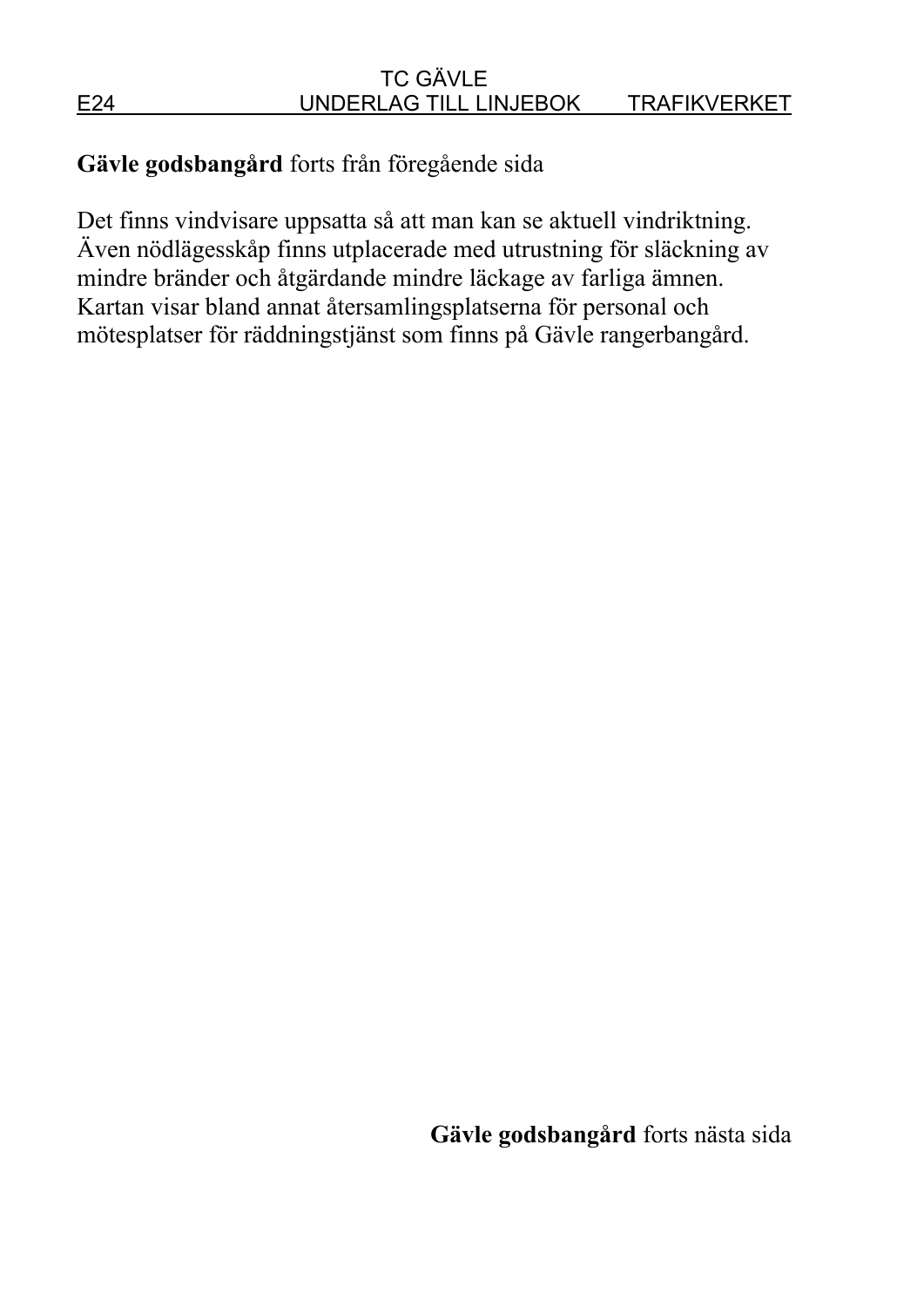# **Gävle godsbangård** forts från föregående sida



Version 2022-04-18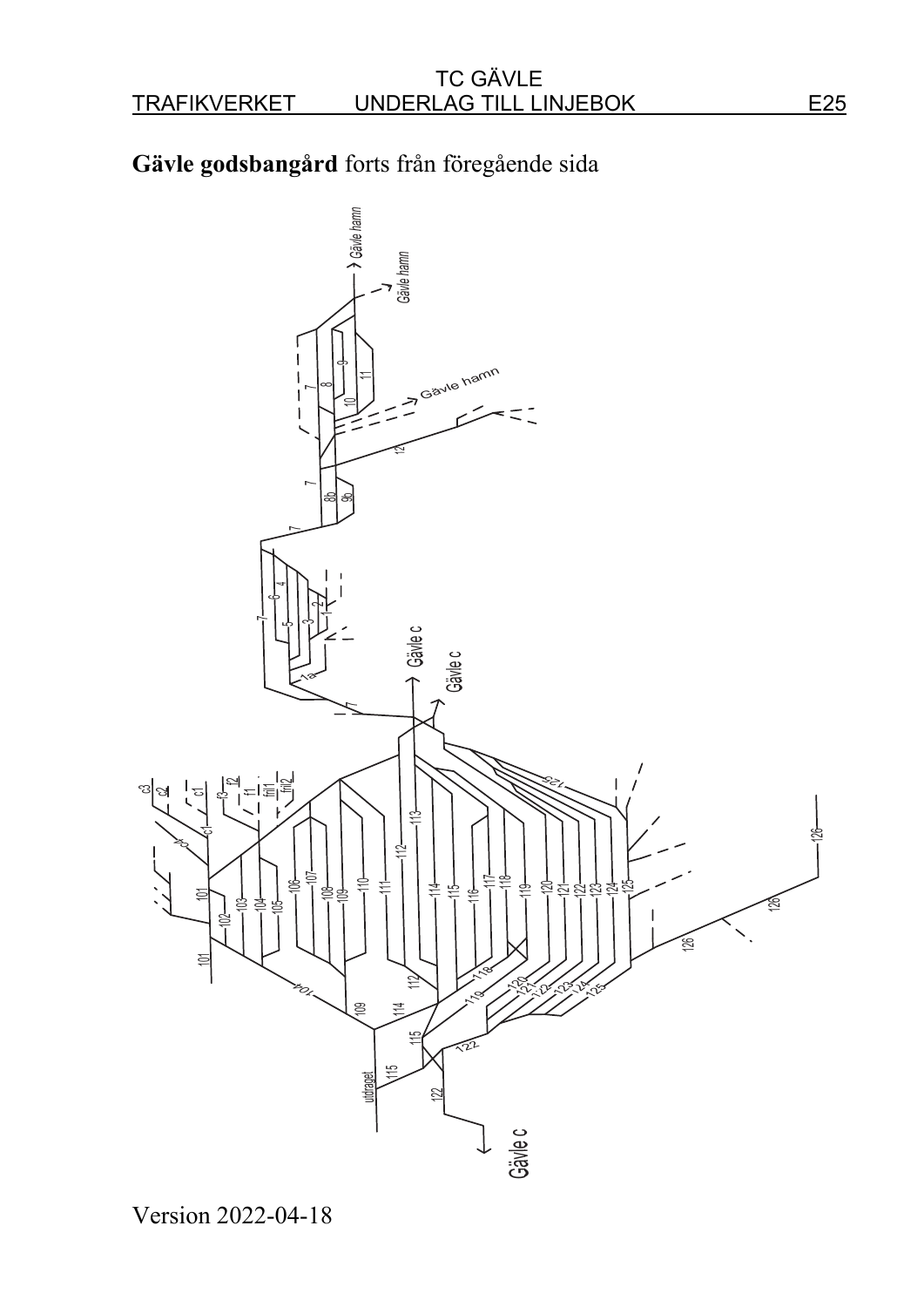# **HAGGE**

# **VÄXLING**

På spåret till sågverket är största tillåtna axeltryck 20 ton

Lok litt T44 får inte framföras på spåret till sågverket.

# **HALLSTAVIK**

# **Parkeringsspår (TTJ, modul 11 8.1)**

|                     | Uppfyller kraven på<br>parkeringsspår | Uppfyller <u>inte</u> kraven på<br>parkeringsspår |
|---------------------|---------------------------------------|---------------------------------------------------|
| Huvudspår $\vert$ - |                                       |                                                   |
| Sidospår            |                                       | $Spar <$ sj-g>                                    |

# **HAMRÅNGEFJÄRDEN**

# **RIKTNINGSSIGNALERS FUNKTION**

Riktningssignalen finns invid infartssignalen från Trödje.

Riktningssignalen visar en vit pil snett uppåt höger, när "kör" visas (tågväg är lagd) mot det oelektrifierade spåret mot Norrsundet (spår 4). I annat fall är den släckt.

|                     | Uppfyller kraven på<br>parkeringsspår | Uppfyller <u>inte</u> kraven på<br>parkeringsspår           |
|---------------------|---------------------------------------|-------------------------------------------------------------|
| Huvudspår $\vert$ - |                                       |                                                             |
| Sidospår            |                                       | Spår $\leq$ >, $\leq$ samtliga sidospår<br>utan beteckning> |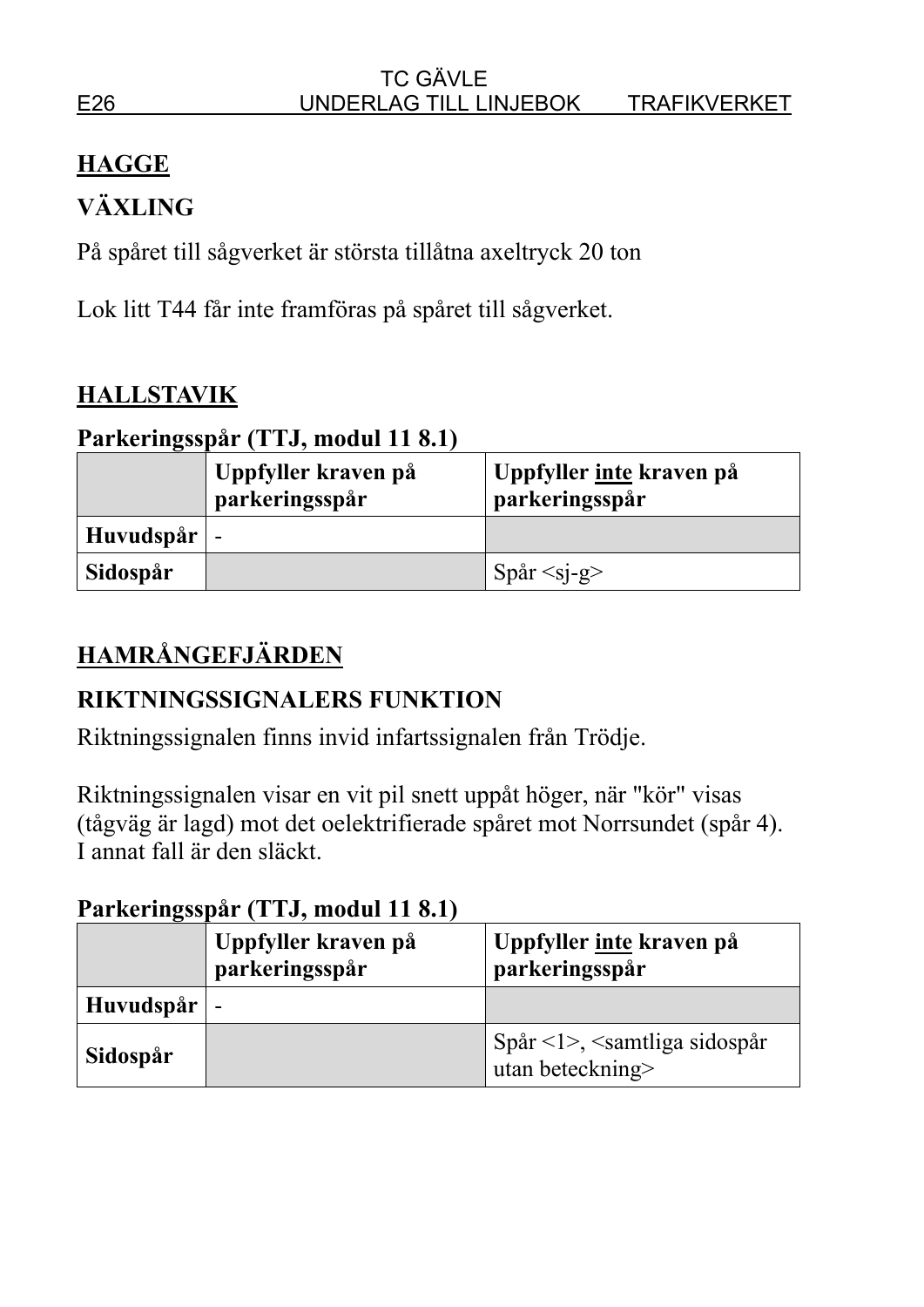### **HARGSHAMN**

#### **Parkeringsspår (TTJ, modul 11 8.1)**

|                     | Uppfyller kraven på<br>parkeringsspår | Uppfyller <u>inte</u> kraven på<br>parkeringsspår |
|---------------------|---------------------------------------|---------------------------------------------------|
| Huvudspår $\vert$ - |                                       |                                                   |
| Sidospår            |                                       | Spår $\leq l$                                     |

# **VÄXLING, ÖVRIGT**

Backning, max 500 m, får förekomma från Industrivägen i riktning mot Hallstavik utan uppsikt i rörelseriktningen.

# **HARMÅNGER**

#### **Parkeringsspår (TTJ, modul 11 8.1)**

|                     | Uppfyller kraven på<br>parkeringsspår | Uppfyller inte kraven på<br>parkeringsspår |
|---------------------|---------------------------------------|--------------------------------------------|
| Huvudspår $\vert$ - |                                       |                                            |
| Sidospår            |                                       | Spår $\langle$ 1>                          |

#### **HINSNORET**

|                 | Uppfyller kraven på<br>parkeringsspår | Uppfyller inte kraven på<br>parkeringsspår |
|-----------------|---------------------------------------|--------------------------------------------|
| $Huvudspår$   - |                                       |                                            |
| Sidospår        |                                       | Spår $<$ 3>                                |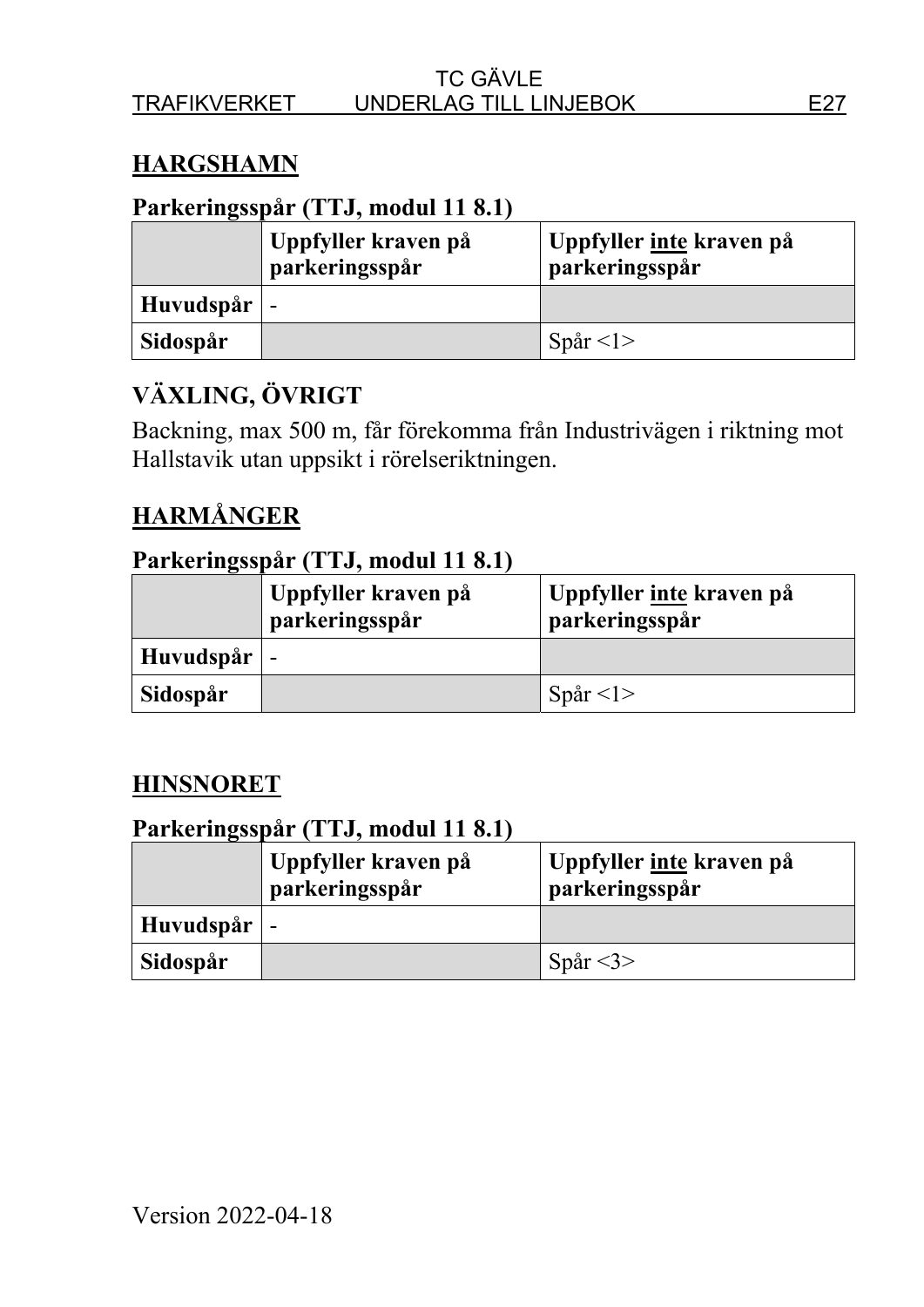# **HOFORS**

### **Parkeringsspår (TTJ, modul 11 8.1)**

|                     | Uppfyller kraven på<br>parkeringsspår | Uppfyller <u>inte</u> kraven på<br>parkeringsspår |
|---------------------|---------------------------------------|---------------------------------------------------|
| Huvudspår $\vert$ - |                                       |                                                   |
| Sidospår            |                                       | Spår <3-8>, <3a>                                  |

#### **HOLMSVEDEN**

## **Uppställning övervakad av tågskyddssystemet (TTJ modul 11 8.5)**.

Uppställning övervakad av tågskyddssystemet får tillämpas för tåg upp till en längd av 600 m.

#### **Parkeringsspår (TTJ, modul 11 8.1)**

|                 | Uppfyller kraven på<br>parkeringsspår | Uppfyller <u>inte</u> kraven på<br>parkeringsspår |
|-----------------|---------------------------------------|---------------------------------------------------|
| $Huvudspår$   - |                                       |                                                   |
| Sidospår        |                                       | Spår <4>, <sky3></sky3>                           |

## **HORNDAL**

|                     | Uppfyller kraven på<br>parkeringsspår | Uppfyller <u>inte</u> kraven på<br>parkeringsspår |
|---------------------|---------------------------------------|---------------------------------------------------|
| Huvudspår $\vert$ - |                                       |                                                   |
| Sidospår            |                                       | Spår <4-6>                                        |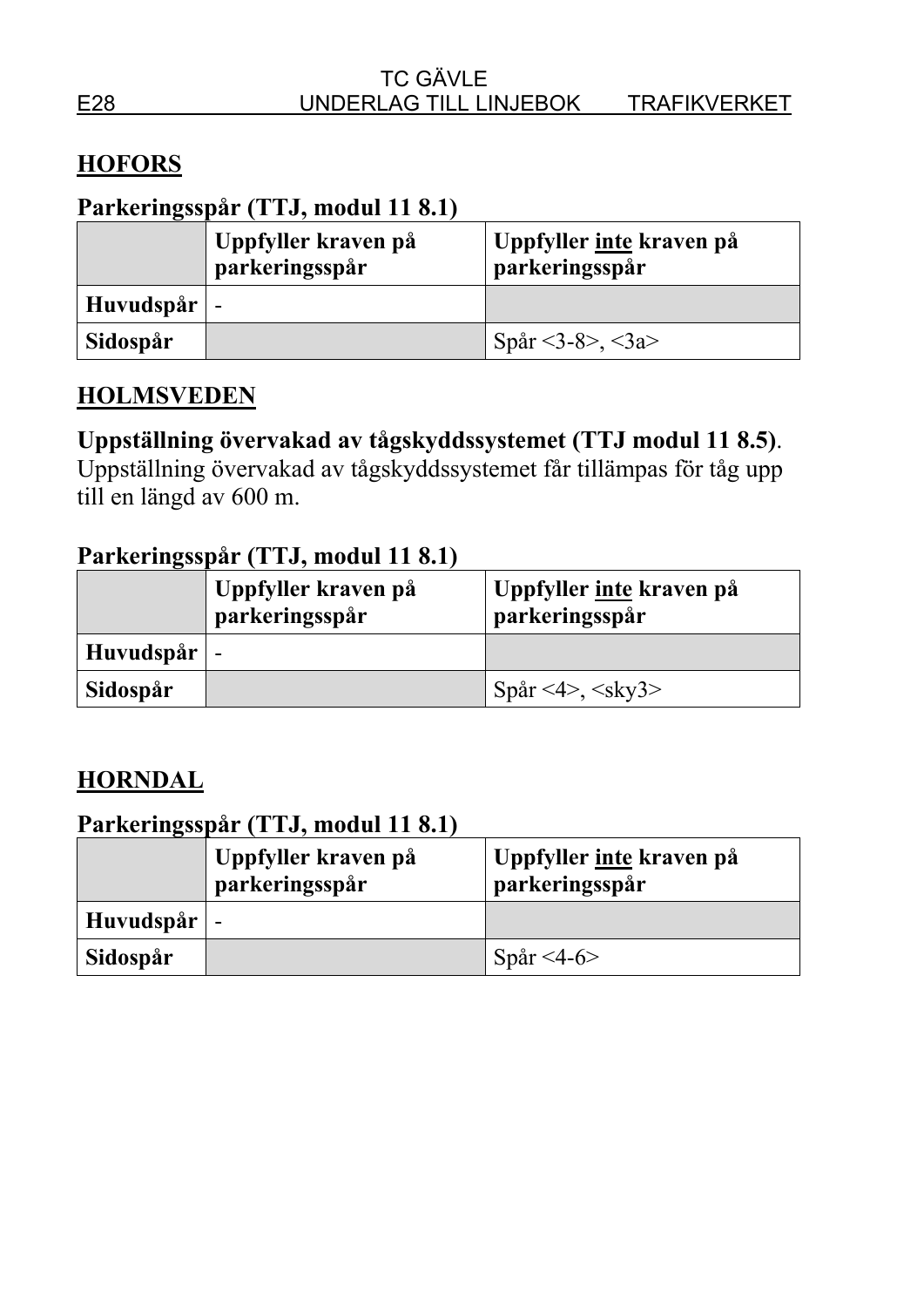### **HUDIKSVALL**

## **Parkeringsspår (TTJ, modul 11 8.1)**

|           | Uppfyller kraven på<br>parkeringsspår | Uppfyller inte kraven på<br>parkeringsspår                                                                                                                                                                                                                                                                         |
|-----------|---------------------------------------|--------------------------------------------------------------------------------------------------------------------------------------------------------------------------------------------------------------------------------------------------------------------------------------------------------------------|
| Huvudspår |                                       |                                                                                                                                                                                                                                                                                                                    |
| Sidospår  |                                       | Spår <9>, <10>, <11>, <12>,<br><hamnspår>, <udd5><utdr.n>,<br/><utdr.n1> <utdr.s>, <utdraget>,<br/><math>\langle</math>sky3&gt;, <math>\langle</math>t1-t2&gt;, <math>\langle</math>ö&gt;,<br/><samtliga sidospår="" utan<br="">beteckning&gt;</samtliga></utdraget></utdr.s></utdr.n1></utdr.n></udd5></hamnspår> |

# **HÄSTBO**

#### **Parkeringsspår (TTJ, modul 11 8.1)**

|                     | Uppfyller kraven på<br>parkeringsspår | Uppfyller inte kraven på<br>parkeringsspår |
|---------------------|---------------------------------------|--------------------------------------------|
| Huvudspår $\vert$ - |                                       |                                            |
| Sidospår            |                                       | $Spar \leq stick$                          |

# **HÖKMORA**

|                     | Uppfyller kraven på<br>parkeringsspår | Uppfyller <u>inte</u> kraven på<br>parkeringsspår |
|---------------------|---------------------------------------|---------------------------------------------------|
| Huvudspår $\vert$ - |                                       |                                                   |
| Sidospår            |                                       | Spår $<$ 3>                                       |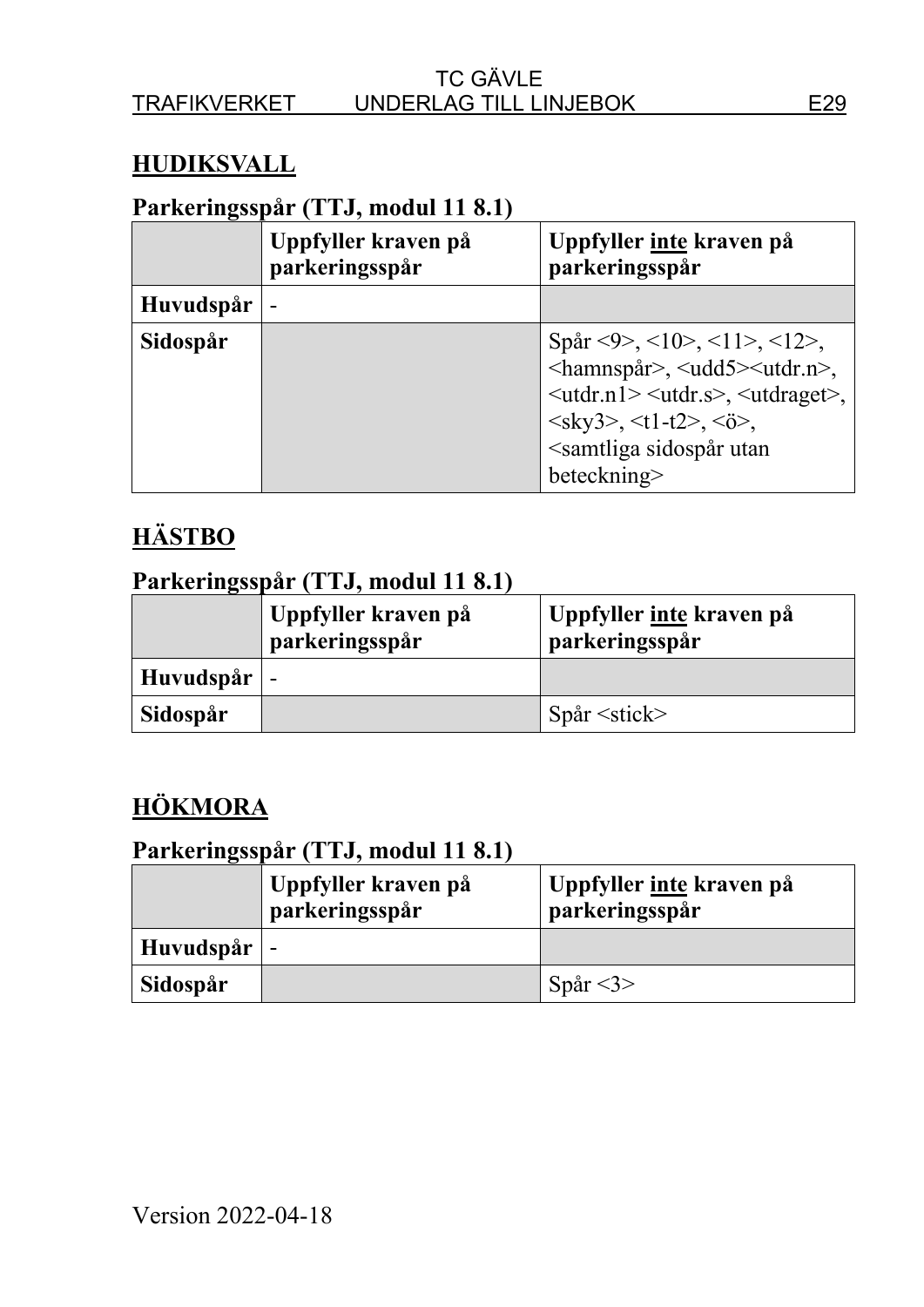### **IGGESUND**

# **Parkeringsspår (TTJ, modul 11 8.1)**

|                     | Uppfyller kraven på<br>parkeringsspår | Uppfyller inte kraven på<br>parkeringsspår                                                          |
|---------------------|---------------------------------------|-----------------------------------------------------------------------------------------------------|
| Huvudspår $\vert$ - |                                       |                                                                                                     |
| Sidospår            |                                       | Spår <3>, <6>, <7>, <sky3>,<br/><math>\langle</math>sky4&gt;, <math>\langle</math>utdr.n&gt;</sky3> |

# **INSJÖN**

# **TÅGFÄRD SOM ÖVERGÅR I VÄXLING (TTJ modul 8H 4.16).**

Tåg som planenligt ska till Insjöhamn får övergå till växling efter stopp vid infsi 322 när signalbild "lodrätt" eller "snett vänster" visas.

|           | Uppfyller kraven på<br>parkeringsspår | Uppfyller <u>inte</u> kraven på<br>parkeringsspår |
|-----------|---------------------------------------|---------------------------------------------------|
| Huvudspår | ı —                                   |                                                   |
| Sidospår  |                                       | Spår <1>, <11-18>, <11a>, <skydd></skydd>         |

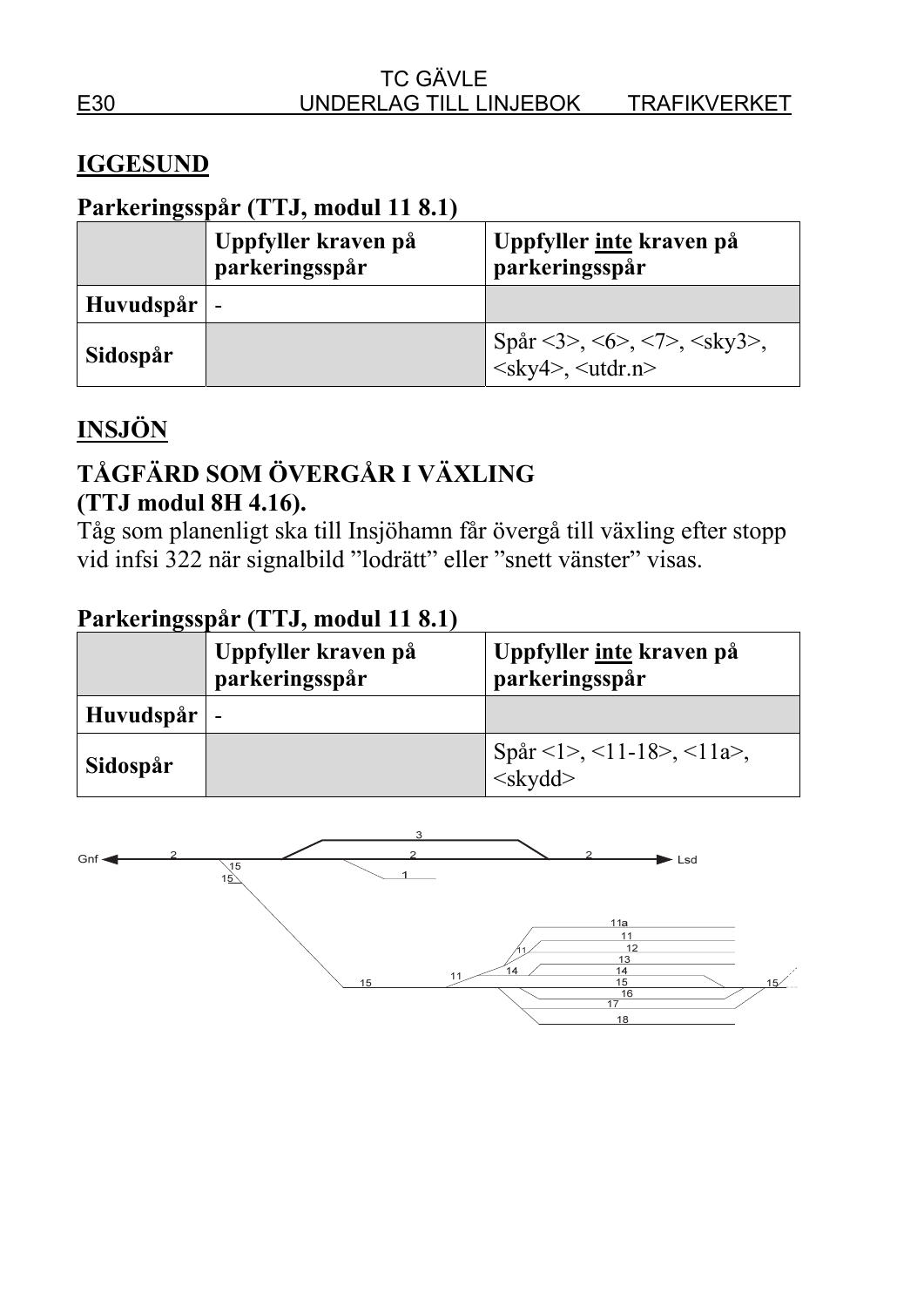# **JÄRLEBO**

#### **Parkeringsspår (TTJ, modul 11 8.1)**

|          | Uppfyller kraven på<br>parkeringsspår    | Uppfyller inte kraven på<br>parkeringsspår |
|----------|------------------------------------------|--------------------------------------------|
|          | <b>Huvudspår</b>   Spår $<$ bv-stick $>$ |                                            |
| Sidospår |                                          | -                                          |

# **JÄRVSÖ**

# **Uppställning övervakad av tågskyddssystemet (TTJ modul 11 8.5).**

Uppställning övervakad av tågskyddssystemet får tillämpas för tåg upp till en längd av 611 m.

# **KRINGLAN**

#### **Parkeringsspår (TTJ, modul 11 8.1)**

|               | Uppfyller kraven på<br>parkeringsspår | Uppfyller <u>inte</u> kraven på<br>parkeringsspår |
|---------------|---------------------------------------|---------------------------------------------------|
| Huvudspår   - |                                       |                                                   |
| Sidospår      |                                       | Spår $\langle 2 \rangle$                          |

# **KORSNÄS**

|           | Uppfyller kraven på<br>parkeringsspår | Uppfyller inte kraven på<br>parkeringsspår                                                           |
|-----------|---------------------------------------|------------------------------------------------------------------------------------------------------|
| Huvudspår | $\overline{\phantom{a}}$              |                                                                                                      |
| Sidospår  |                                       | $\langle 3 \rangle$ , $\langle$ bv-stick $\rangle$ , $\langle$ samtliga<br>sidospår utan beteckning> |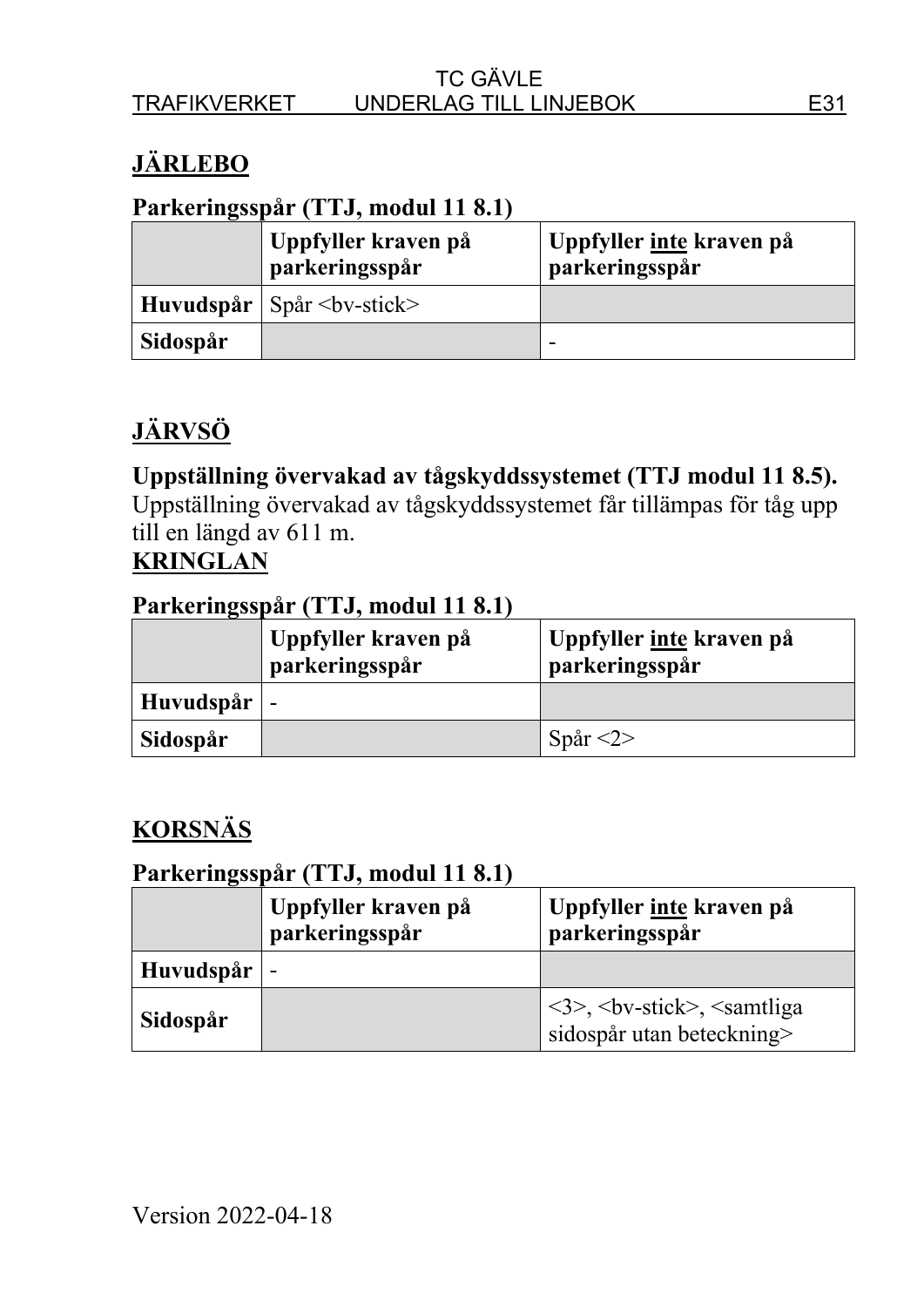# **LEKSAND**

|                     | Uppfyller kraven på<br>parkeringsspår | Uppfyller <u>inte</u> kraven på<br>parkeringsspår |
|---------------------|---------------------------------------|---------------------------------------------------|
| Huvudspår $\vert$ - |                                       |                                                   |
| Sidospår            |                                       | $Spar \leq stick$                                 |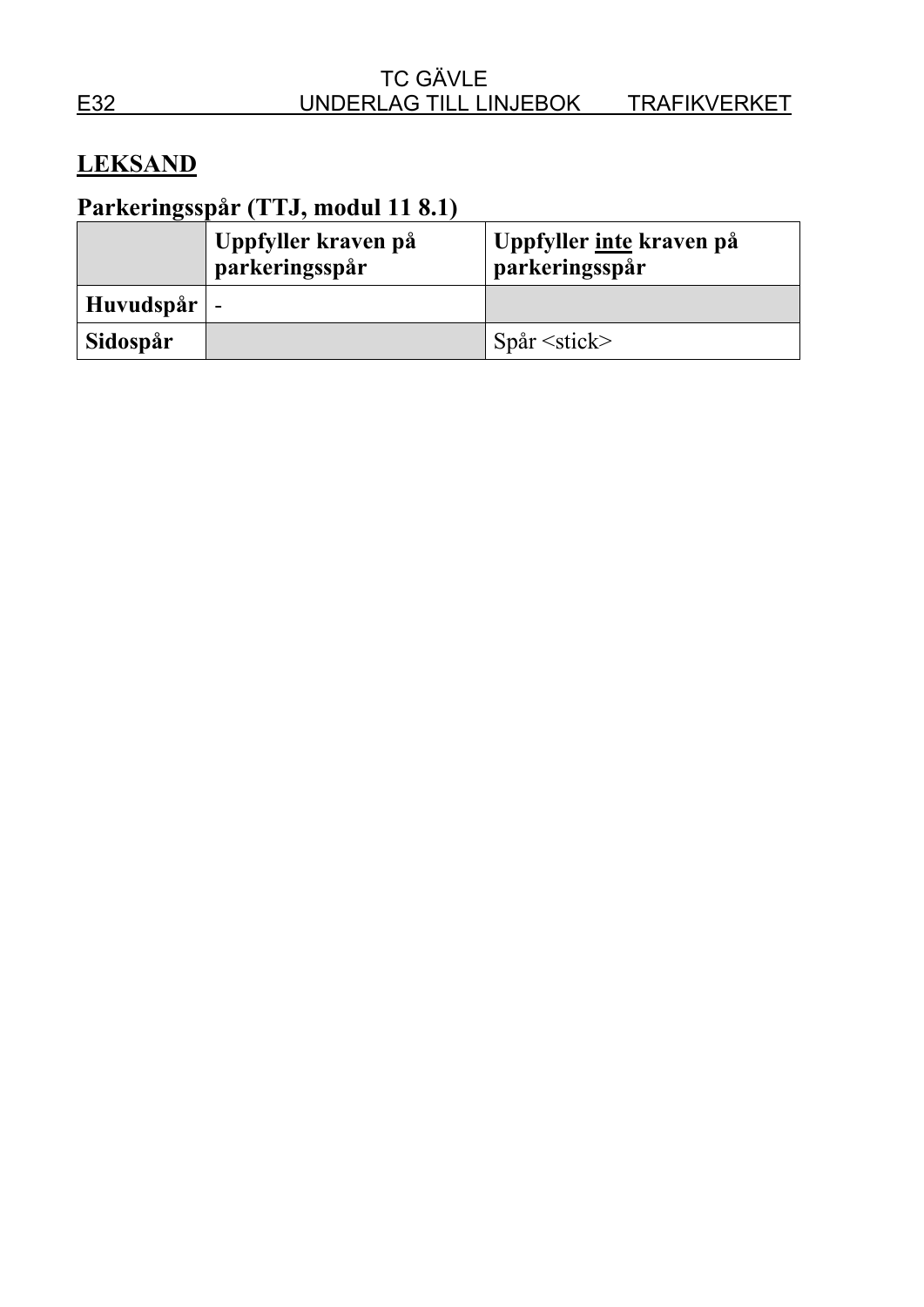# **LJUSDAL**

# **TÅGFÄRD SOM ÖVERGÅR I VÄXLING (TTJ modul 8H 4.16)**

Tåg som planenligt ska till spår 5 eller 6 får övergå till växling efter stopp vid msi 22 eller 24 när signalbild "lodrätt" eller "snett vänster" visas.

### **Uppställning övervakad av tågskyddssystemet (TTJ modul 11 8.5**)

Uppställning övervakad av tågskyddssystemet får tillämpas för tåg upp till en längd av 646m.

#### **Parkeringsspår (TTJ, modul 11 8.1)**

|           | Uppfyller kraven på<br>parkeringsspår | Uppfyller inte kraven på<br>parkeringsspår                                                                                                              |
|-----------|---------------------------------------|---------------------------------------------------------------------------------------------------------------------------------------------------------|
| Huvudspår | <1>                                   |                                                                                                                                                         |
| Sidospår  |                                       | Spår <1>, <4>, <6>, <8>,<br><kolspåre>, <lantmann>,<br/><math>\langle \text{lastsp} \rangle, \langle \text{utdr.s} \rangle</math></lantmann></kolspåre> |



### **LOMSMYREN**

|                     | 'Uppfyller kraven på<br>parkeringsspår | Uppfyller <u>inte</u> kraven på<br>parkeringsspår |
|---------------------|----------------------------------------|---------------------------------------------------|
| Huvudspår $\vert$ - |                                        |                                                   |
| Sidospår            |                                        | Spår $\langle 2 \rangle$                          |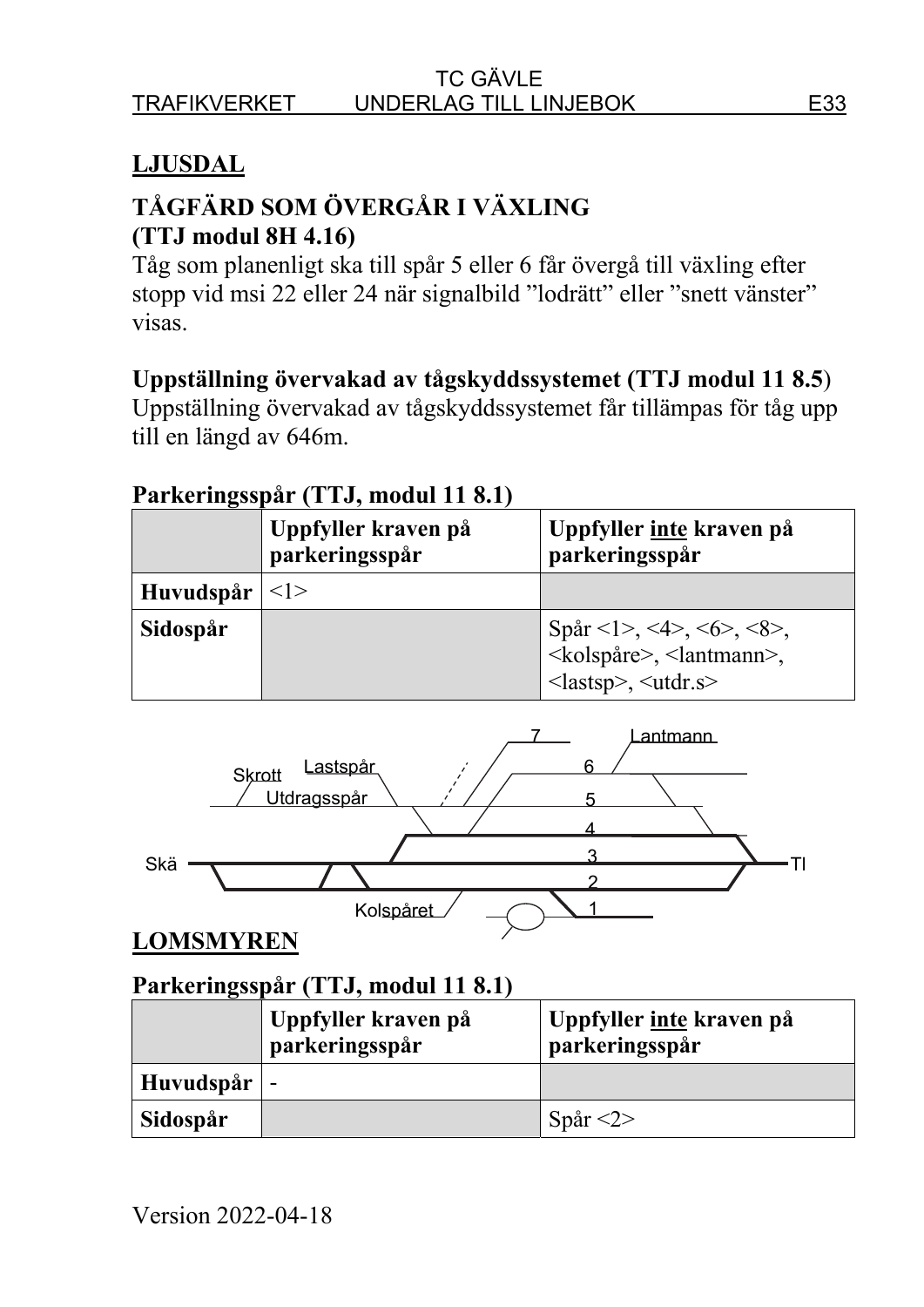# **LOSESJÖN**

# **Parkeringsspår (TTJ, modul 11 8.1)**

|                     | Uppfyller kraven på<br>parkeringsspår | Uppfyller <u>inte</u> kraven på<br>parkeringsspår |
|---------------------|---------------------------------------|---------------------------------------------------|
| Huvudspår $\vert$ - |                                       |                                                   |
| Sidospår            |                                       | $Spar by-stick>$                                  |

# **LUDVIKA**

# **Parkeringsspår (TTJ, modul 11 8.1)**

|                  | Uppfyller kraven på<br>parkeringsspår | Uppfyller inte kraven på<br>parkeringsspår                                                                                                   |
|------------------|---------------------------------------|----------------------------------------------------------------------------------------------------------------------------------------------|
| <b>Huvudspår</b> |                                       |                                                                                                                                              |
| Sidospår         |                                       | Spår <1>, <9>, <10>, <20>,<br>$\langle$ 21>, $\langle$ indsp>, $\langle$ ut1>,<br><samtliga sidospår="" utan<br="">beteckning&gt;</samtliga> |

# **LÅNGSJÖN**

|                     | Uppfyller kraven på<br>parkeringsspår | Uppfyller <u>inte</u> kraven på<br>parkeringsspår |
|---------------------|---------------------------------------|---------------------------------------------------|
| Huvudspår $\vert$ - |                                       |                                                   |
| Sidospår            |                                       | Spår $\leq l$ >                                   |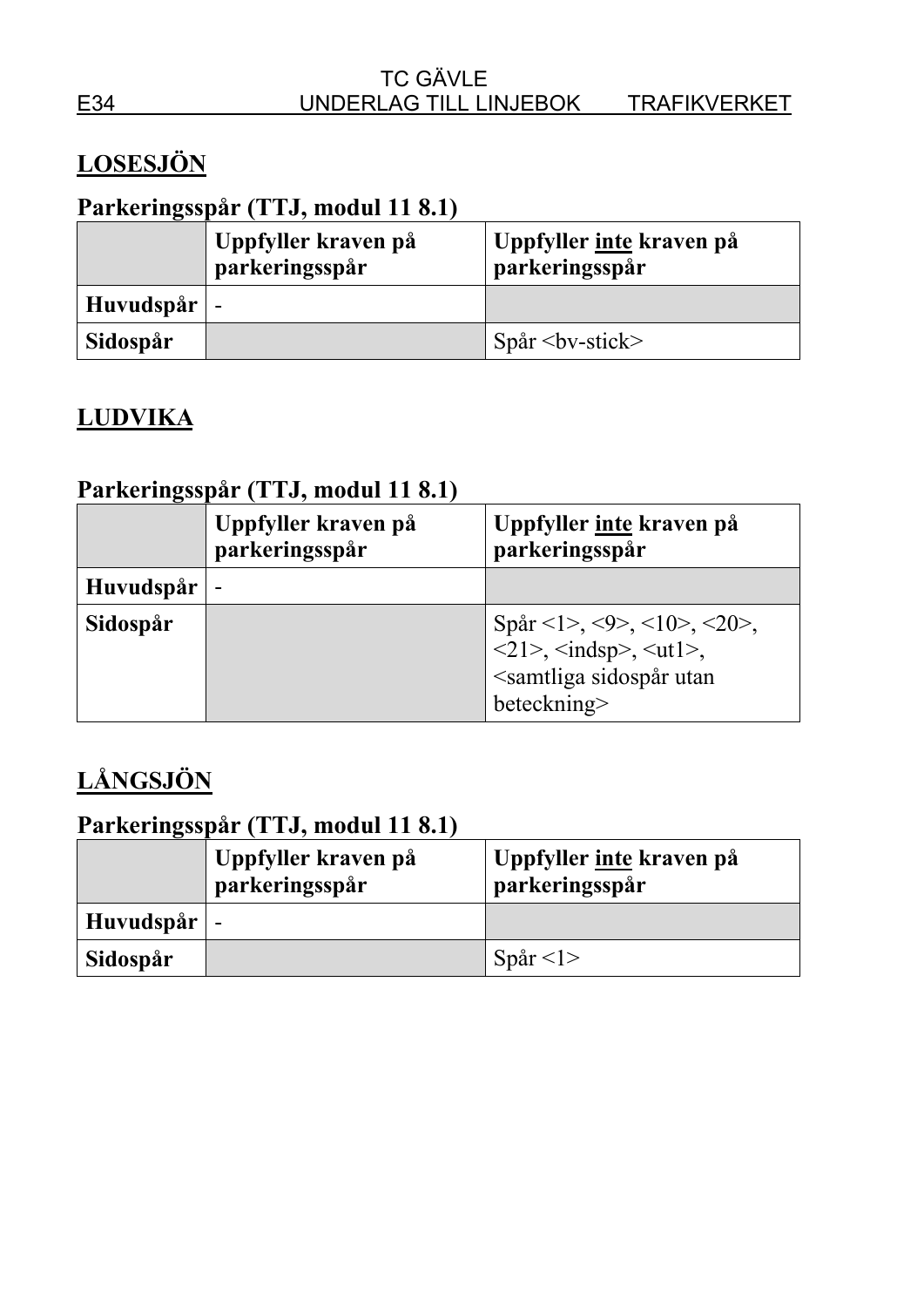# **MALUNG**

#### **Parkeringsspår (TTJ, modul 11 8.1)**

|           | Uppfyller kraven på<br>parkeringsspår | Uppfyller inte kraven på<br>parkeringsspår |
|-----------|---------------------------------------|--------------------------------------------|
| Huvudspår |                                       |                                            |
| Sidospår  |                                       | $Spar < 1 >, <3 >, <$ stick>               |

# **MOCKFJÄRD**

## **SPÅRLEDNINGAR FÖR HINDERFRIHETSKONTROLL (TTJ, modul 9E 4.4)**

Huvudspåren är utrustade med spårledningar för hinderfrihetskontroll.

|                     | Uppfyller kraven på<br>parkeringsspår | Uppfyller <u>inte</u> kraven på<br>parkeringsspår |
|---------------------|---------------------------------------|---------------------------------------------------|
| Huvudspår $\vert$ - |                                       |                                                   |
| Sidospår            |                                       | Spår <3>, <4>, <2a>, <3a>                         |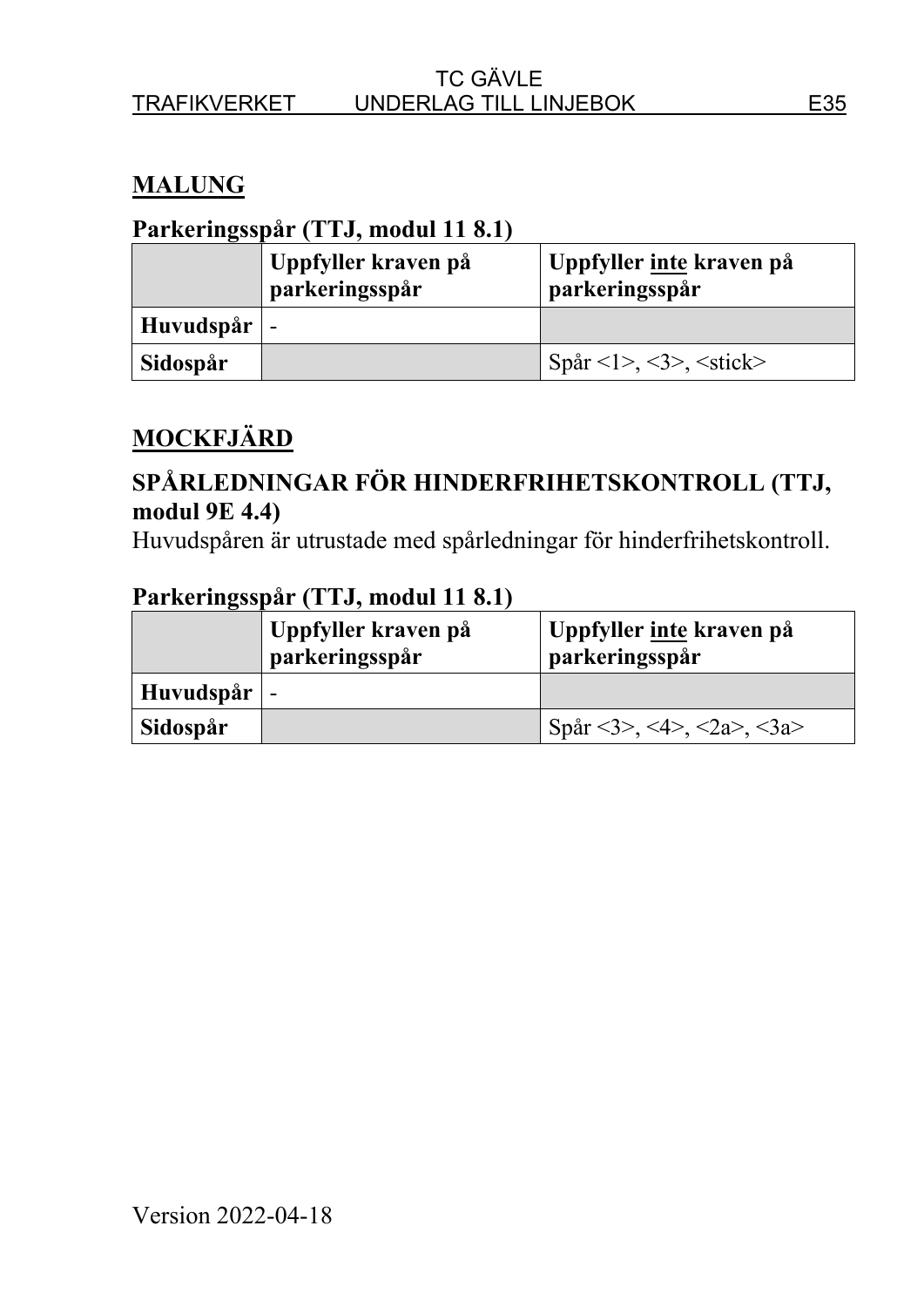#### TC GÄVLE E36 UNDERLAG TILL LINJEBOK TRAFIKVERKET

## **MORA**

#### **Driftplatsinstruktioner**

Omfattning av Mora driftplats

| Driftplatsdel | Signatur | Märktavlor |
|---------------|----------|------------|
| Mora central  | Mrc      | Mra        |
| Morastrand    | Mras     | Mra        |

#### **MORA CENTRAL**

#### **Driftplatsinstruktioner**

Se Mora

#### **Parkeringsspår (TTJ, modul 11 8.1)**

|                  | Uppfyller kraven på<br>parkeringsspår | Uppfyller inte kraven på<br>parkeringsspår                                                                                                             |
|------------------|---------------------------------------|--------------------------------------------------------------------------------------------------------------------------------------------------------|
| <b>Huvudspår</b> | $\overline{\phantom{0}}$              |                                                                                                                                                        |
| Sidospår         |                                       | Spår <7>, <8(112s-111 och<br>$104-101$ )>, <9-15>, <indsp1>,<br/><skyspår>, <samtliga sidospår<br="">utan beteckning&gt;</samtliga></skyspår></indsp1> |

# **MORA KOMMUNS INDUSTROMRÅDE**

|                     | Uppfyller kraven på<br>parkeringsspår | Uppfyller inte kraven på<br>parkeringsspår                 |
|---------------------|---------------------------------------|------------------------------------------------------------|
| Huvudspår $\vert$ - |                                       |                                                            |
| Sidospår            |                                       | <samtliga sidospår="" utan<br="">beteckning&gt;</samtliga> |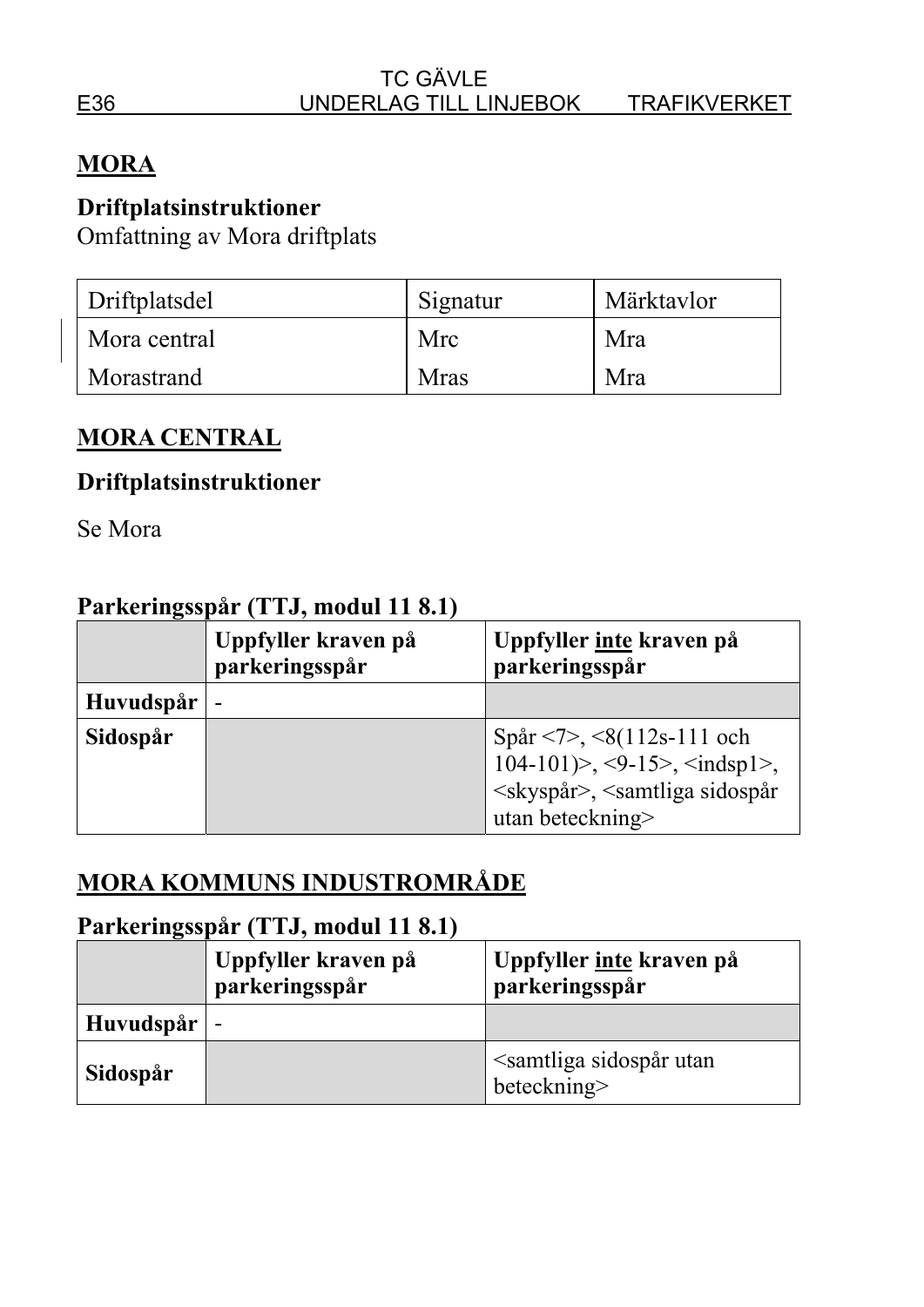## **MORASTRAND**

#### **Driftplatsinstruktioner**

Se Mora

# **SÄRSKILDA INSTRUKTIONER FÖR GÅNG TILL/FRÅN MORASTRAND**

#### **För fordon med uppfälld strömavtagare.**

Sth. 10 km/h gäller från km 182+360 fram till plattformen vid Mras.

### **MORSHYTTAN**

#### **Parkeringsspår (TTJ, modul 11 8.1)**

|                 | Uppfyller kraven på<br>parkeringsspår | Uppfyller <u>inte</u> kraven på<br>parkeringsspår |
|-----------------|---------------------------------------|---------------------------------------------------|
| $Huvudspår$   - |                                       |                                                   |
| Sidospår        |                                       | Spår $<$ 3>                                       |

#### **MYRA**

|                 | Uppfyller kraven på<br>parkeringsspår | Uppfyller <u>inte</u> kraven på<br>parkeringsspår |
|-----------------|---------------------------------------|---------------------------------------------------|
| $Huvudspår$   - |                                       |                                                   |
| Sidospår        |                                       | $Spar by-stick$                                   |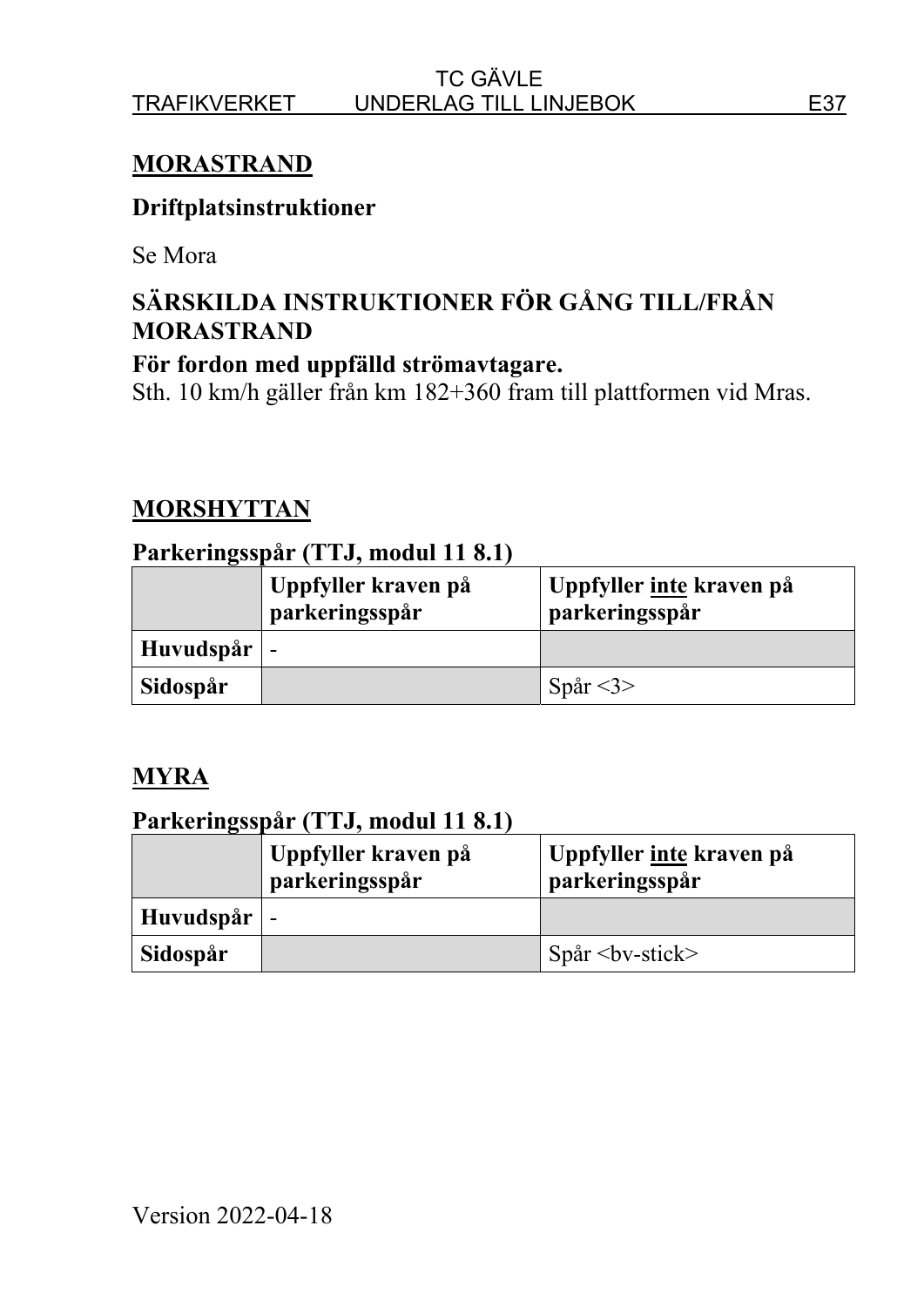# **MÄRBÄCK**

# **Parkeringsspår (TTJ, modul 11 8.1)**

|               | Uppfyller kraven på<br>parkeringsspår | Uppfyller inte kraven på<br>parkeringsspår |
|---------------|---------------------------------------|--------------------------------------------|
| Huvudspår   - |                                       |                                            |
| Sidospår      |                                       | Spår $\langle 2 \rangle$                   |

# **NORRA VALBO**

|               | Uppfyller kraven på<br>parkeringsspår | Uppfyller <u>inte</u> kraven på<br>parkeringsspår |
|---------------|---------------------------------------|---------------------------------------------------|
| Huvudspår   - |                                       |                                                   |
| Sidospår      |                                       | Spår $<$ 3>                                       |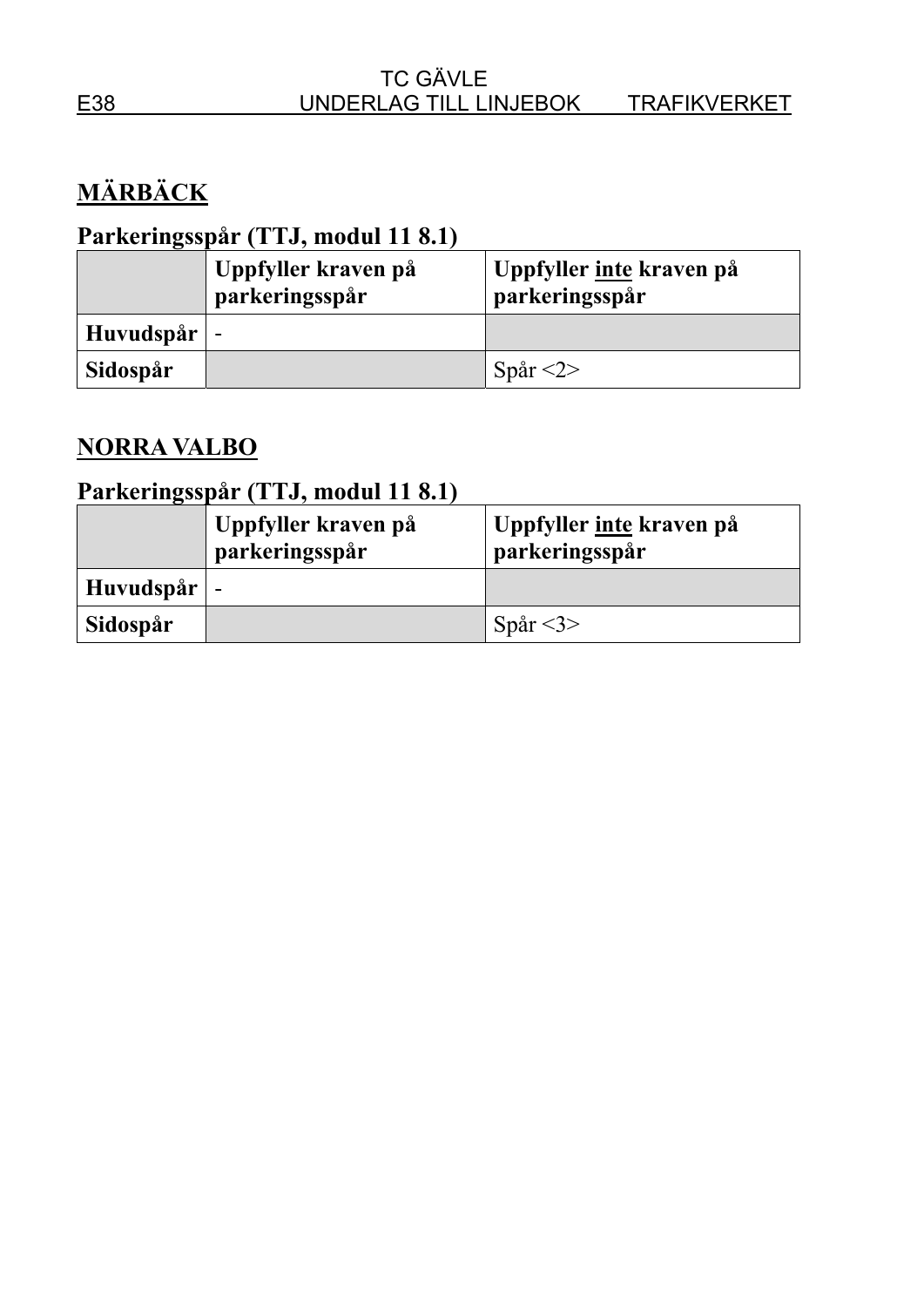# **NÄVERKÄRRET**

#### **Parkeringsspår (TTJ, modul 11 8.1)**

|           | Uppfyller kraven på<br>parkeringsspår | Uppfyller inte kraven på<br>parkeringsspår |
|-----------|---------------------------------------|--------------------------------------------|
| Huvudspår |                                       |                                            |
| Sidospår  |                                       | Spår $\langle$ 1>                          |

# **OCKELBO**

## **Uppställning övervakad av tågskyddssystemet (TTJ modul 11 8.5)**

Uppställning övervakad av tågskyddssystemet får tillämpas för tåg upp till en längd av 620 m.

#### **Parkeringsspår (TTJ modul 11 8.1)**

|           | Uppfyller kraven på<br>parkeringsspår | Uppfyller inte kraven på<br>parkeringsspår |
|-----------|---------------------------------------|--------------------------------------------|
| Huvudspår |                                       |                                            |
| Sidospår  |                                       | $Spar <1>, , $                             |

# **ORNÄS**

|                     | Uppfyller kraven på<br>parkeringsspår | Uppfyller inte kraven på<br>parkeringsspår |
|---------------------|---------------------------------------|--------------------------------------------|
| Huvudspår $\vert$ - |                                       |                                            |
| Sidospår            |                                       | Spår <3>, <4>, <udd4></udd4>               |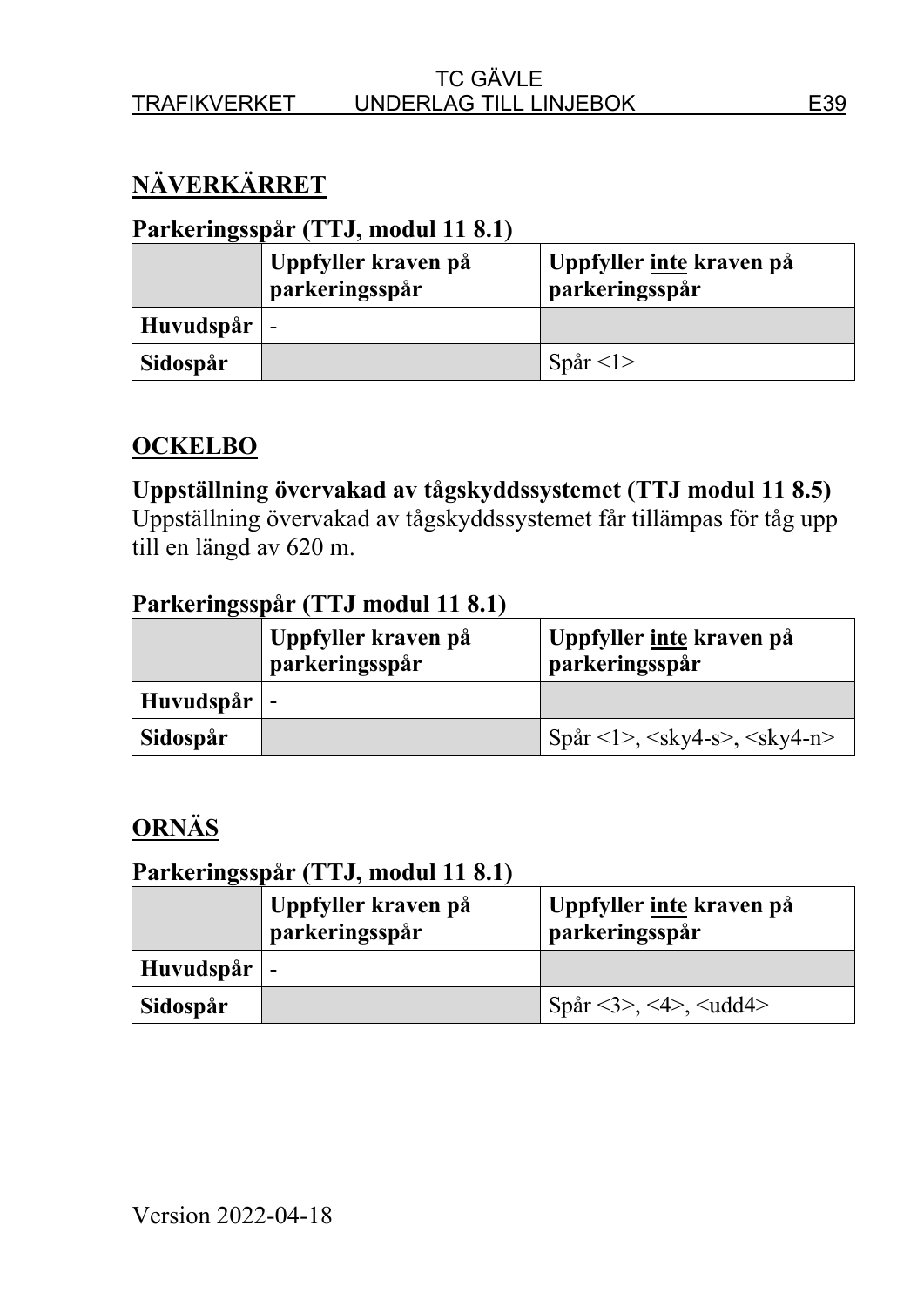# **OSLÄTTFORS**

# **Parkeringsspår (TTJ, modul 11 8.1)**

|                     | Uppfyller kraven på<br>parkeringsspår | Uppfyller <u>inte</u> kraven på<br>parkeringsspår |
|---------------------|---------------------------------------|---------------------------------------------------|
| Huvudspår $\vert$ - |                                       |                                                   |
| Sidospår            |                                       | Spår $\leq 4$ >                                   |

# **REPBÄCKEN**

## **Parkeringsspår (TTJ, modul 11 8.1)**

|                     | Uppfyller kraven på<br>parkeringsspår | Uppfyller inte kraven på<br>parkeringsspår |
|---------------------|---------------------------------------|--------------------------------------------|
| Huvudspår $\vert$ - |                                       |                                            |
| Sidospår            |                                       | $Spar \leq stick$                          |

## **RYGGEN**

## **Parkeringsspår (TTJ, modul 11 8.1)**

|           | Uppfyller kraven på<br>parkeringsspår | Uppfyller inte kraven på<br>parkeringsspår |
|-----------|---------------------------------------|--------------------------------------------|
| Huvudspår |                                       |                                            |
| Sidospår  |                                       | Spår $\langle$ 1>                          |

# **RÅGSVEDEN**

|                     | Uppfyller kraven på<br>parkeringsspår | Uppfyller <u>inte</u> kraven på<br>parkeringsspår |
|---------------------|---------------------------------------|---------------------------------------------------|
| Huvudspår $\vert$ - |                                       |                                                   |
| Sidospår            |                                       | $Spar \leq sky2$                                  |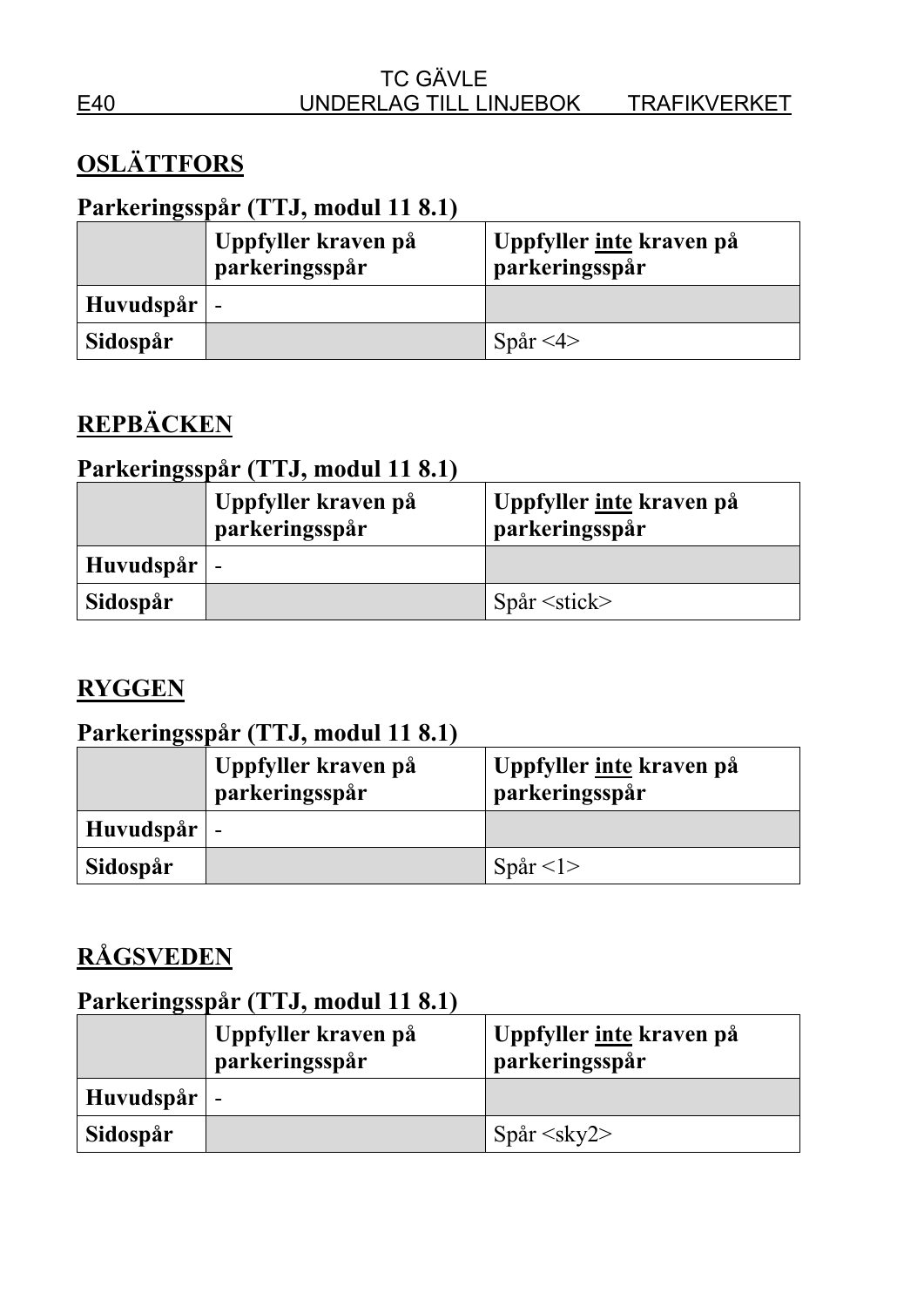# **RÄTTVIK**

## **Parkeringsspår (TTJ, modul 11 8.1)**

|                     | Uppfyller kraven på<br>parkeringsspår | Uppfyller <u>inte</u> kraven på<br>parkeringsspår |
|---------------------|---------------------------------------|---------------------------------------------------|
| Huvudspår $\vert$ - |                                       |                                                   |
| Sidospår            |                                       | Spår $\leq l$                                     |

# **RÖSTE**

|                     | Uppfyller kraven på<br>parkeringsspår | Uppfyller inte kraven på<br>parkeringsspår                      |
|---------------------|---------------------------------------|-----------------------------------------------------------------|
| Huvudspår $\vert$ - |                                       |                                                                 |
| Sidospår            |                                       | $Spar \le skrott$ , $\le samtliga$<br>sidospår utan beteckning> |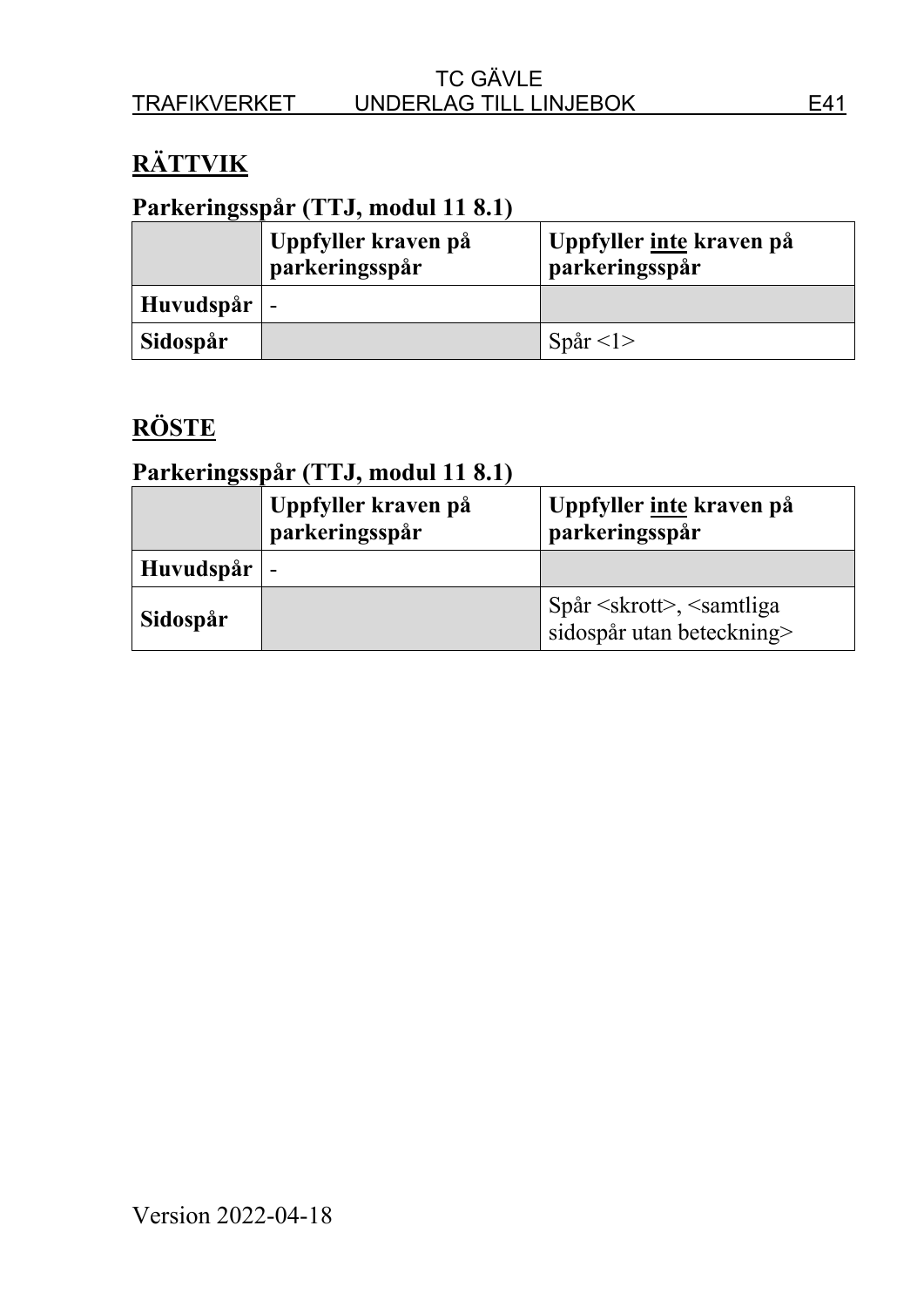## **SANDARNE**

# **Växelomläggning**

För att kunna manövrera växlarna i Sandarne krävs lokalfrigivning. Det erhålls genom att trycka på knappen i manöverlådan placerad vid lokställarstolpen. Lokalfrigivningen bryts automatiskt efter en timme.

### **Parkeringsspår (TTJ, modul 11 8.1)**

|                     | Uppfyller kraven på<br>parkeringsspår | Uppfyller inte kraven på<br>parkeringsspår      |
|---------------------|---------------------------------------|-------------------------------------------------|
| Huvudspår $\vert$ - |                                       |                                                 |
| Sidospår            |                                       | Spår $\leq$ inga sidospår är<br>parkeringsspår> |

### **SANDVIKEN**

## **Parkeringsspår (TTJ, modul 11 8.1)**

|                     | Uppfyller kraven på<br>parkeringsspår | Uppfyller inte kraven på<br>parkeringsspår |
|---------------------|---------------------------------------|--------------------------------------------|
| Huvudspår $\vert$ - |                                       |                                            |
| Sidospår            |                                       | Spår <3>, <4>, <6>, <8-12>,<br>$<14-16>$   |

#### **SKINNSKATTEBERG**

|          | Uppfyller kraven på<br>parkeringsspår | Uppfyller inte kraven på<br>parkeringsspår |
|----------|---------------------------------------|--------------------------------------------|
|          | Huvudspår   Spår $\leq$ 3(delvis)>    |                                            |
| Sidospår |                                       | Spar <3>, <i>indsp</i> , <i>skydd</i>      |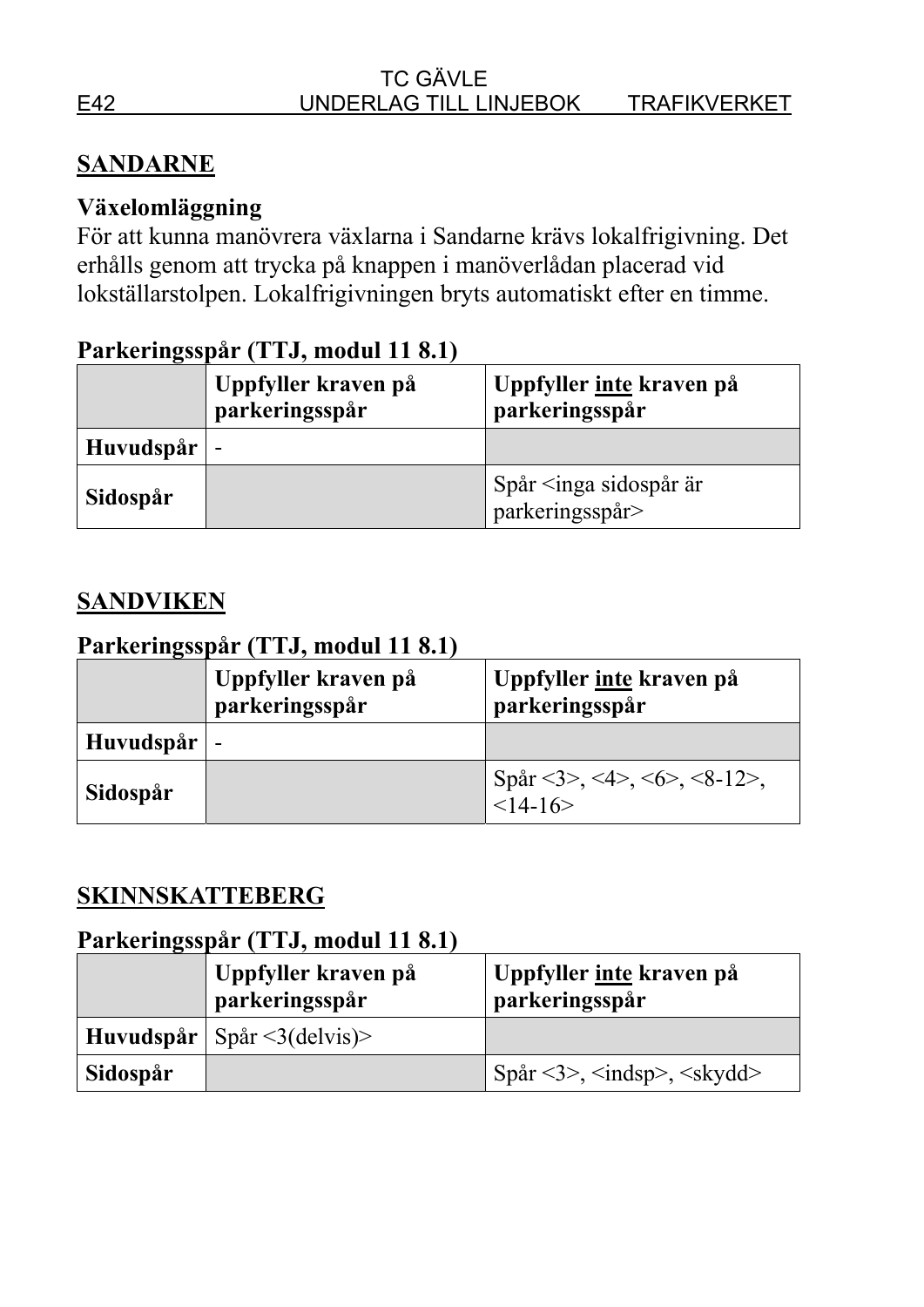# **SKUTSKÄR**

# **Parkeringsspår (TTJ, modul 11 8.1)**

|           | Uppfyller kraven på<br>parkeringsspår | Uppfyller inte kraven på<br>parkeringsspår                              |
|-----------|---------------------------------------|-------------------------------------------------------------------------|
| Huvudspår | $\overline{\phantom{a}}$              |                                                                         |
| Sidospår  |                                       | Spår <4>, <5>, <6>, <101>,<br>$\langle$ 102>, $\langle$ industrispår 1> |

# **SKÄSTRA**

|                     | Uppfyller kraven på<br>parkeringsspår | Uppfyller <u>inte</u> kraven på<br>parkeringsspår |
|---------------------|---------------------------------------|---------------------------------------------------|
| Huvudspår $\vert$ - |                                       |                                                   |
| Sidospår            |                                       | Spår <4>, <skyl></skyl>                           |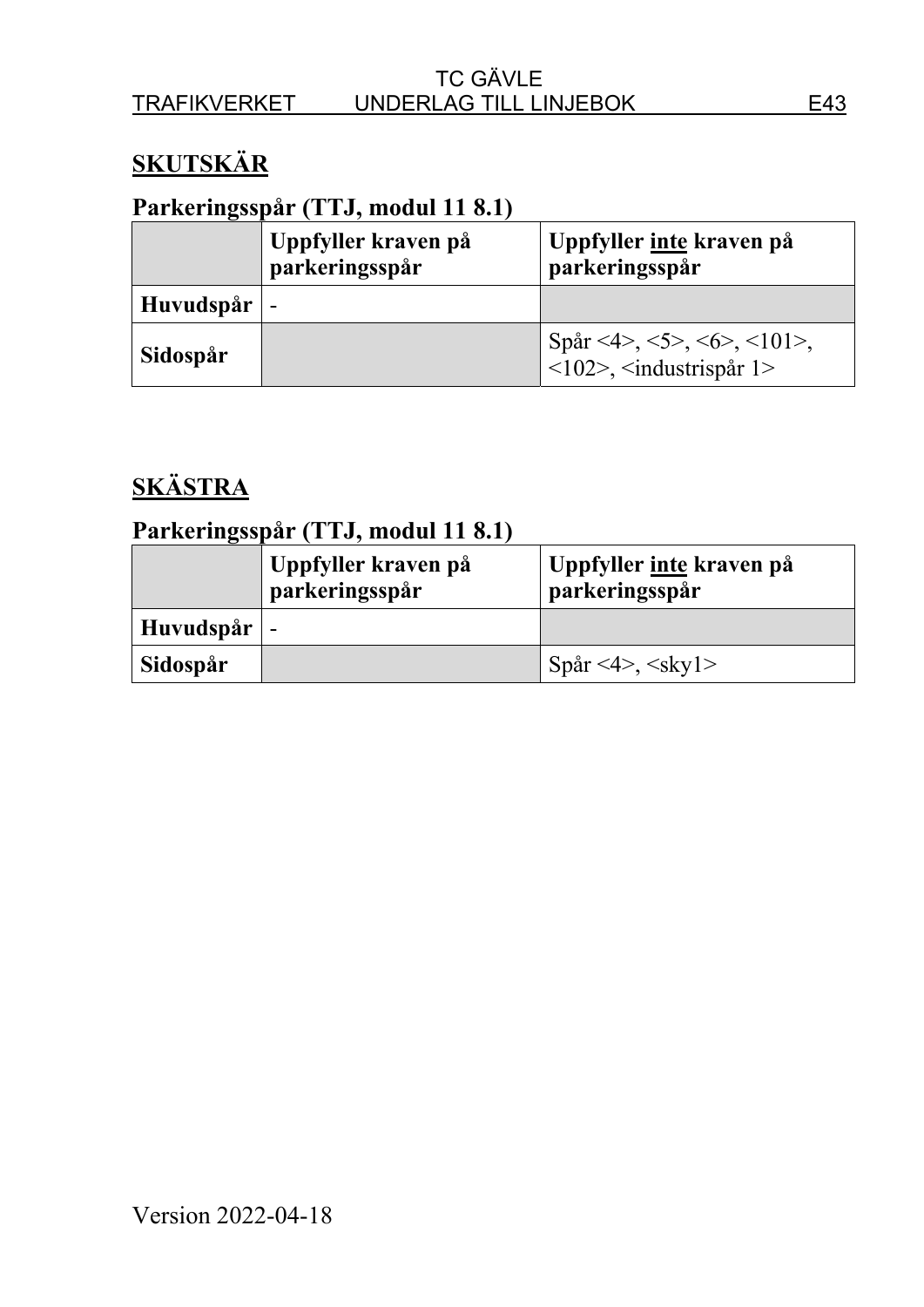#### **SMEDJEBACKEN**

# **Parkeringsspår (TTJ, modul 11 8.1)**

|                      | Uppfyller kraven på<br>parkeringsspår | Uppfyller inte kraven på<br>parkeringsspår                     |
|----------------------|---------------------------------------|----------------------------------------------------------------|
| Huvudspår   Spår <4> |                                       |                                                                |
| Sidospår             |                                       | Spår <13>, <14>, <15>,<br><stick>, <skyspår></skyspår></stick> |



# **SNICKARBO**

|                     | Uppfyller kraven på<br>parkeringsspår | Uppfyller <u>inte</u> kraven på<br>parkeringsspår |
|---------------------|---------------------------------------|---------------------------------------------------|
| Huvudspår $\vert$ - |                                       |                                                   |
| Sidospår            |                                       | Spår $\langle$ 1>                                 |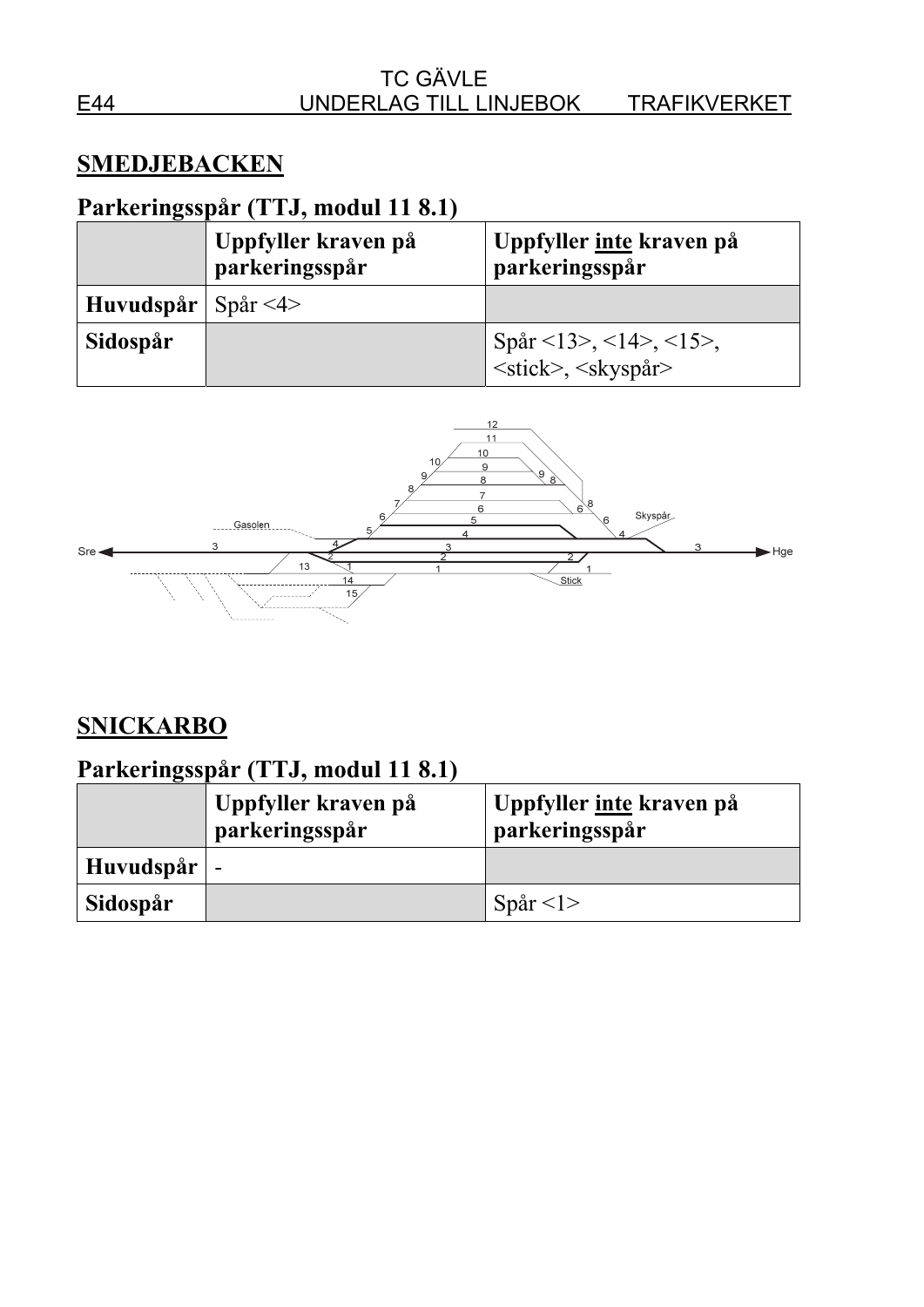#### **SNYTEN**

## **Parkeringsspår (TTJ, modul 11 8.1)**

|                     | Uppfyller kraven på<br>parkeringsspår | Uppfyller <u>inte</u> kraven på<br>parkeringsspår |
|---------------------|---------------------------------------|---------------------------------------------------|
| Huvudspår $\vert$ - |                                       |                                                   |
| Sidospår            |                                       | Spår <4>, <skydd></skydd>                         |

#### **STOCKVIKSVERKENS NEDRE**

|                     | Uppfyller kraven på<br>parkeringsspår | Uppfyller inte kraven på<br>parkeringsspår |
|---------------------|---------------------------------------|--------------------------------------------|
| Huvudspår $\vert$ - |                                       |                                            |
| Sidospår            |                                       | Spar < utd                                 |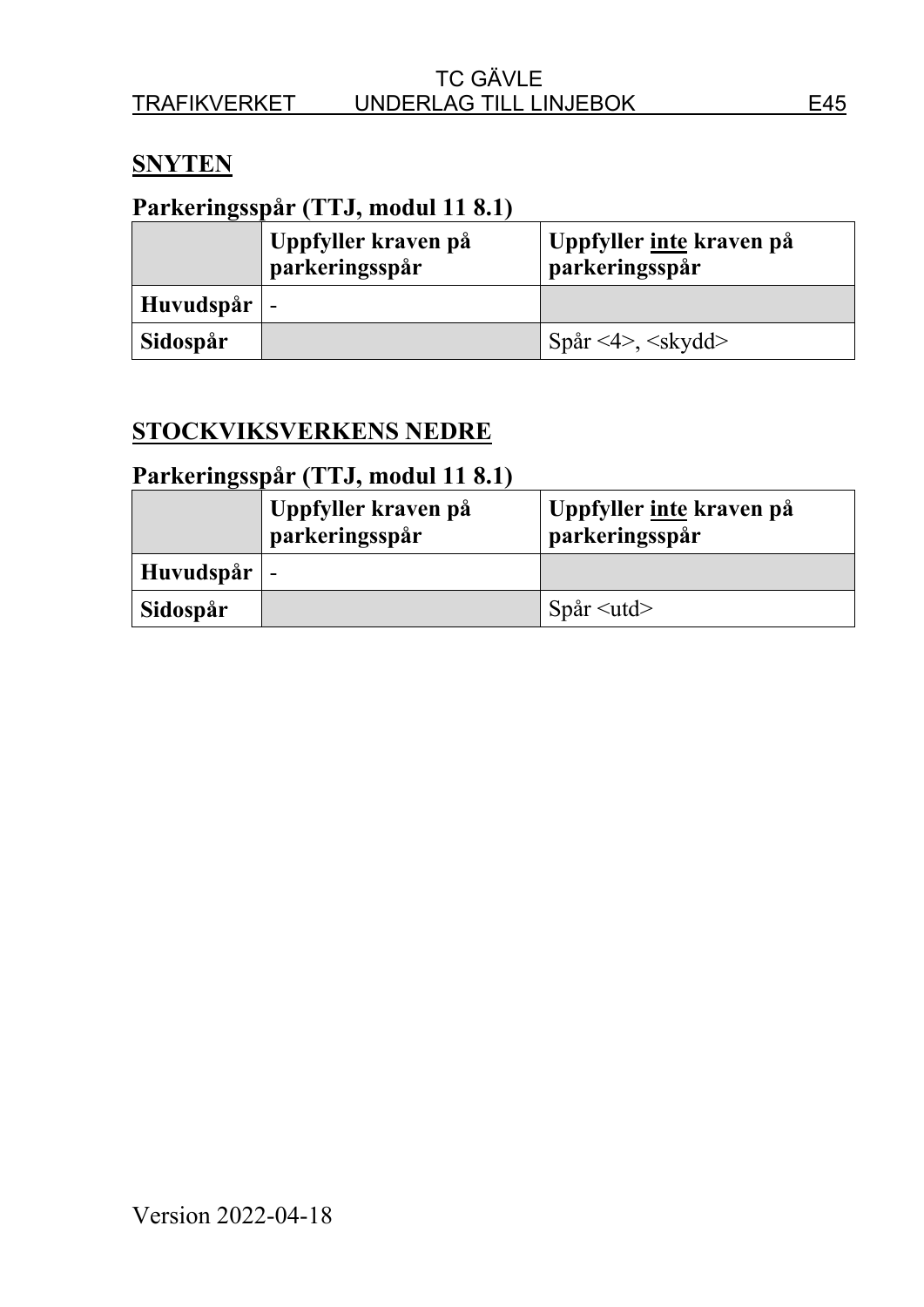## **STORA TUNA**

### **Parkeringsspår (TTJ, modul 11 8.1)**

|                     | Uppfyller kraven på<br>parkeringsspår | Uppfyller <u>inte</u> kraven på<br>parkeringsspår |
|---------------------|---------------------------------------|---------------------------------------------------|
| Huvudspår $\vert$ - |                                       |                                                   |
| Sidospår            |                                       | $Spar \leq stick$                                 |

### **STORVIK**

# **Parkeringsspår (TTJ, modul 11 8.1)**

|               | Uppfyller kraven på<br>parkeringsspår | Uppfyller inte kraven på<br>parkeringsspår                                                                                                               |
|---------------|---------------------------------------|----------------------------------------------------------------------------------------------------------------------------------------------------------|
| Huvudspår   - |                                       |                                                                                                                                                          |
| Sidospår      |                                       | Spår <1>, <7>, <9>, <10>,<br><11>, <sky7>, <skydd>,<br/><math>&lt;</math>sky2&gt;, <math>&lt;</math>2si&gt;, <math>&lt;</math>stallsp&gt;</skydd></sky7> |

# **TÅGFÄRD SOM ÖVERGÅR I VÄXLING (TTJ modul 8H 4.16)**

Tåg som planenligt ska till spår 7 får vid infartsignal övergå till växling efter stopp vid infsi 24, 51 eller 53 när signalbild "lodrätt" eller "snett vänster" visas.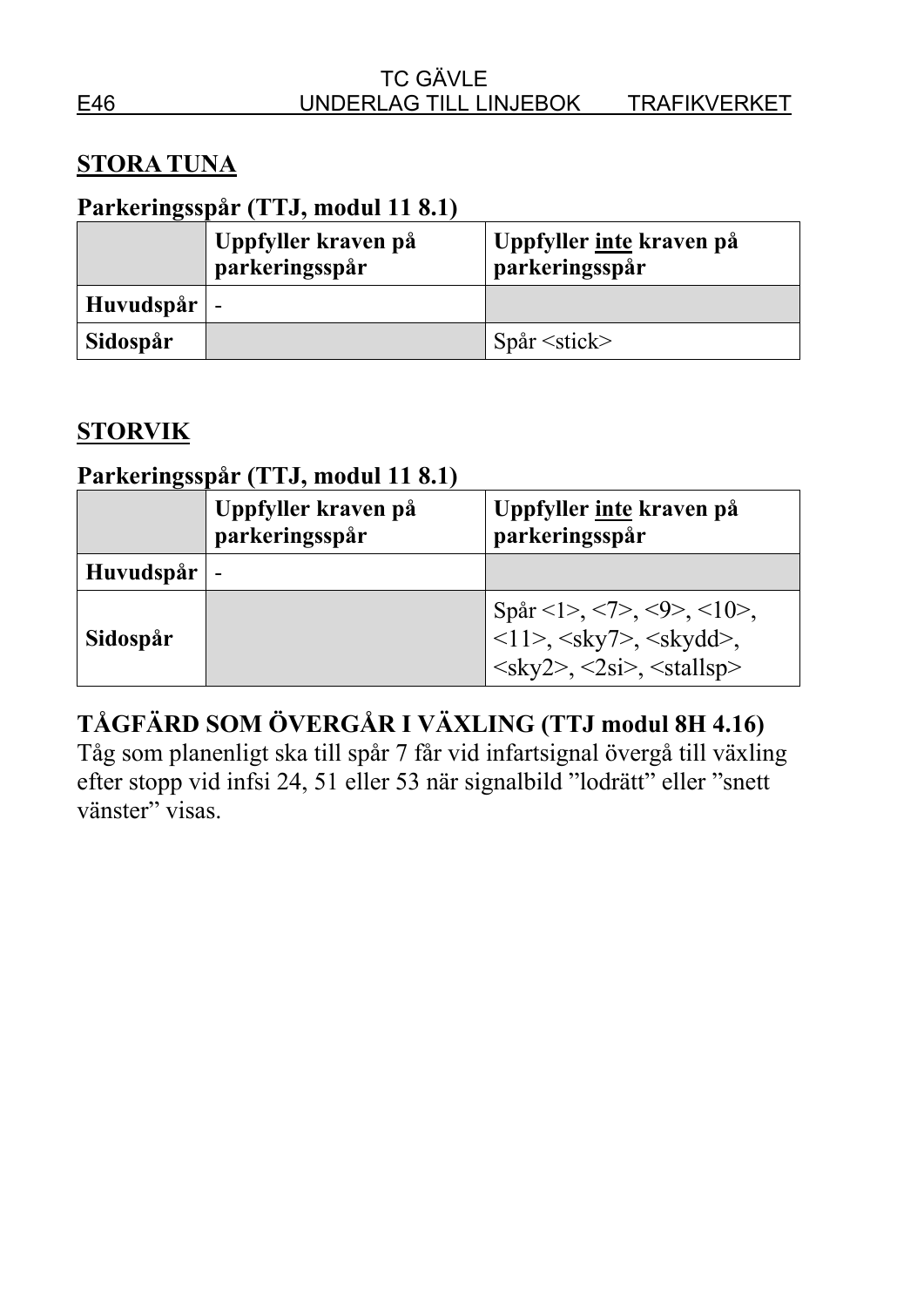### **STORVRETA**

#### **Parkeringsspår (TTJ, modul 11 8.1)**

|                     | Uppfyller kraven på<br>parkeringsspår | Uppfyller <u>inte</u> kraven på<br>parkeringsspår |
|---------------------|---------------------------------------|---------------------------------------------------|
| Huvudspår $\vert$ - |                                       |                                                   |
| Sidospår            |                                       | Spår <3>, <4>                                     |

### **STRÖMSBRO**

#### **Driftplatsinstruktioner**  Se Gävle

# **STUGSUND**

### **Växelomläggning**

För att kunna manövrera växlarna i Stugsund krävs lokalfrigivning. Det erhålls genom att trycka på knappen i manöverlådan placerad vid lokställarstolpen. Lokalfrigivningen bryts automatiskt efter en timme.

|           | Uppfyller kraven på<br>parkeringsspår | Uppfyller inte kraven på<br>parkeringsspår                   |
|-----------|---------------------------------------|--------------------------------------------------------------|
| Huvudspår |                                       |                                                              |
| Sidospår  |                                       | $\langle \text{inga sidospar är} \rangle$<br>parkeringsspår> |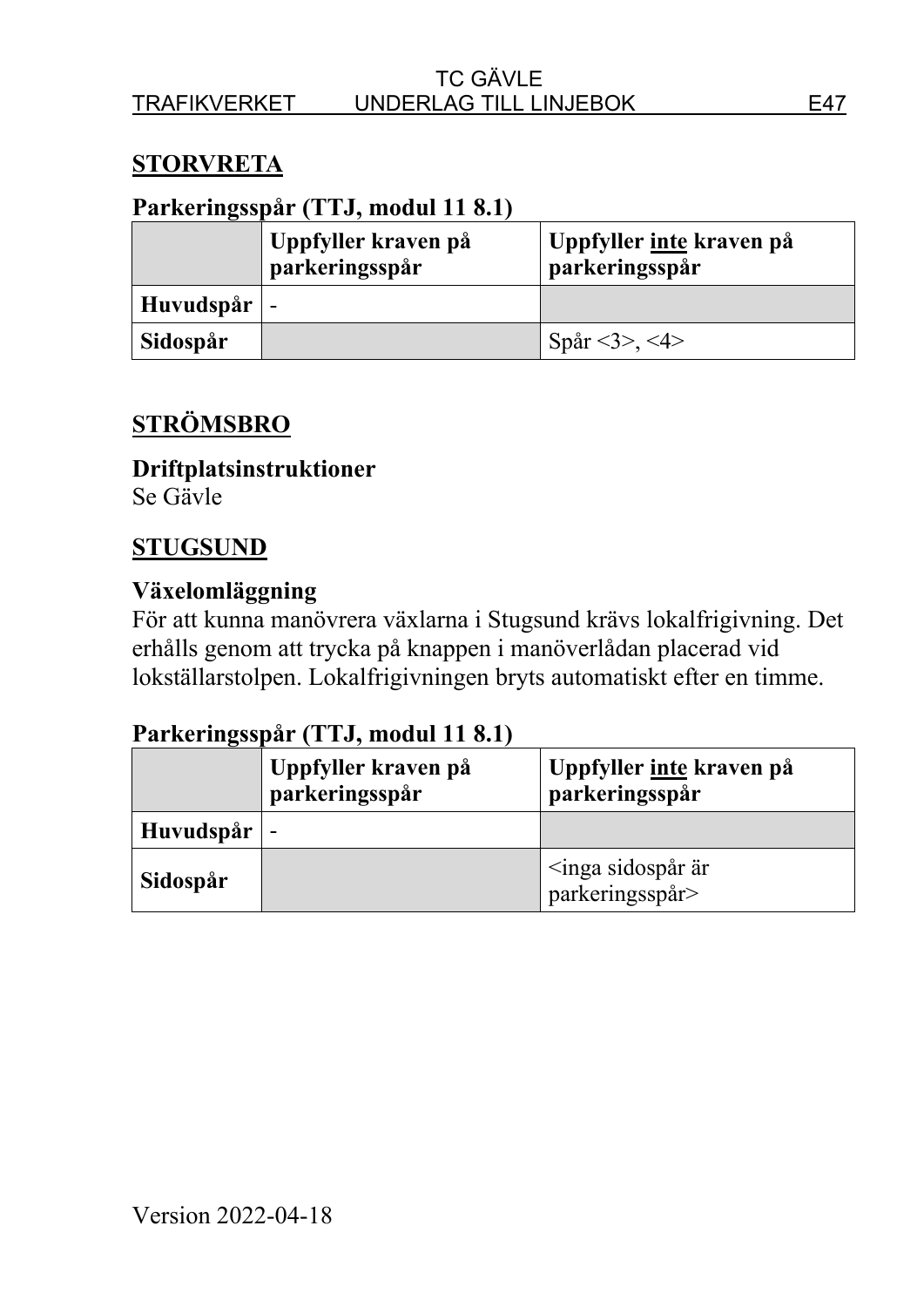#### TC GÄVLE E48 UNDERLAG TILL LINJEBOK TRAFIKVERKET



# **Manövrering av växel**

Omläggning av växel 21 (mellan spår 7 och 14) sker med fyrkantsnyckel.

|           | Uppfyller kraven på<br>parkeringsspår | Uppfyller inte kraven på<br>parkeringsspår                                                                                                                                                                                                                                                                                                                                                                       |
|-----------|---------------------------------------|------------------------------------------------------------------------------------------------------------------------------------------------------------------------------------------------------------------------------------------------------------------------------------------------------------------------------------------------------------------------------------------------------------------|
| Huvudspår | $<$ 64 $>$                            |                                                                                                                                                                                                                                                                                                                                                                                                                  |
| Sidospår  |                                       | $\langle 7 \rangle$ , $\langle 10 \rangle$ , $\langle 11 \rangle$ , $\langle 12 \rangle$ ,<br>$\langle 13 \rangle$ , $\langle 14 \rangle$ , $\langle 15 \rangle$ , $\langle 16 \rangle$ ,<br>$\langle 17 \rangle$ , $\langle 34 \rangle$ , $\langle 43 \rangle$ , $\langle 45 \rangle$ ,<br>$\langle 50 \rangle$ , $\langle 52 \rangle$ , $\langle 62 \rangle$ , $\langle kajspår \rangle$ ,<br>$<$ hbg $\geq$ . |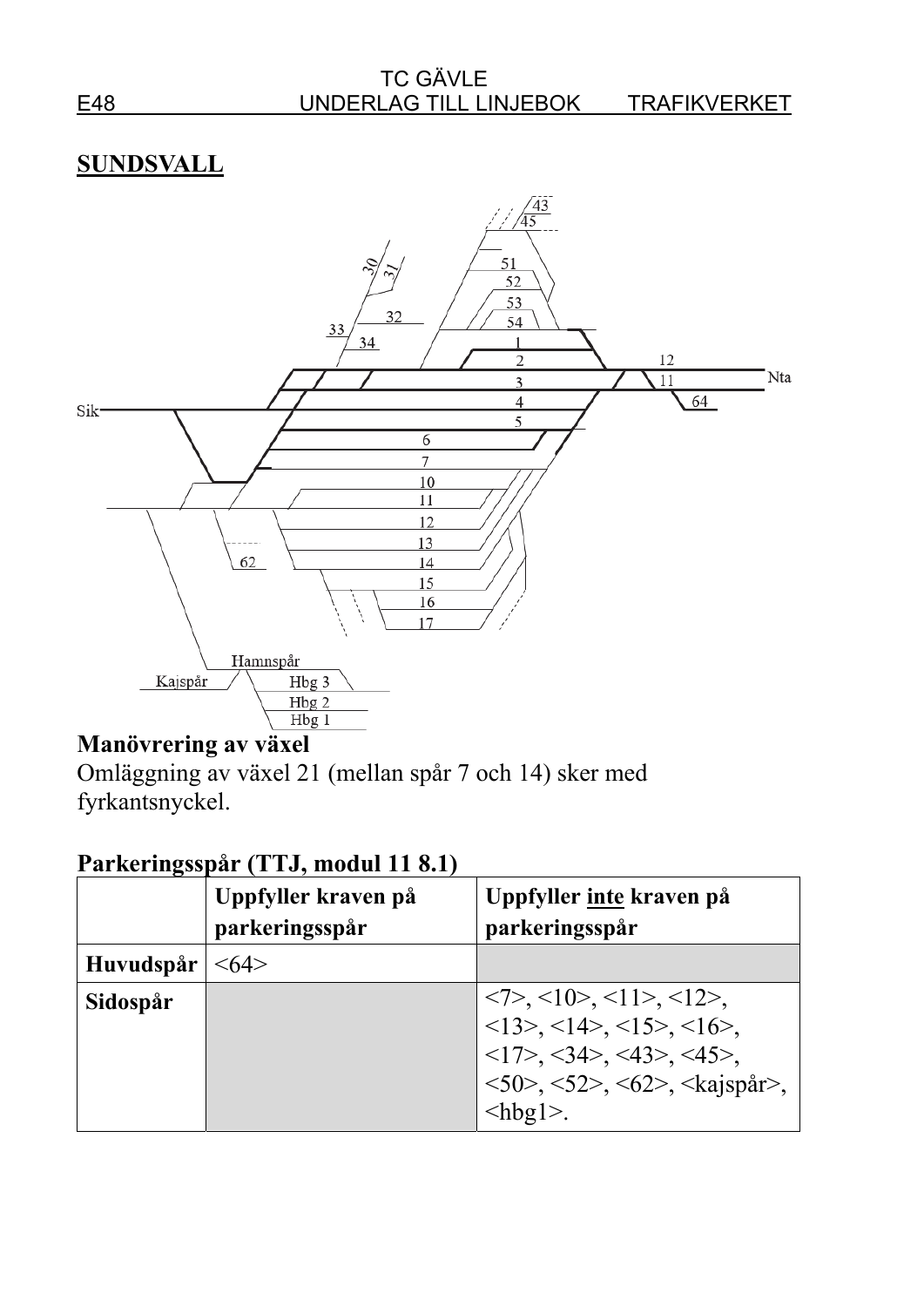# **SUNNÄSBRUK**

## **Parkeringsspår (TTJ, modul 11 8.1)**

|                     | Uppfyller kraven på<br>parkeringsspår | Uppfyller <u>inte</u> kraven på<br>parkeringsspår |
|---------------------|---------------------------------------|---------------------------------------------------|
| Huvudspår $\vert$ - |                                       |                                                   |
| Sidospår            |                                       | Spar < 1                                          |

#### **SVARTVIK**

|           | Uppfyller kraven på<br>parkeringsspår | Uppfyller inte kraven på<br>parkeringsspår                      |
|-----------|---------------------------------------|-----------------------------------------------------------------|
| Huvudspår |                                       |                                                                 |
| Sidospår  |                                       | Spår <samtliga sidospår="" utan<br="">beteckning&gt;</samtliga> |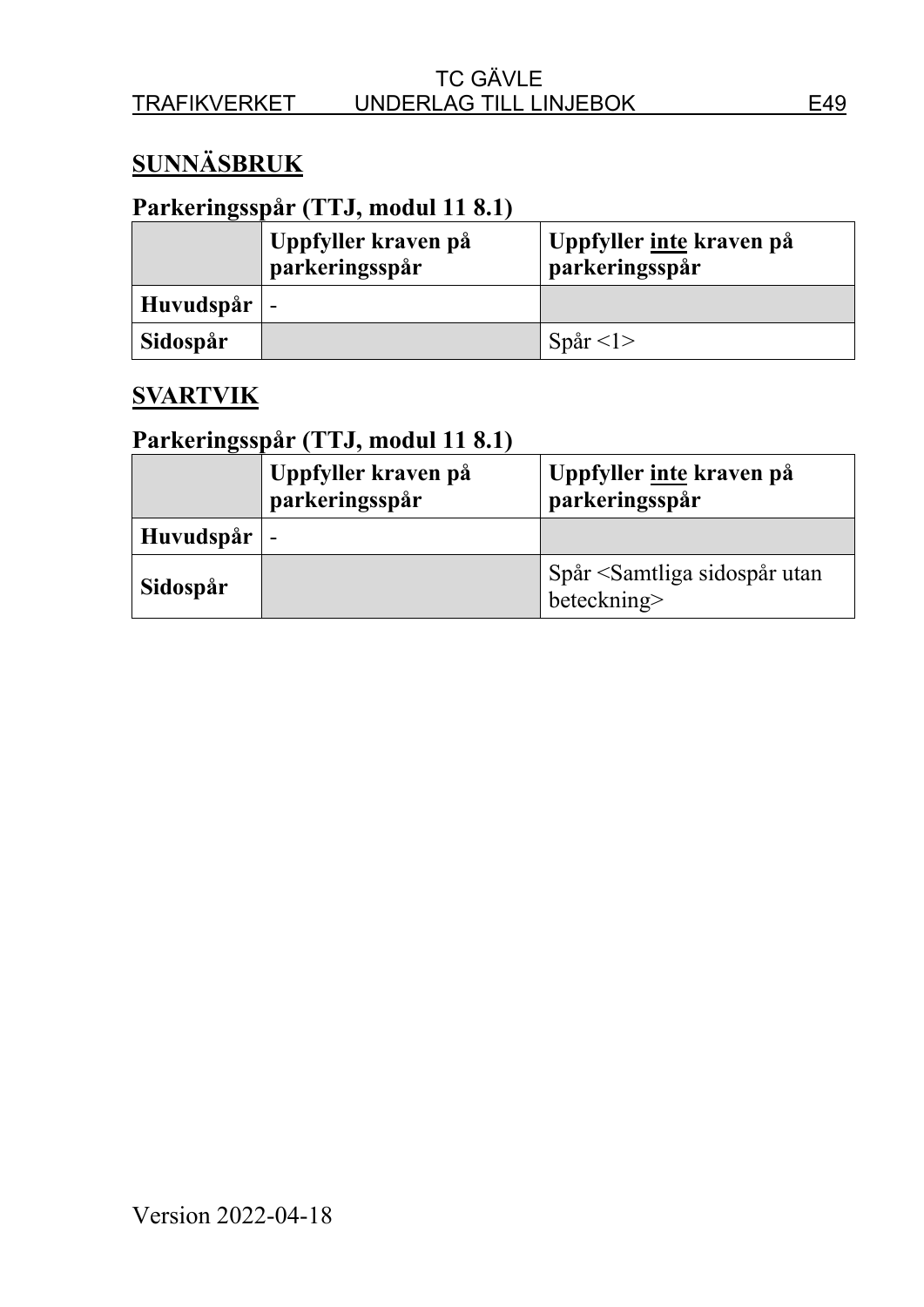# **SÖDERBÄRKE**

# **Parkeringsspår (TTJ, modul 11 8.1)**

|                     | Uppfyller kraven på<br>parkeringsspår | Uppfyller <u>inte</u> kraven på<br>parkeringsspår |
|---------------------|---------------------------------------|---------------------------------------------------|
| Huvudspår $\vert$ - |                                       |                                                   |
| Sidospår            |                                       | $Spar by-stick$                                   |

# **SÖDERHAMNS VÄSTRA**

# **Parkeringsspår (TTJ, modul 11 8.1)**

|                     | Uppfyller kraven på<br>parkeringsspår | Uppfyller inte kraven på<br>parkeringsspår |
|---------------------|---------------------------------------|--------------------------------------------|
| Huvudspår $\vert$ - |                                       |                                            |
| Sidospår            |                                       | Spår <2>, <4>, <5>.                        |

# **TIERP**

|          | Uppfyller kraven på<br>parkeringsspår         | Uppfyller inte kraven på<br>parkeringsspår |
|----------|-----------------------------------------------|--------------------------------------------|
|          | Huvudspår   Spår $\leq$ 3(delvis)>, $\leq$ 4> |                                            |
| Sidospår |                                               | <förrådsp></förrådsp>                      |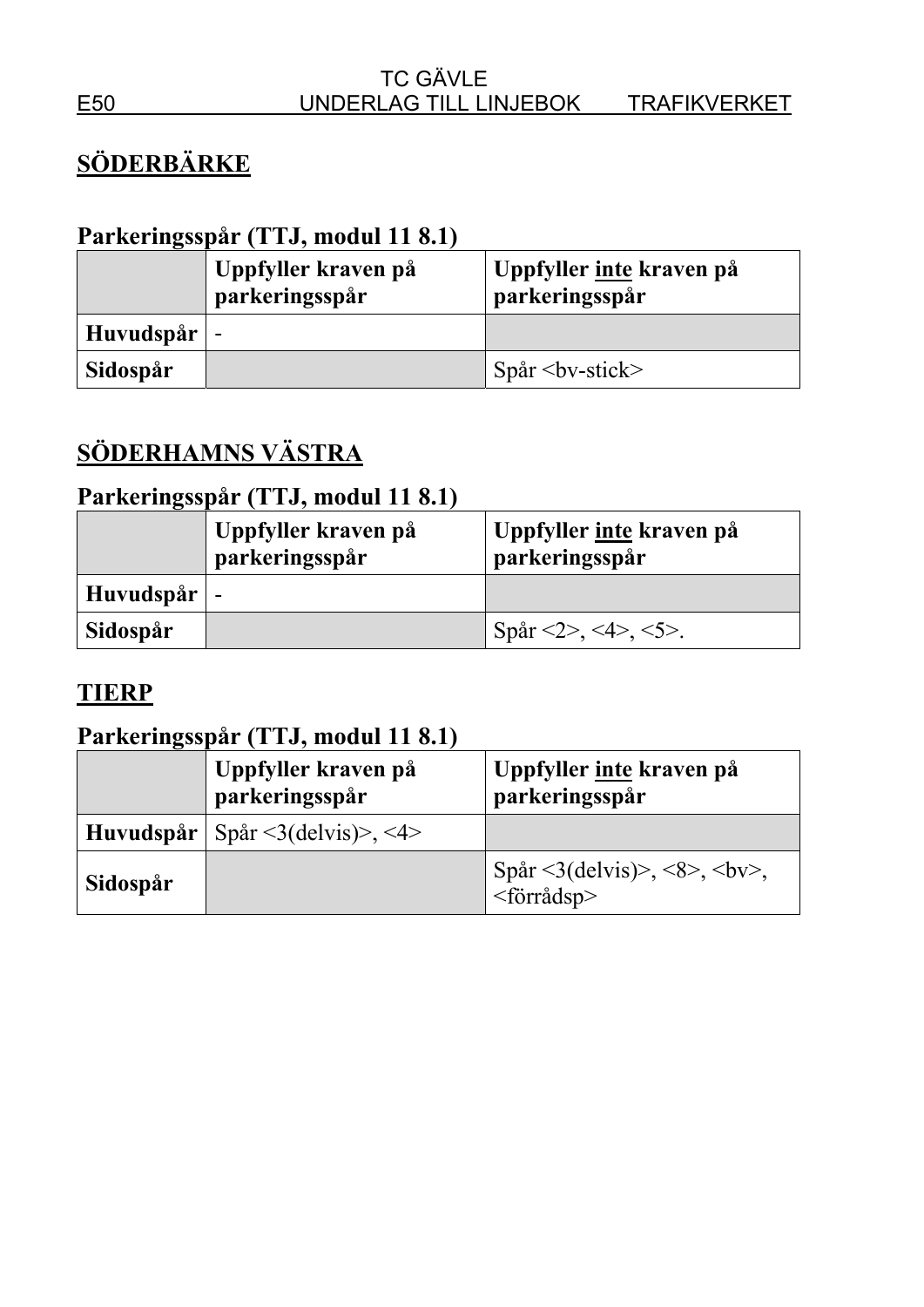# **TORSÅKER**

## **Parkeringsspår (TTJ, modul 11 8.1)**

|                     | Uppfyller kraven på<br>parkeringsspår | Uppfyller <u>inte</u> kraven på<br>parkeringsspår |
|---------------------|---------------------------------------|---------------------------------------------------|
| Huvudspår $\vert$ - |                                       |                                                   |
| Sidospår            |                                       | Spår $<$ 3>                                       |

#### **UPPSALA**

#### **DRIFTPLATSINSTRUKTIONER**

### **Omfattning av Uppsala driftplats**

| Driftplatsdel   | Signatur | Märktavlor |
|-----------------|----------|------------|
| Uppsala central |          |            |
| Uppsala norra   | Una      |            |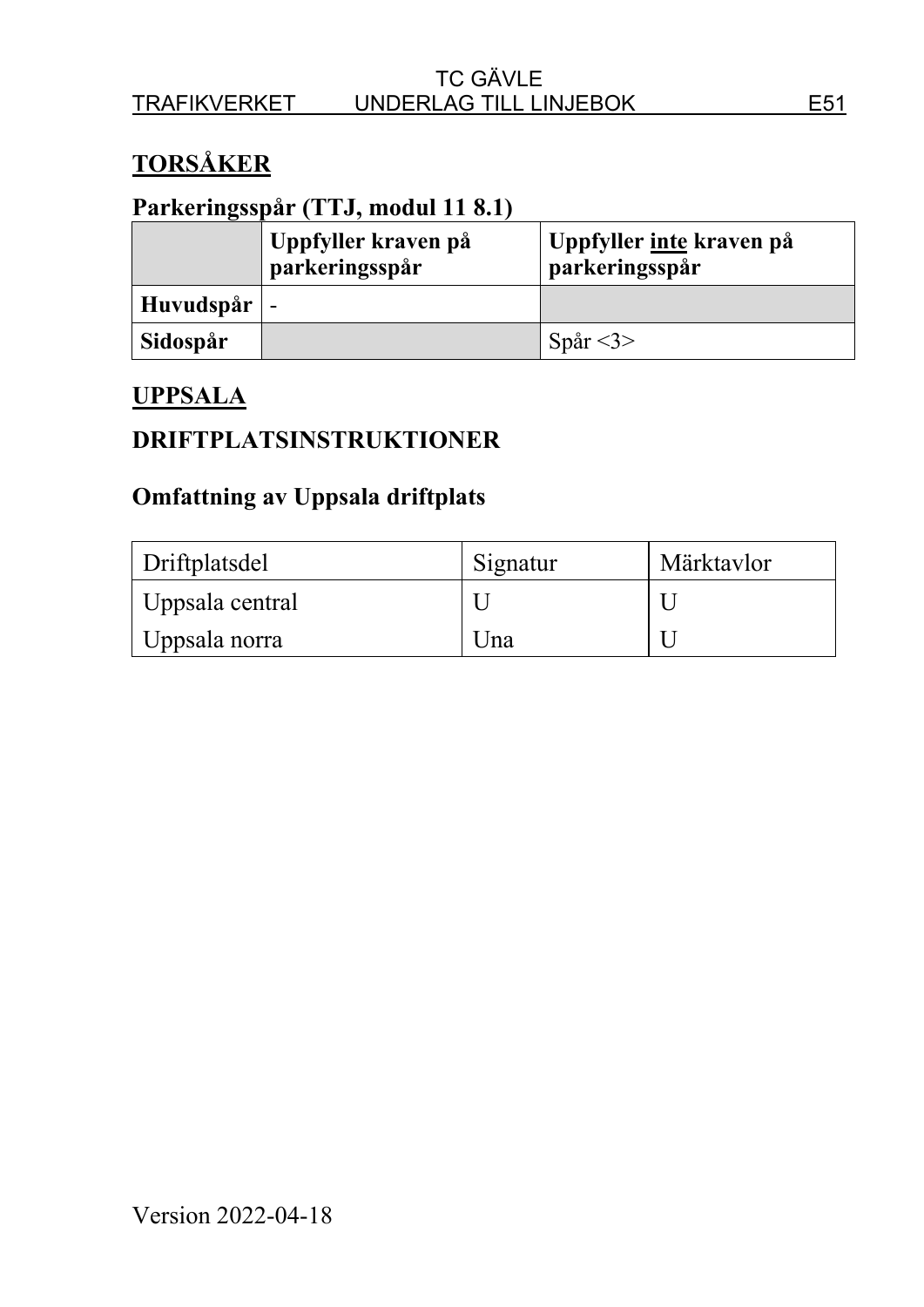# **UPPSALA CENTRAL**

## **DRIFTPLATSINSTRUKTIONER**

se Uppsala

# **TÅGFÄRD SOM ÖVERGÅR I VÄXLING**

**(TTJ modul 8H 4.16)**

Tågfärd kan övergå i växling till spår 11-17 vid U 231 och U 233.

# **VÄXLING SOM INLEDER TÅGFÄRD**

#### **(TTJ modul 8H 4.16)**

Växling kan inleda tågfärd från spår 15-17 vid U 172 och U 174.

# **VÄXLING ÖVER PLANKORSNING (TTJ modul 10 3.4)**

Vid samtliga plankorsningar gäller sth 10 km/h.

|           | Uppfyller kraven på<br>parkeringsspår | Uppfyller inte kraven på<br>parkeringsspår                                                                                                                                                                                                                                              |
|-----------|---------------------------------------|-----------------------------------------------------------------------------------------------------------------------------------------------------------------------------------------------------------------------------------------------------------------------------------------|
| Huvudspår |                                       |                                                                                                                                                                                                                                                                                         |
| Sidospår  |                                       | Spår <13(vxl 490-sb)>, <15>,<br>$\langle 16 \rangle$ , $\langle 17 \rangle$ , $\langle 22 \rangle$ , $\langle 23 \rangle$ ,<br>$<$ 24>, $<$ 25>, $<$ 26>, $<$ 27>, $<$ E>,<br>$\langle G \rangle$ , $\langle \text{prod} \rangle$ , $\langle 3p \rangle$ , $\langle 4p \rangle$ ,<br>5p |

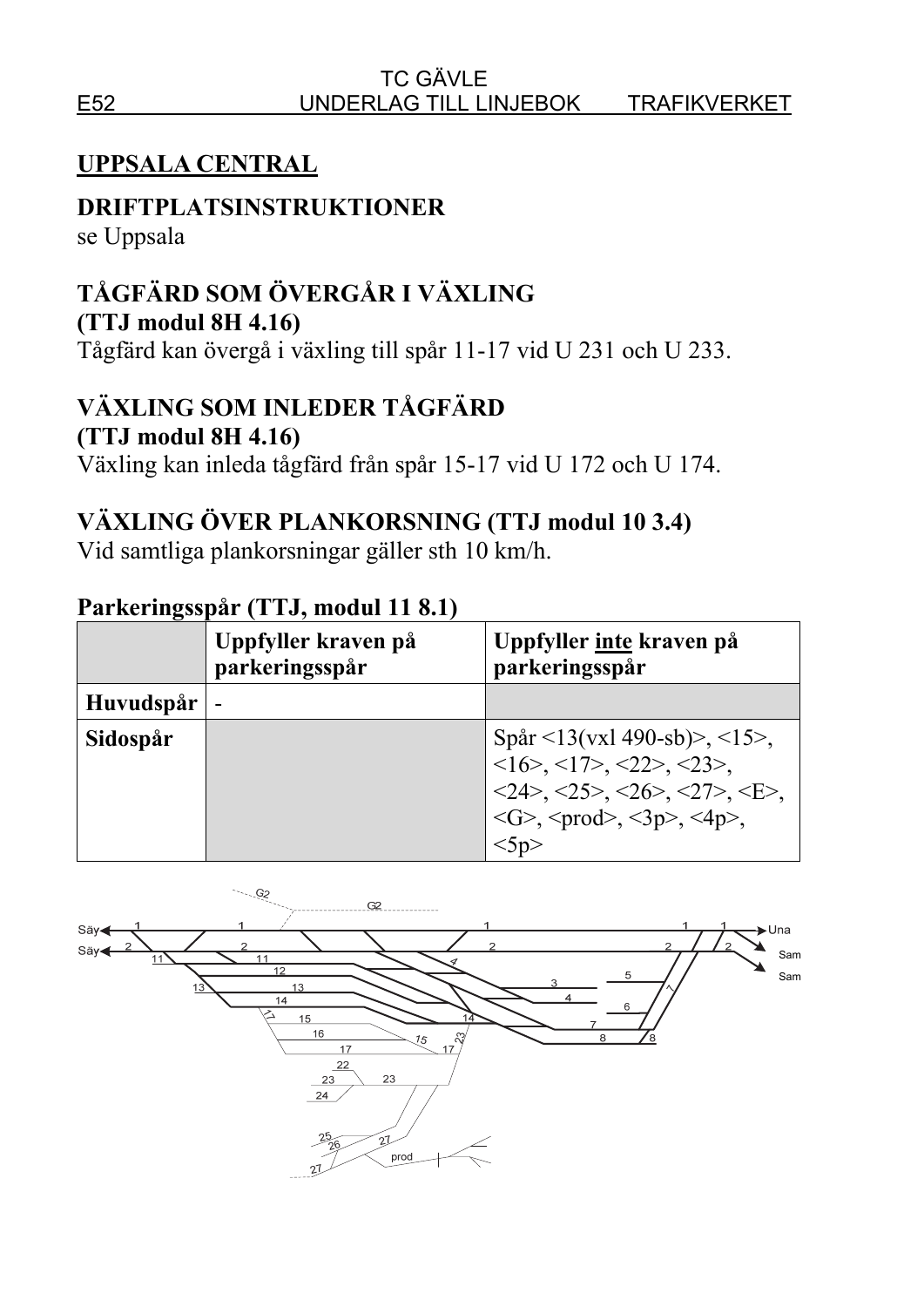# **VALLVIK**

# **TÅGFÄRD SOM ÖVERGÅR I VÄXLING (TTJ modul 8H 4.16)**

Tågfärd som ska vidare till system S sträckan och trafikplatserna Ljusne bruk eller Sandarne får övergå till växling efter stopp vid msi 2/6 eller 3/6 när signalbild "lodrätt" visas.

#### **Parkeringsspår (TTJ, modul 11 8.1)**

|           | Uppfyller kraven på<br>parkeringsspår | Uppfyller inte kraven på<br>parkeringsspår                |
|-----------|---------------------------------------|-----------------------------------------------------------|
| Huvudspår | $\overline{\phantom{0}}$              |                                                           |
| Sidospår  |                                       | Spår <1> (delvis), <2>,<br><skyddsspår 2=""></skyddsspår> |

#### **VANSBRO**

|           | Uppfyller kraven på<br>parkeringsspår | Uppfyller inte kraven på<br>parkeringsspår           |
|-----------|---------------------------------------|------------------------------------------------------|
| Huvudspår |                                       |                                                      |
| Sidospår  |                                       | Spår <4a>, <5>, <7-9>,<br>$\frac{1}{\text{Stallsp}}$ |

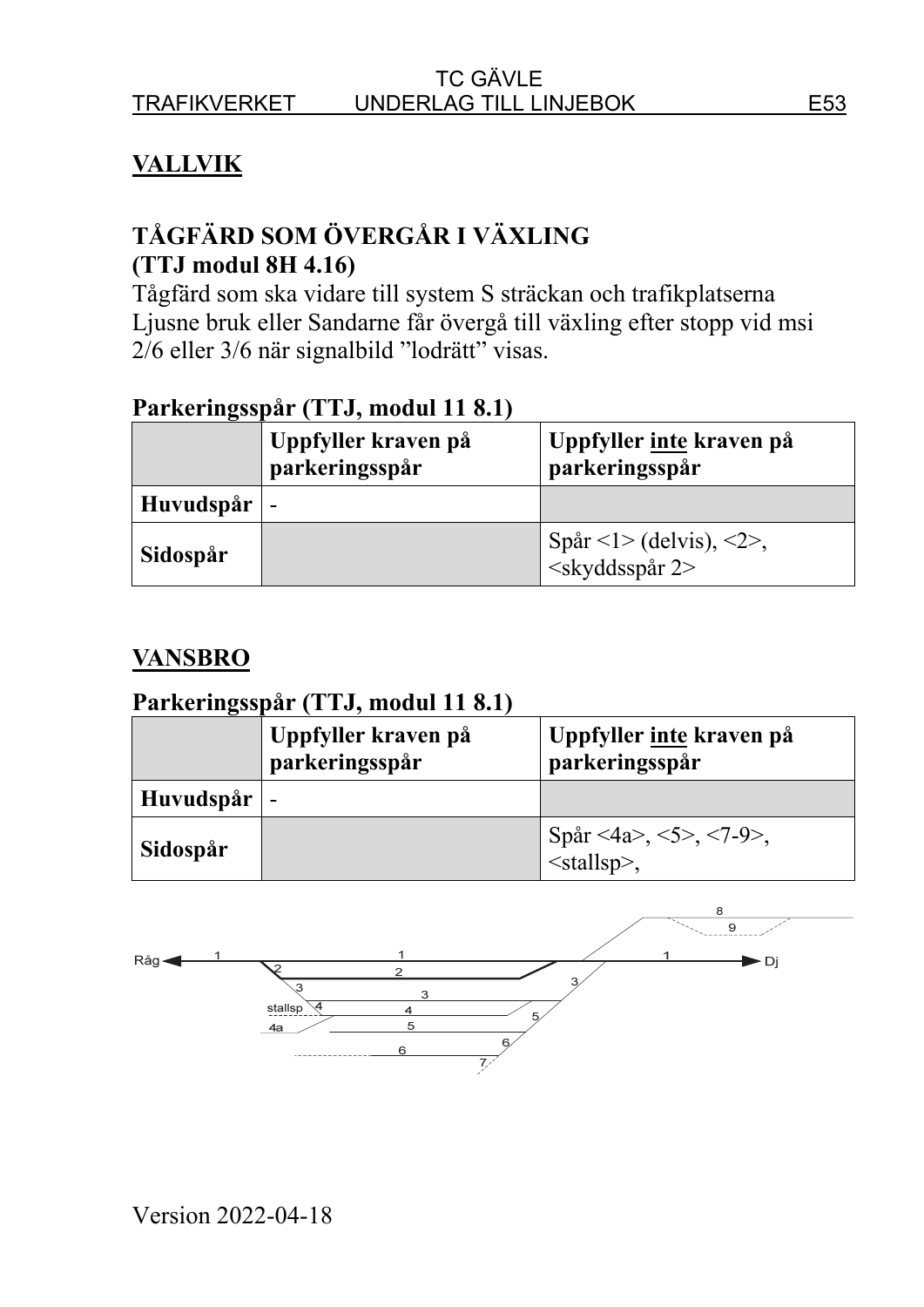# **VIA**

# **Parkeringsspår (TTJ, modul 11 8.1)**

|                     | Uppfyller kraven på<br>parkeringsspår | Uppfyller <u>inte</u> kraven på<br>parkeringsspår |
|---------------------|---------------------------------------|---------------------------------------------------|
| Huvudspår $\vert$ - |                                       |                                                   |
| Sidospår            |                                       | $Spar by-stick$                                   |

#### **WIBE**

# **Parkeringsspår (TTJ, modul 11 8.1)**

|                     | Uppfyller kraven på<br>parkeringsspår | Uppfyller inte kraven på<br>parkeringsspår |
|---------------------|---------------------------------------|--------------------------------------------|
| Huvudspår $\vert$ - |                                       |                                            |
| Sidospår            |                                       | $Spar \leq stick$                          |

# **ÅRSKOGEN**

|           | Uppfyller kraven på<br>parkeringsspår | Uppfyller inte kraven på<br>parkeringsspår |
|-----------|---------------------------------------|--------------------------------------------|
| Huvudspår | ' –                                   |                                            |
| Sidospår  |                                       | Spar <1>                                   |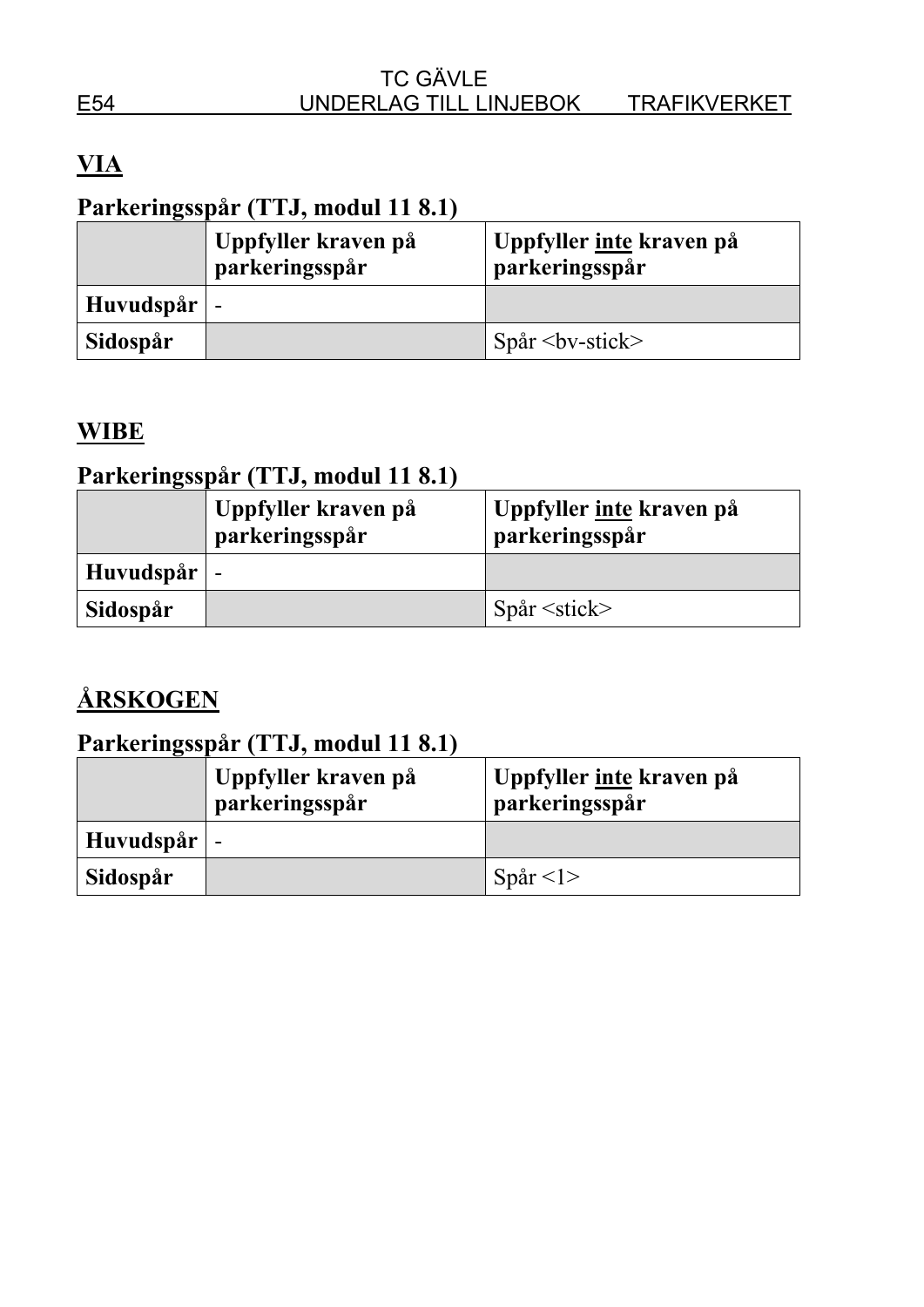# **ÅSHAMMAR**

## **Parkeringsspår (TTJ, modul 11 8.1)**

|                     | Uppfyller kraven på<br>parkeringsspår | Uppfyller <u>inte</u> kraven på<br>parkeringsspår |
|---------------------|---------------------------------------|---------------------------------------------------|
| Huvudspår $\vert$ - |                                       |                                                   |
| Sidospår            |                                       | Spår $\langle$ 1>                                 |

# **ÖRBYHUS**

|                                    | Uppfyller kraven på<br>parkeringsspår | Uppfyller <u>inte</u> kraven på<br>parkeringsspår |
|------------------------------------|---------------------------------------|---------------------------------------------------|
| Huvudspår $  \leq 3 \geq z \leq 4$ |                                       |                                                   |
| Sidospår                           |                                       | Spår <4(delvis)>, <5>, <6>                        |